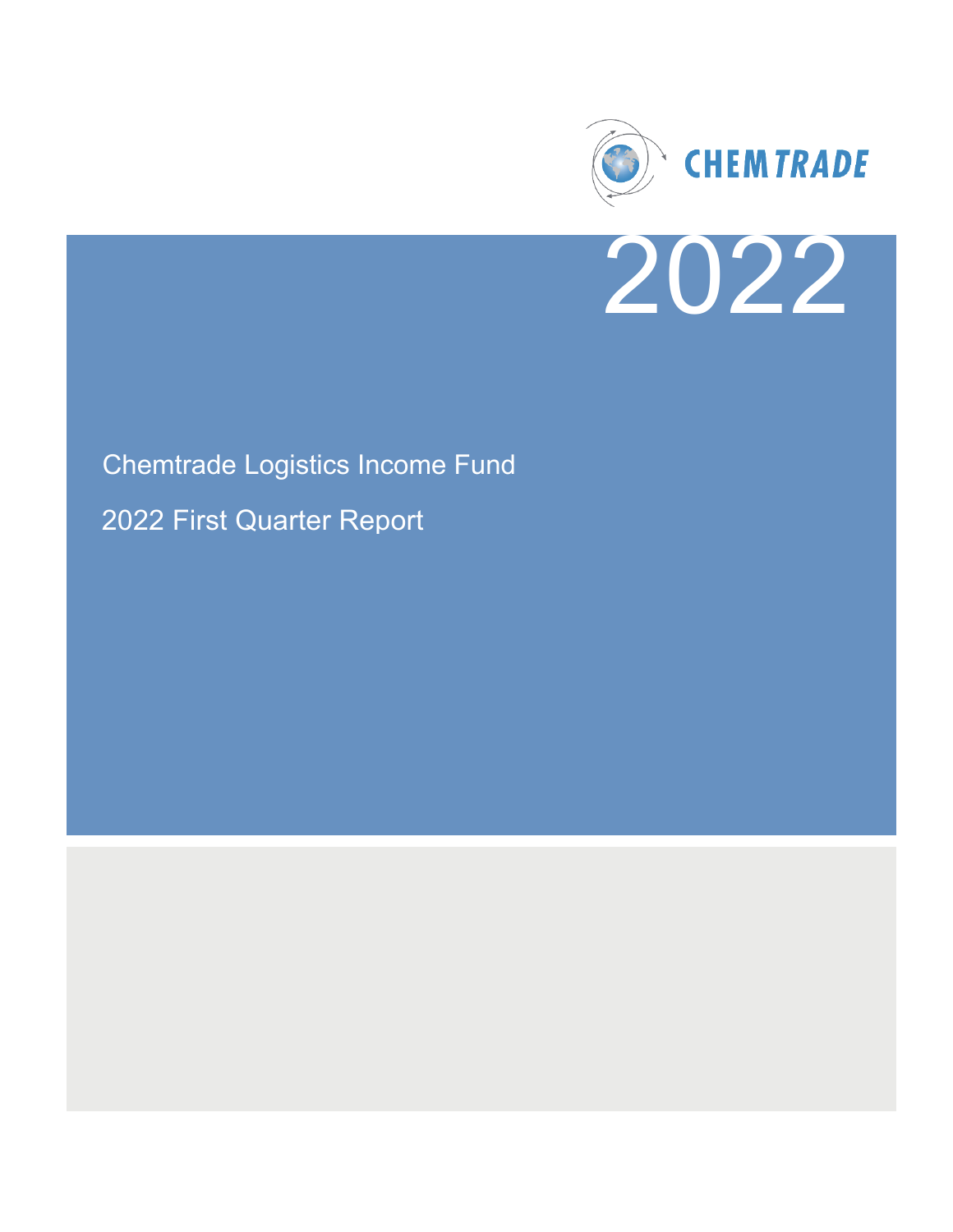# **MANAGEMENT'S DISCUSSION AND ANALYSIS**

This MD&A is intended to assist you to understand and assess the trends and significant changes in the results of operations and financial condition of Chemtrade Logistics Income Fund.

This MD&A should be read in conjunction with the unaudited condensed consolidated interim financial statements of Chemtrade for the three months ended March 31, 2022, the audited consolidated financial statements of Chemtrade for the year ended December 31, 2021 and the annual MD&A for the year ended December 31, 2021.

Chemtrade's financial statements are prepared in accordance with IFRS. Chemtrade's reporting currency is the CAD. Per unit amounts are calculated using the weighted average number of units outstanding for the applicable period unless otherwise indicated. This MD&A is current as at May 9, 2022 and was approved by the Board on that date.

This MD&A contains certain non-IFRS financial measures and ratios which do not have standard meanings under IFRS. Therefore they may not be comparable to similar measures presented by other issuers. Further information and reconciliations of these measures to the most directly comparable measures under IFRS may be found at **Non-IFRS and Other Financial Measures** on page [28.](#page-28-0)

This MD&A also contains statements and information about our expectations about the future. Please refer to the cautionary statement in **Caution Regarding Forward Looking Statements** on page [26](#page-26-0).

#### **Definitions**

*MD&A* means Management's Discussion & Analysis *Fund* means Chemtrade Logistics Income Fund *Chemtrade, we, us* and *ou*r mean the Fund and its consolidated subsidiaries *IFR*S means International Financial Reporting Standards *SWC* means our Sulphur and Water Chemicals reportable segment *EC* means our Electrochemicals reportable segment

More terms and definitions are explained on page [32](#page-32-0).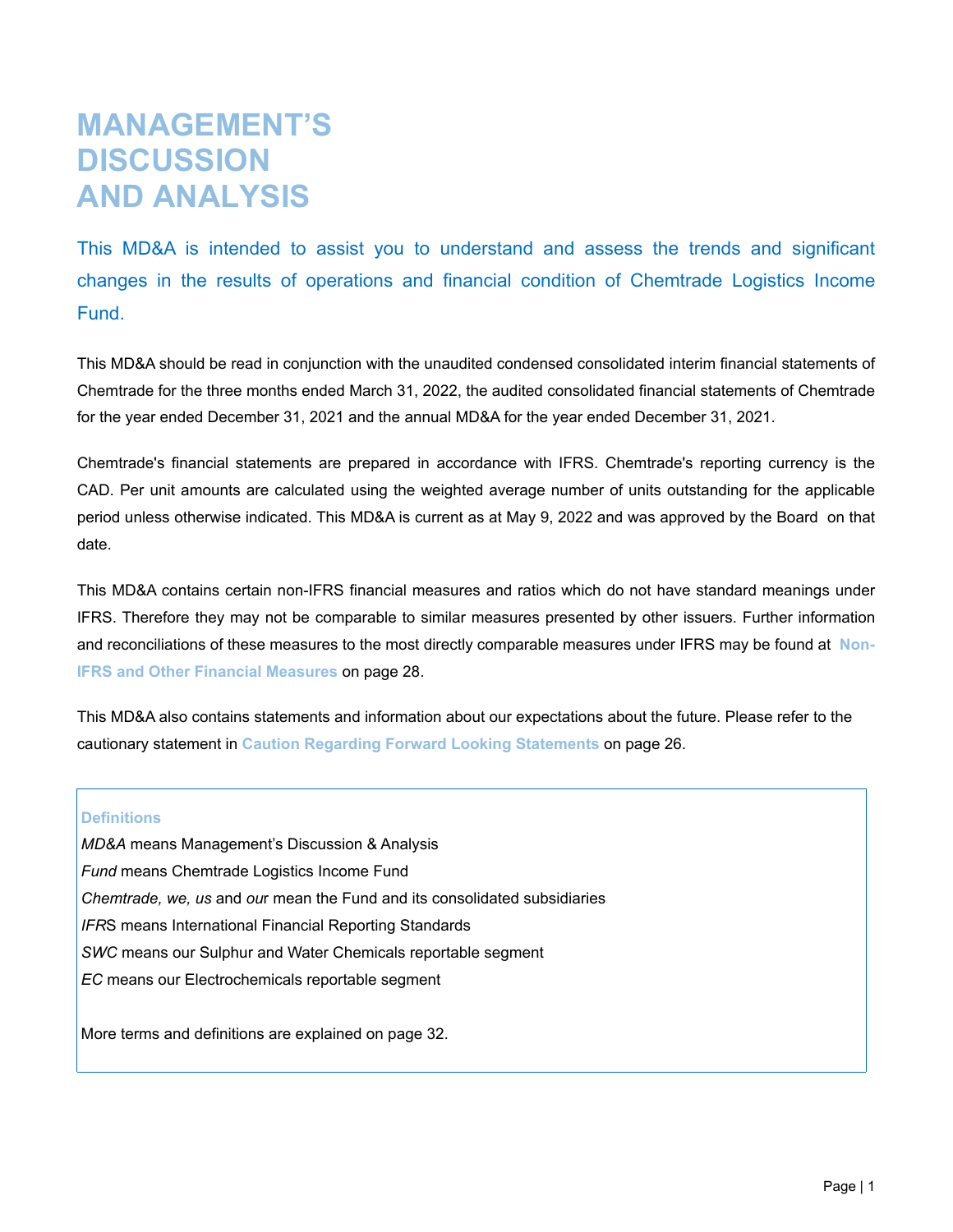#### **Where to find it**

|                                     | 3  |
|-------------------------------------|----|
|                                     | 4  |
| <b>Consolidated Operating</b>       | 5  |
| Results of Operations by Reportable | 6  |
| Net Finance Costs and Income        | 10 |
|                                     | 13 |
| Liquidity and Capital Resources     | 14 |
| Financial Condition Review          | 18 |
| Summary of Quarterly Results        | 19 |
| Outstanding Securities of the Fund  | 21 |

|                                     | 2  |                                                 |    |
|-------------------------------------|----|-------------------------------------------------|----|
|                                     | 3  |                                                 |    |
|                                     | 4  |                                                 |    |
| <b>Consolidated Operating</b>       | 5  | Significant Judgments and Sources of Estimation |    |
| Results of Operations by Reportable | 6  |                                                 |    |
| Net Finance Costs and Income        | 10 | Disclosure Controls and Procedures and Internal | 25 |
|                                     |    | Caution Regarding Forward - Looking             | 26 |
|                                     |    | Non-IFRS and other Financial Measures           | 28 |
|                                     |    |                                                 |    |
|                                     |    |                                                 |    |

#### **About Chemtrade**

We provide industrial chemicals and services to customers in North America and around the world. We report our results in two reportable segments:

**Sulphur and Water Chemicals (SWC)** and

#### **Electrochemicals (EC).**

SWC markets, removes and/or produces merchant, Regen and ultra pure sulphuric acid, sodium hydrosulphite, elemental sulphur, liquid sulphur dioxide, hydrogen sulphide, sodium bisulphite, and sulphides, and provides other processing services. SWC also manufactures and markets a variety of inorganic coagulants used in water treatment, including aluminum sulphate, aluminum chlorohydrate, polyaluminum chloride, and ferric sulphate; and a number of specialty chemicals, including sodium nitrite and phosphorus pentasulphide. SWC products are marketed primarily to North American customers.

EC manufactures and markets sodium chlorate and chlor-alkali products including caustic soda, chlorine and HCl, largely for the pulp and paper, oil and gas and water treatment industries. These products are marketed primarily to North American and South American customers.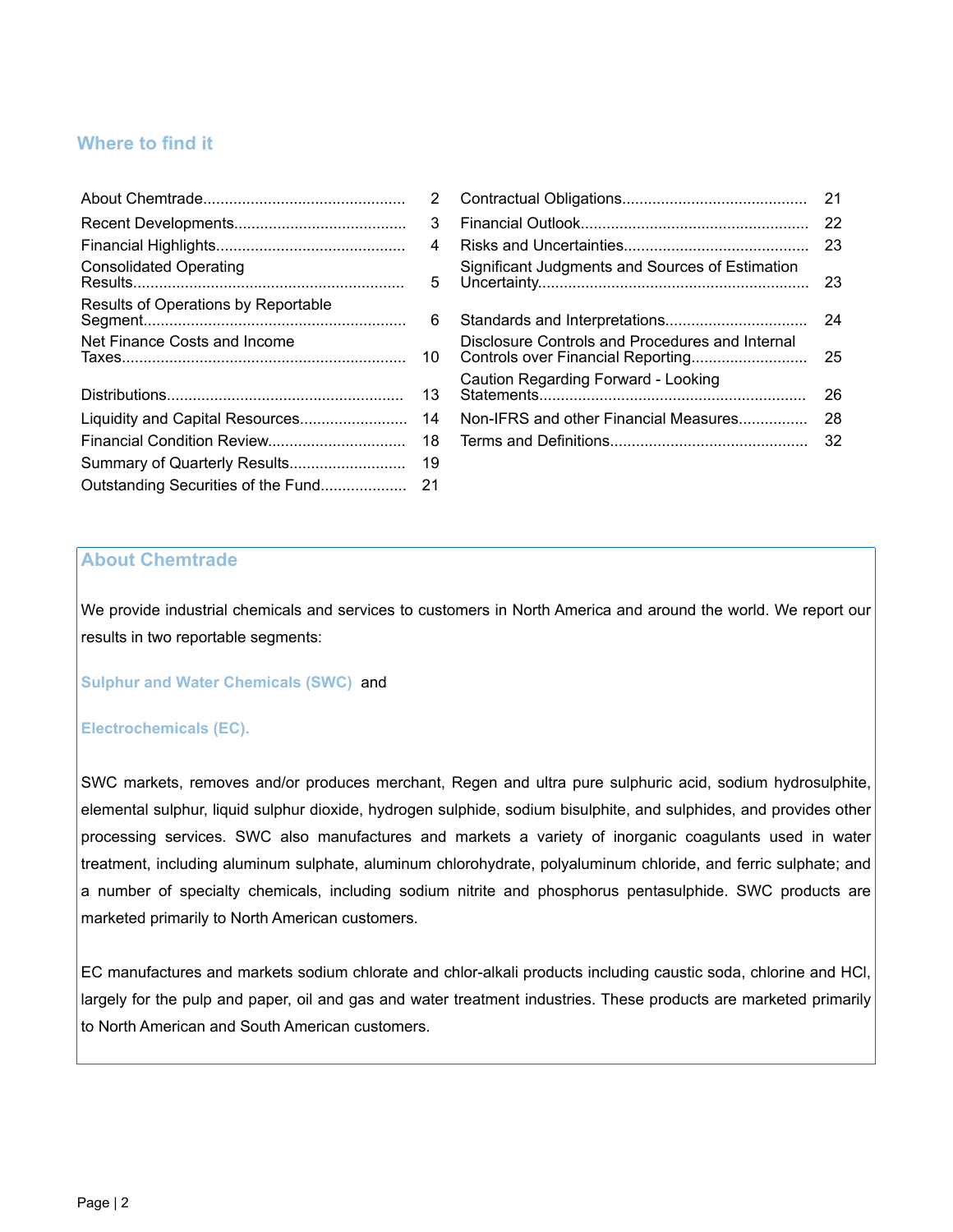#### <span id="page-3-0"></span>**RECENT DEVELOPMENTS**

#### **Reportable segments reconfiguration**

As a result of the sale of KCl and vaccine adjuvants businesses in the fourth quarter of 2021, we reconfigured our operating segments effective from the first quarter of 2022. We aggregated the operating segments in the SPPC reportable segment with the remaining operating segments in the WSSC reportable segment to form a new reportable segment called SWC, and the EC segment remained unchanged. In addition to the above two reportable segments, we disclose results of corporate activities separately.

Comparative numbers for SWC include results of the KCl and vaccine adjuvants until their sale in 2021. Below is a summary of these results for the first quarter of 2021:

#### *(\$'000)*

| Revenue                | \$ | 12.694 |
|------------------------|----|--------|
| Gross profit           | S  | 5.038  |
| <b>Adjusted EBITDA</b> |    | 5,038  |

#### **Redemption of the Fund 2016 5.00% Debentures**

During the first quarter of 2022, we redeemed all of the outstanding 5.00% convertible unsecured subordinated debentures (the "Fund 2016 5.00% Debentures") for their par value, including accrued interest for a total of \$146.6 million. The redemption was funded by a combination of borrowing on our Credit Facilities and the net proceeds of the 6.25% convertible unsecured subordinated debentures (the "Fund 2021 6.25% Debentures") issued in December 2021.

#### **Sale of Augusta Plant**

On April 4, 2022, we completed the sale of an idled acid plant in Augusta, Georgia for net proceeds of \$12.5 million (US\$10.0 million).

#### **Sale-and-leaseback transaction**

On April 19, 2022, we announced we were launching a process to sell the land at our North Vancouver, BC site through a sale-and-leaseback structure. We plan to continue operating our North Vancouver chloralkali facility following the completion of the proposed sale-leaseback arrangement. There is no assurance that this process will be successful.

#### **Beauharnois Closure**

Sodium chlorate markets remain under pressure from ongoing softness in demand for office paper. As a result of the continued decline in sodium chlorate demand, we decided to close our sodium chlorate facility in Beauharnois, QC (annual capacity of 40,000 tonnes), which we expect will be completed by the end of 2022. The volumes from the facility will be absorbed by our Brandon, MB and Prince George, BC facilities.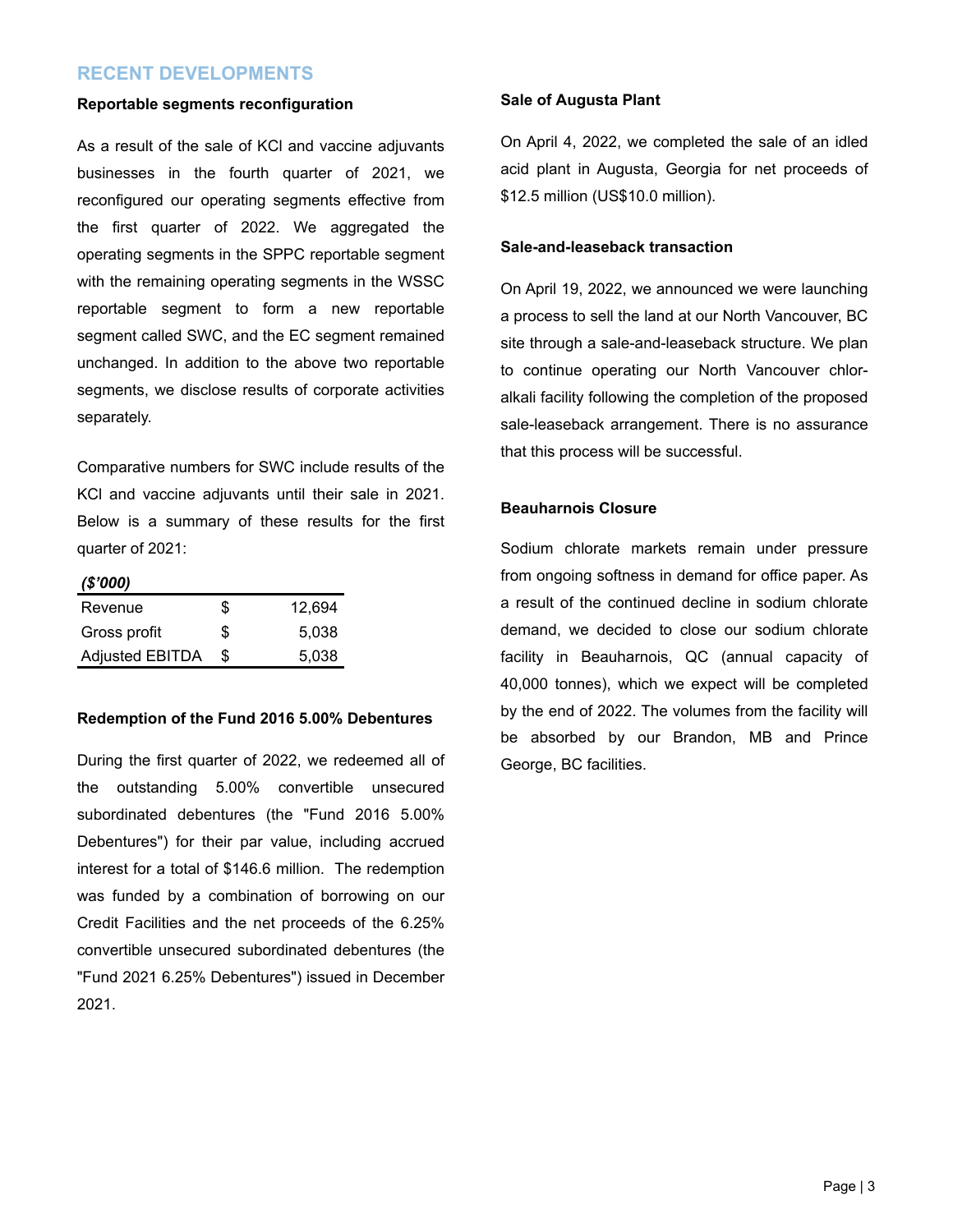### <span id="page-4-0"></span>**FINANCIAL HIGHLIGHTS**

These financial highlights have been presented in accordance with IFRS, except where noted.

|                                                                           |    | Three months ended |  |                   |
|---------------------------------------------------------------------------|----|--------------------|--|-------------------|
| (\$'000 except per unit amounts)                                          |    | March 31,<br>2022  |  | March 31,<br>2021 |
|                                                                           |    |                    |  |                   |
| Revenue                                                                   | \$ | 390,345 \$         |  | 312,440           |
| Net earnings (loss)                                                       | \$ | 10,686 \$          |  | (20, 448)         |
| Net earnings (loss) per unit <sup>(1)</sup>                               | \$ | $0.10$ \$          |  | (0.21)            |
| Diluted net earnings (loss) per unit (1)                                  | \$ | $0.10$ \$          |  | (0.21)            |
| <b>Total assets</b>                                                       | \$ | 2,042,876 \$       |  | 2,453,674         |
| Long-term debt                                                            | \$ | 524,065 \$         |  | 741,205           |
| Convertible unsecured subordinated debentures                             | \$ | 537,375 \$         |  | 510,352           |
| Adjusted EBITDA <sup>(2)</sup>                                            | \$ | 107,832 \$         |  | 55,428            |
| Cash flows from (used in) operating activities                            | \$ | 37,133 \$          |  | (6,396)           |
| Distributable cash after maintenance capital expenditures <sup>(2)</sup>  | \$ | 63,269 \$          |  | 17,884            |
| Distributable cash after maintenance capital expenditures per unit (1)(2) | \$ | $0.61$ \$          |  | 0.19              |
| Distributions declared                                                    | \$ | 15,735 \$          |  | 14,554            |
| Distributions declared per unit (3)                                       | \$ | $0.15$ \$          |  | 0.15              |
| Distributions paid, net of distributions reinvested                       | \$ | 13,353 \$          |  | 12,157            |

 $(1)$  Based on weighted average number of units outstanding for the period.

(2) See **Non-IFRS and Other Financial Measures**.

(3) Based on actual number of units outstanding on record date.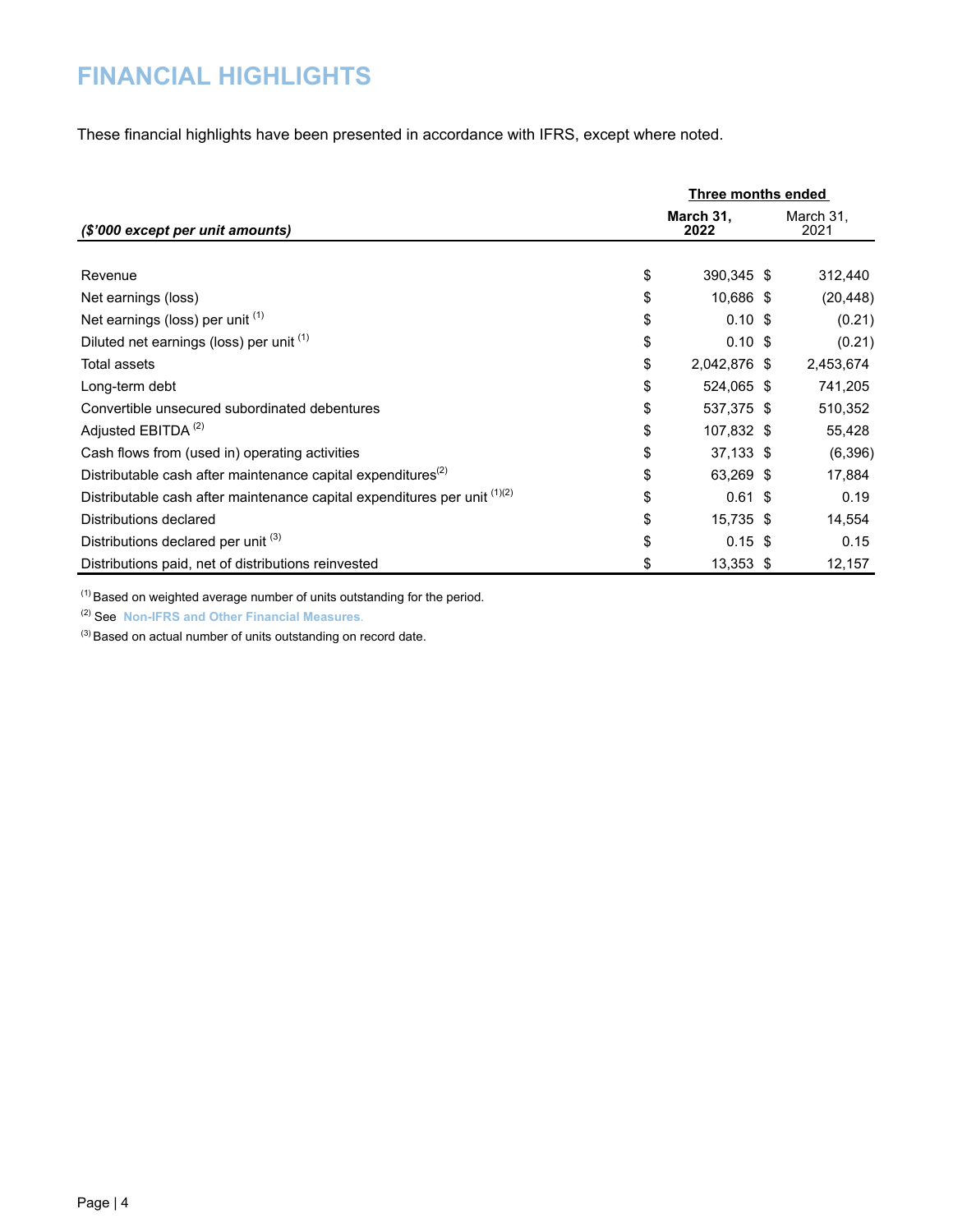### <span id="page-5-0"></span>**CONSOLIDATED OPERATING RESULTS**

|                               | Q1 2022 vs Q1 2021                                                                                        |
|-------------------------------|-----------------------------------------------------------------------------------------------------------|
| <b>Revenue</b>                | Consolidated revenue for 2022 was \$390.3 million, which was \$77.9 million higher than revenue for       |
|                               | 2021. The increase was primarily due to:                                                                  |
|                               | higher selling prices of merchant acid, water solutions products and sulphur products in the<br>$\bullet$ |
|                               | SWC segment,                                                                                              |
|                               | higher sales volumes of Regen acid in the SWC segment, and<br>$\bullet$                                   |
|                               | higher selling prices for chlor-alkali products in the EC segment,<br>$\bullet$                           |
|                               | partially offset by:                                                                                      |
|                               | lower sales volumes of sodium chlorate in the EC segment.<br>$\bullet$                                    |
| <b>Adjusted</b><br>EBITDA     | Adjusted EBITDA for 2022 was \$52.4 million higher than the Adjusted EBITDA for the same period           |
|                               | of 2021, which included Adjusted EBITDA of \$5.0 million relating to the businesses sold in the           |
|                               | fourth quarter of 2021 (see Recent Developments on page 3). The increase in Adjusted EBITDA               |
|                               | was primarily due to:                                                                                     |
|                               | stronger results in both the EC and SWC segments, and<br>٠                                                |
|                               | foreign exchange gains recorded in corporate costs.<br>$\bullet$                                          |
|                               |                                                                                                           |
| <b>Net Earnings</b><br>(loss) | Net earnings for 2022 were \$31.1 million higher than 2021 primarily due to:                              |
|                               | higher Adjusted EBITDA,                                                                                   |
|                               | partially offset by:                                                                                      |
|                               | higher net finance costs in 2022 (see Net Finance Costs on page 10), and<br>$\bullet$                     |
|                               | income tax expenses recorded during 2022, whereas there were income tax recoveries in<br>$\bullet$        |
|                               | 2021 (see Income Taxes on page 11).                                                                       |
|                               |                                                                                                           |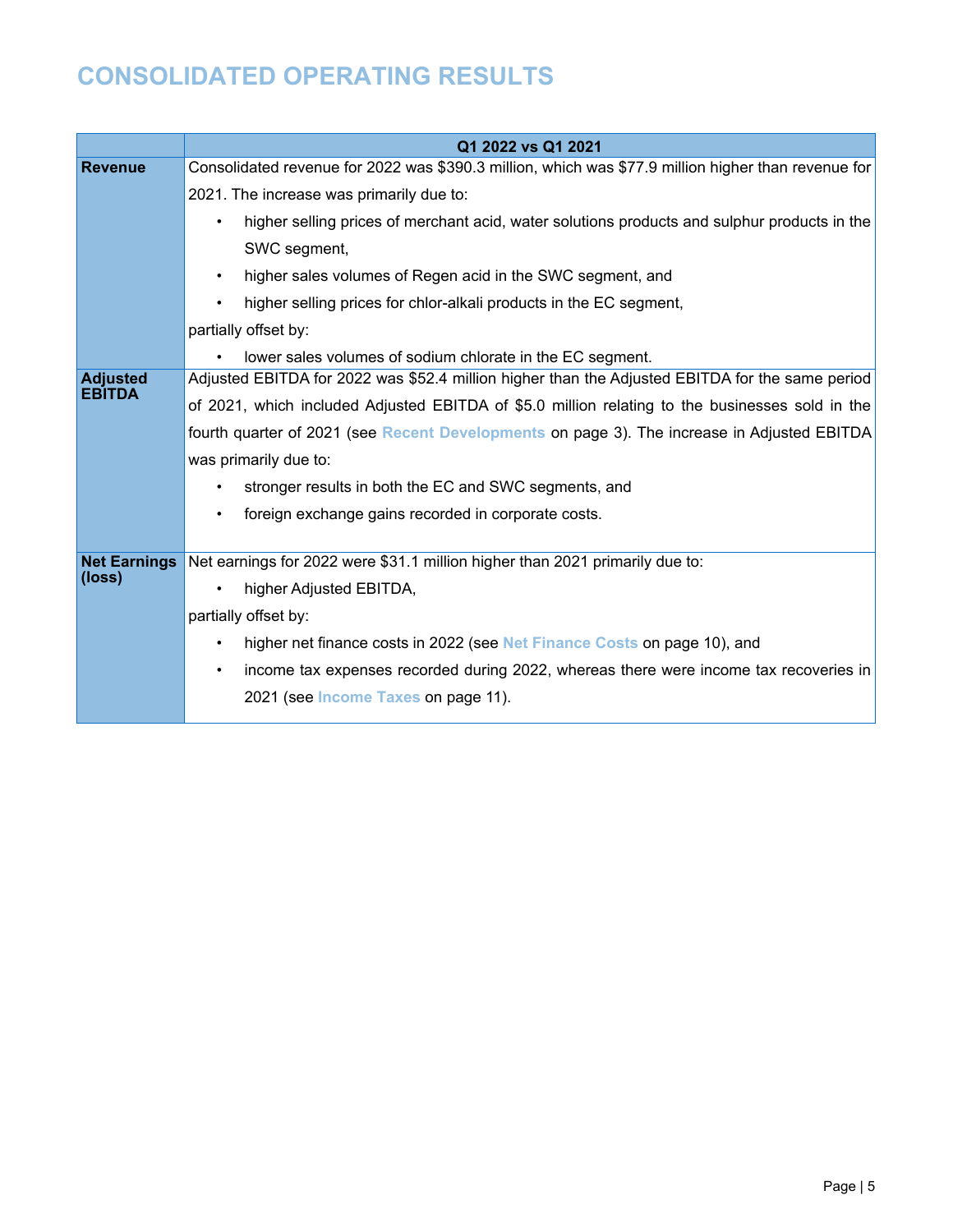### <span id="page-6-0"></span>**RESULTS OF OPERATIONS BY REPORTABLE SEGMENT**

### **SULPHUR AND WATER CHEMICALS (SWC)**

|                 | Three months ended |                |                               |
|-----------------|--------------------|----------------|-------------------------------|
| (\$'000)        |                    | March 31, 2022 | March 31, 2021 <sup>(1)</sup> |
| Revenue         | \$.                | 228.988 \$     | 190,753                       |
| Gross profit    |                    | 39,302         | 21,034                        |
| Adjusted EBITDA |                    | 62.464         | 49.774                        |

(1) During the three months ended March 31, 2021, SWC includes \$12.7 million, \$5.0 million and \$5.0 million of revenue, gross profit and Adjusted EBITDA, respectively, relating to the KCl and vaccine adjuvants businesses which were sold in the fourth quarter of 2021.

|                        | <b>SWC OPERATING RESULTS</b>                                                               |
|------------------------|--------------------------------------------------------------------------------------------|
|                        | Q1 2022 vs Q1 2021                                                                         |
| Revenue                | The increase shown above was primarily due to:                                             |
|                        | higher selling prices of merchant acid, water solutions products and sulphur               |
|                        | products, and                                                                              |
|                        | higher sales volumes of Regen acid,                                                        |
|                        | which more than offset:                                                                    |
|                        | revenue relating to the KCI and vaccine adjuvant businesses which was included             |
|                        | in Q1 2021 but not in Q1 2022, as they were sold during the fourth quarter of 2021.        |
| <b>Gross Profit</b>    | Gross profit shown above was higher due to:                                                |
|                        | higher sales volumes of Regen acid, which accounted for most of the                        |
|                        | improvement, and                                                                           |
|                        | to a lesser extent by higher selling prices of merchant acid and water solutions           |
|                        | products,                                                                                  |
|                        | partially offset by:                                                                       |
|                        | higher sulphur costs, and                                                                  |
|                        | gross profit earned in Q1 2021 by the KCI and vaccine adjuvant businesses which            |
|                        | were sold during the fourth quarter of 2021.                                               |
| <b>Adjusted EBITDA</b> | The factors that affected revenue and gross profit also resulted in higher Adjusted EBITDA |
|                        | in 2022. During Q1 2021, Regen results were negatively affected by the severe winter       |
|                        | storms experienced by large parts of the U.S. and by the stay-at-home orders in California |
|                        | which reduced demand for gasoline, resulting in lower demand for Regen acid. Regen         |
|                        | demand during Q1 2022 was generally back to pre-pandemic levels.                           |
|                        |                                                                                            |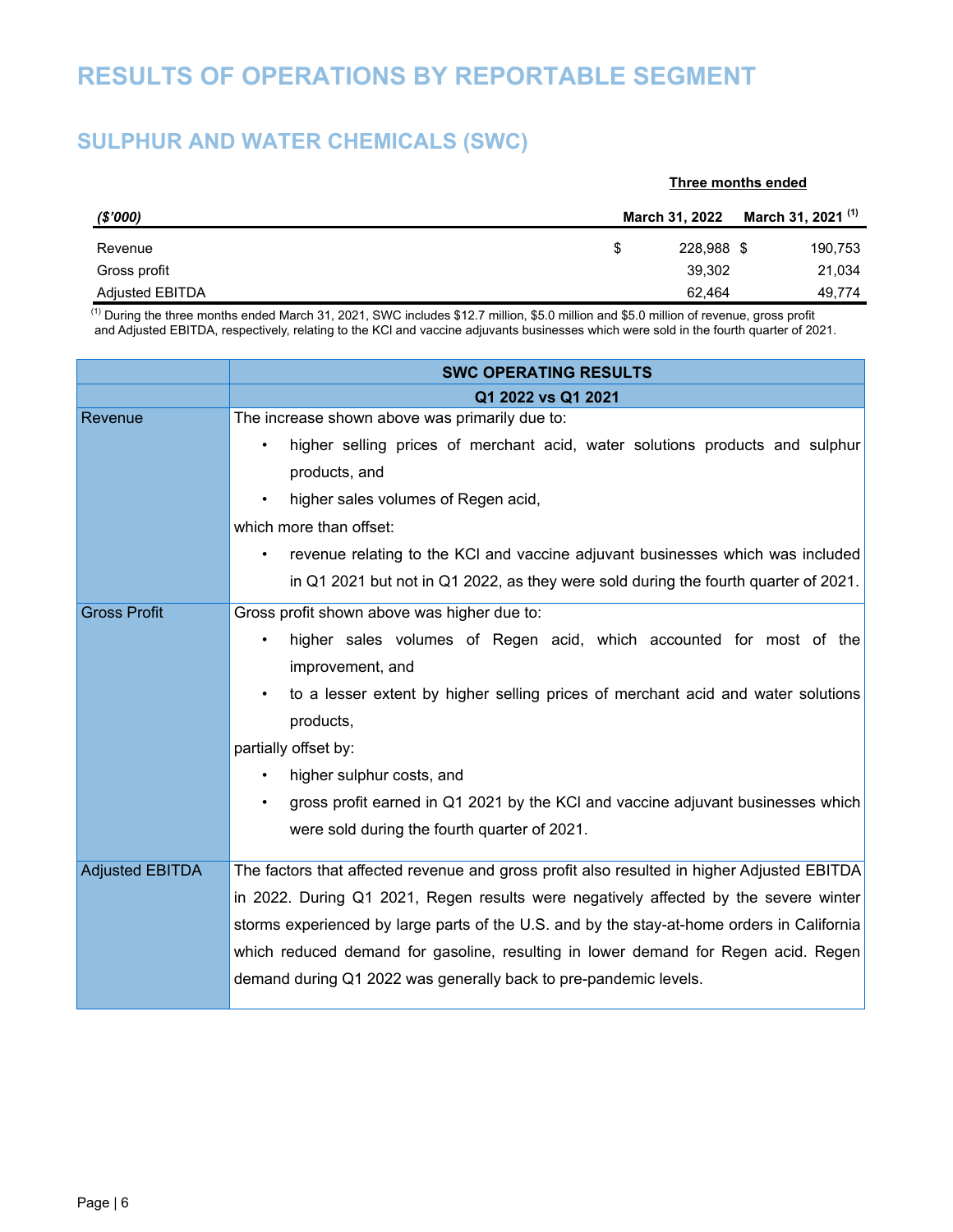### **ELECTROCHEMICALS (EC)**

|                                          | Three months ended |                       |  |                       |
|------------------------------------------|--------------------|-----------------------|--|-----------------------|
| (\$'000)                                 |                    | <b>March 31, 2022</b> |  | <b>March 31, 2021</b> |
| North American sales volumes:            |                    |                       |  |                       |
| Sodium chlorate sales volumes (000's MT) |                    | 87                    |  | 92                    |
| Chlor-alkali sales volumes (000's MECU)  |                    | 40                    |  | 41                    |
| Revenue                                  | \$                 | 161,357 \$            |  | 121,687               |
| Gross profit (loss)                      |                    | 39,517                |  | (105)                 |
| <b>Adjusted EBITDA</b>                   |                    | 65.596                |  | 27.177                |

|                        | <b>EC OPERATING RESULTS</b>                                                                            |
|------------------------|--------------------------------------------------------------------------------------------------------|
|                        | Q1 2022 vs Q1 2021                                                                                     |
| Revenue                | The higher revenue shown above was primarily due to:                                                   |
|                        | an increase in selling prices for all three chlor-alkali products (caustic soda, chlorine<br>$\bullet$ |
|                        | and HCl) resulting in an increase of approximately \$715 in realized MECU netbacks                     |
|                        | (i.e. selling price less freight),                                                                     |
|                        | partially offset by:                                                                                   |
|                        | lower sales volumes of sodium chlorate.                                                                |
| <b>Gross Profit</b>    | The gross profit in 2022 compared with gross loss during the same period of 2021 was                   |
|                        | primarily due to:                                                                                      |
|                        | higher selling prices for chlor-alkali products,                                                       |
|                        | partially offset by:                                                                                   |
|                        | lower sales volumes of sodium chlorate.                                                                |
| <b>Adjusted EBITDA</b> | Adjusted EBITDA shown above was higher due to:                                                         |
|                        | higher selling prices for chlor-alkali products,                                                       |
|                        | partially offset by:                                                                                   |
|                        | lower sales volumes of sodium chlorate.<br>$\bullet$                                                   |
|                        | Realized MECU netbacks during Q1 2022 were \$715 higher than Q1 2021. Approximately                    |
|                        | 60% of this was due to higher realized prices for caustic soda and the balance due to higher           |
|                        | realized prices for chlorine and HCI.                                                                  |
|                        |                                                                                                        |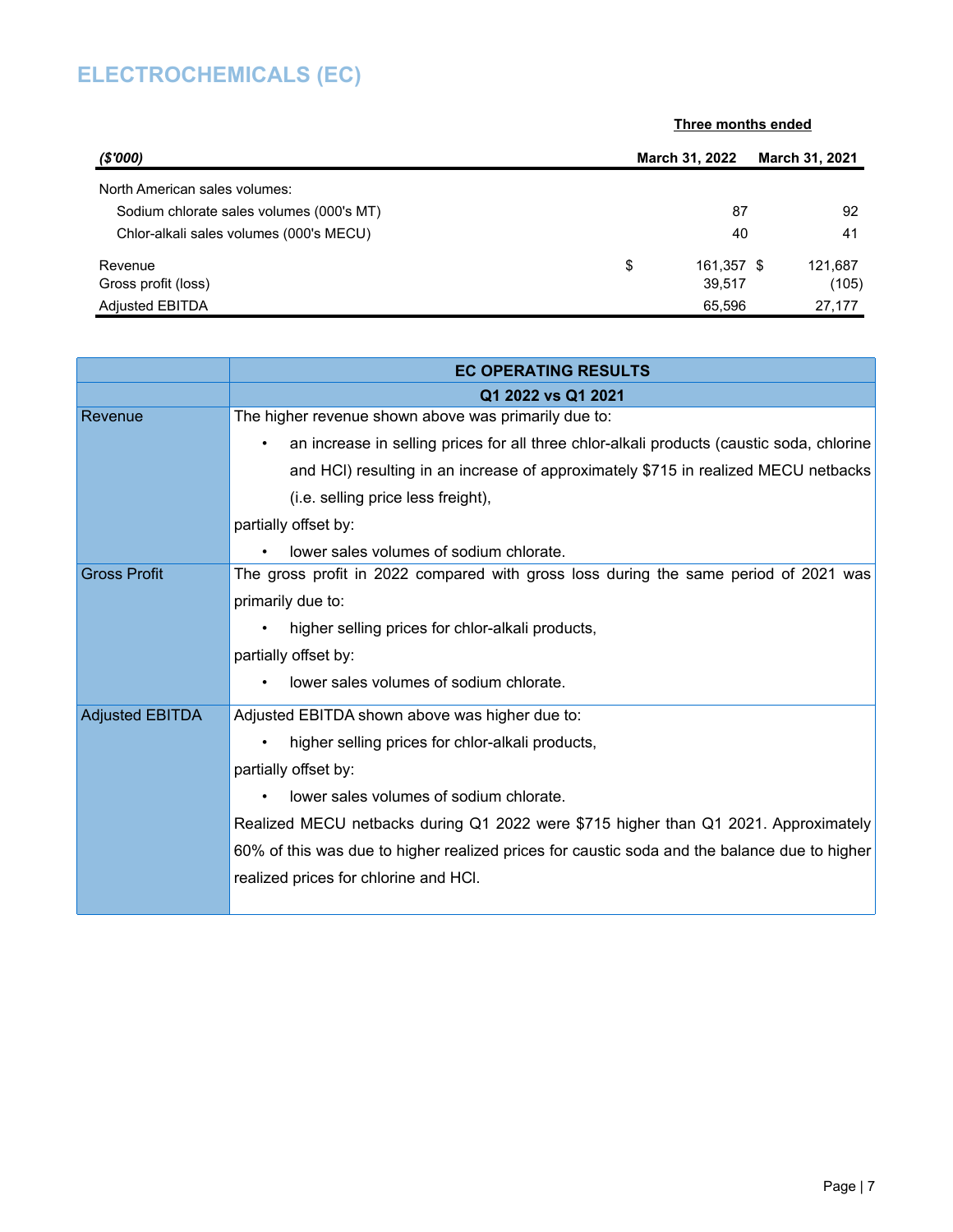### **Corporate Costs**

Corporate costs include the administrative costs of corporate activities such as treasury, finance, information technology, human resources, legal and risk management, and environmental, health and safety support, which are not directly allocable to a reportable segment.

|                                    | Three months ended    |                       |
|------------------------------------|-----------------------|-----------------------|
| (\$'000)                           | <b>March 31, 2022</b> | <b>March 31, 2021</b> |
| Cost of services (Adjusted EBITDA) | (20, 228)             | (21, 523)             |

|                         | <b>CORPORATE COSTS</b>                                                                 |
|-------------------------|----------------------------------------------------------------------------------------|
|                         | Q1 2022 vs Q1 2021                                                                     |
| <b>Cost of Services</b> | Corporate costs shown above were lower primarily due to:                               |
|                         | a realized foreign exchange gain of \$2.1 million as compared to loss of \$0.8 million |
|                         | in 2021, and                                                                           |
|                         | \$1.4 million lower LTIP costs,<br>$\bullet$                                           |
|                         | partially offset by:                                                                   |
|                         | a \$4.7 million government grant recognized in relation to the CEWS and the CERS       |
|                         | in 2021.                                                                               |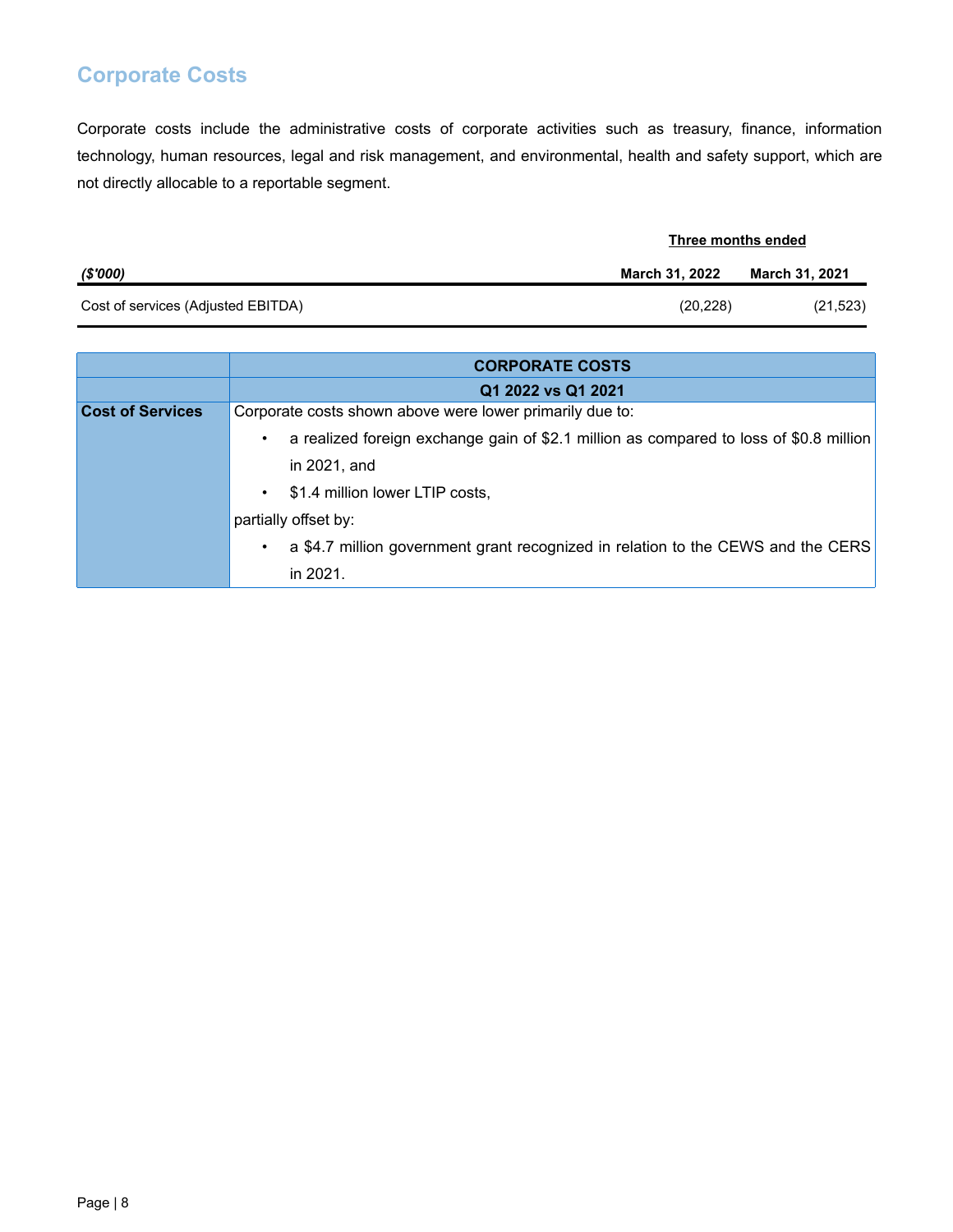#### **Reserve for legal proceedings**

General Chemical (which was acquired by us) was a subject of an investigation by the U.S. Department of Justice concerning alleged anti-competitive conduct in the water treatment chemicals industry, for which General Chemical obtained the benefit of conditional amnesty from criminal charges. General Chemical and we were also defendants in class action lawsuits and a few civil proceedings relating to the same conduct. The main class action civil lawsuit was settled for US\$56.0 million and was paid out during 2019. By the third quarter of 2019, additional settlements were negotiated and paid. The remaining ex-employee initiated derivative actions were settled in March 2021, at close to the amount previously reserved for this matter. These lawsuits were settled and were paid out during the fourth quarter of 2021.

#### **Foreign Exchange**

We have certain operating subsidiaries that use the USD as their functional currency. As we report in CAD, our reported net earnings are exposed to fluctuations in the CAD/USD exchange rate. If the CAD weakened by onecent (for example, from \$1.25 to \$1.26), on an unhedged basis, this would have the impact as below:

| <b>Measure</b>                                                                       | Impact              |
|--------------------------------------------------------------------------------------|---------------------|
| Annual net earnings                                                                  | $+/-$ \$2.5 million |
| <b>Adjusted EBITDA</b>                                                               | $+/-$ \$3.6 million |
| Annual distributable cash after maintenance capital expenditures   +/- \$2.7 million |                     |

We manage our financial exposure to fluctuations in the value of the USD relative to the CAD as follows:

- a) We maintain USD denominated Credit Facilities, under which most of the borrowings are denominated in USD; and
- b) We enter into foreign exchange contracts to hedge a portion of our USD net cash flows for up to eighteen months in the future.

All foreign exchange contracts are under ISDA agreements. Contracts in place at March 31, 2022 include future contracts to sell the following amounts for periods through to July 2023:

| <b>Amount (\$'000)</b> | <b>Maturity</b>     | <b>Exchange rate</b><br>range |
|------------------------|---------------------|-------------------------------|
| US\$24,147             | Q <sub>2</sub> 2022 | $$1.26 - $1.28$               |
| US\$20,247             | Q3 2022             | $$1.25 - $1.28$               |
| US\$16,131             | Q4 2022             | $$1.27 - $1.29$               |
| US\$10,046             | Q1 2023             | $$1.27 - $1.29$               |
| US\$5,015              | Q <sub>2</sub> 2023 | $$1.28 - $1.29$               |
| US\$2,000              | Q3 2023             | $$1.28 - $1.29$               |

The purpose of these contracts is to manage foreign exchange risk on specific transactions in a foreign currency. The amount of the related derivative is recorded at fair value at the period end and is included with prepaid expenses and other assets or trade and other payables on the consolidated statements of financial position. The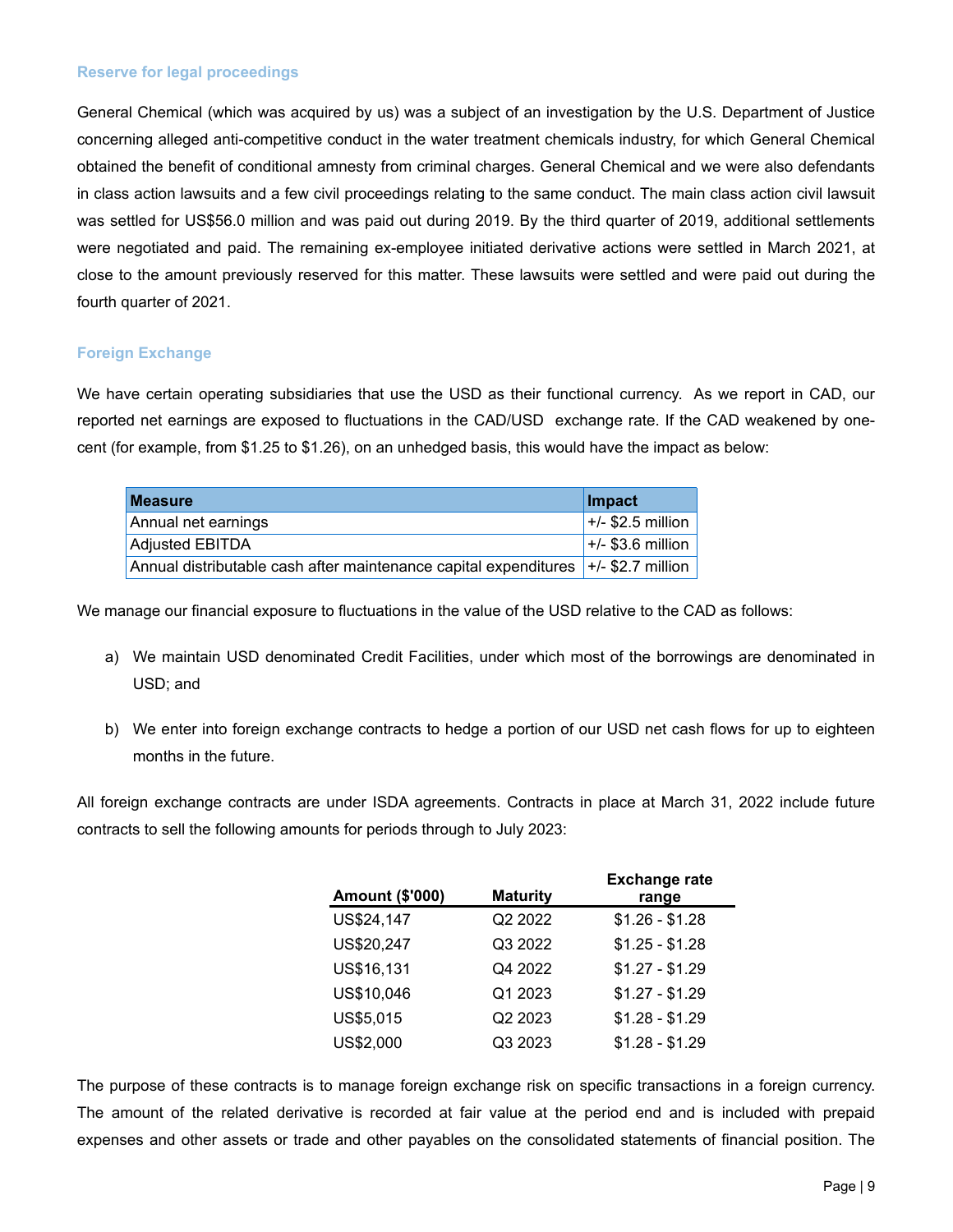<span id="page-10-0"></span>resultant non-cash charge or gain is included in selling and administrative expenses. The impact of this non-cash charge or gain is excluded from Adjusted EBITDA and Distributable cash after maintenance capital expenditures. See **Non-IFRS and Other Financial Measures** on page [28](#page-28-0).

We have hedged our investments in foreign operations that use the USD as their functional currency with our USDdenominated bank debt. As a result, any gains and losses arising from the USD-denominated debt will be offset by the foreign currency gain or loss arising from the investment in the foreign operations. The gains and losses on the translation of the designated amount of USD-denominated debt and investment in foreign operations are recognized on a net basis in other comprehensive income. The changes recorded in the accumulated other comprehensive income account since December 31, 2021 were a result of changes in the CAD/USD exchange rate between December 31, 2021 and March 31, 2022. For the three months ended March 31, 2022, a foreign exchange gain of \$4.2 million on the revaluation of the USD-denominated debt and investment in foreign operations was recognized in other comprehensive income, compared with a foreign exchange gain of \$8.6 million during the three months ended March 31, 2021.

The rate of exchange used to translate USD-denominated balances has decreased from a rate of US\$1.00 = \$1.26 at December 31, 2021 to US\$1.00 = \$1.25 at March 31, 2022. See **Risks and Uncertainties** in our 2021 MD&A for additional comments on foreign exchange.

### **NET FINANCE COSTS AND INCOME TAXES**

#### **Net Finance Costs**

During the three months ended March 31, 2022, net finance costs were \$28.8 million compared with net finance costs of \$21.5 million during the same period of 2021.

#### **Q1 2022 vs Q1 2021**

Net finance costs were \$7.3 million higher during the first quarter of 2022 relative to 2021. The increase was primarily due to:

• \$13.4 million higher losses related to the change in fair value of Debentures during the first quarter of 2022 compared with the same period of 2021 (additional details are shown below),

partially offset by:

- lower debt levels in the first quarter of 2022 relative to 2021, which resulted in a lower interest expense of \$3.5 million,
- \$1.9 million of gains related to the change in the fair value of interest rate swaps prior to their redesignation as cash flow hedges, and
- \$0.5 million of gains on the ineffectiveness of cash flow hedges.

The Debentures are recognized at fair value with changes in fair value due to changes in the risk free interest rate presented in net finance costs and changes in our own credit risk presented in other comprehensive income rather than net earnings. During the three months ended March 31, 2022, the fair value of the Fund's Debentures increased by \$10.9 million.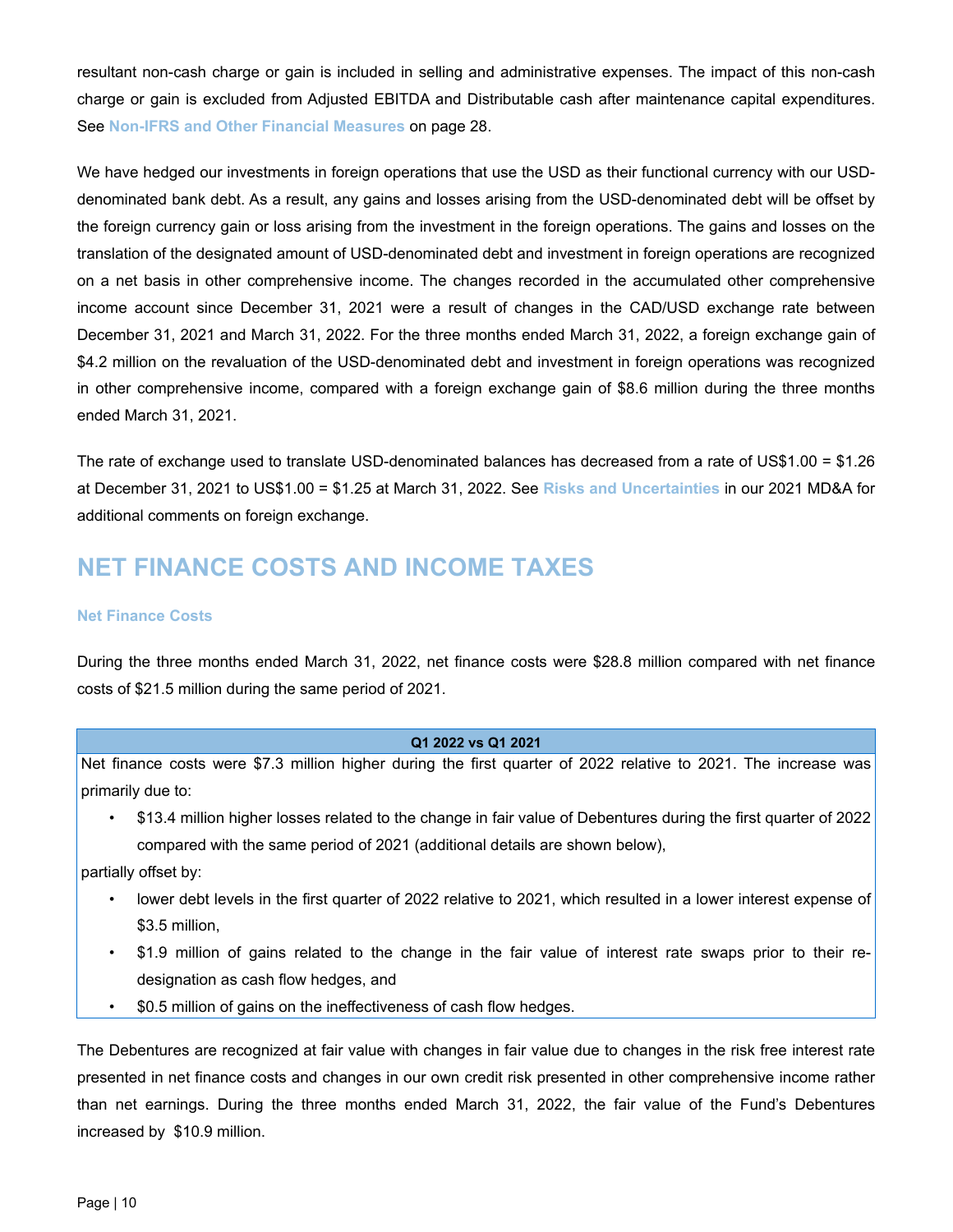<span id="page-11-0"></span>Below is an explanation of the change in the fair value of Debentures:

| $(\$$ million)                                                                                                                  | <b>Recorded in</b>            | Q1 2022          | Q1 2021    | <b>Variance</b> |
|---------------------------------------------------------------------------------------------------------------------------------|-------------------------------|------------------|------------|-----------------|
| Increase due to a change in the conversion option Net finance costs<br>fair value, partially offset by change in risk free rate |                               | \$15.6           | $$2.3$ \$  | 13.3            |
| (Decrease) increase due to a change in our credit Other comprehensive<br>risk, net of taxes                                     | income                        | (13.4)           | 47.9       | (61.3)          |
| Tax recovery due to credit risk                                                                                                 | Other comprehensive<br>income | 8.7              | 14.3       | (5.6)           |
| Increase in fair value of Debentures                                                                                            |                               | $10.9$ \\$<br>\$ | $64.5$ \\$ | (53.6)          |

Since changes in fair value due to credit risk changes are presented in other comprehensive income, they are shown net of related taxes.

The weighted average effective annual interest rate of the Credit Facilities at March 31, 2022 was 3.1% (December 31, 2021 - 4.4%). See **Liquidity and Capital Resources - Financial Instruments** for information concerning swap arrangements on page [14.](#page-14-0)

#### **Income Taxes**

The Fund is a mutual fund trust and a SIFT for income tax purposes. The Fund is subject to current income taxes at the top marginal tax rate applicable to individuals of approximately 53.5% on all taxable income not distributed to Unitholders. The Fund is also subject to current income taxes on all taxable income, other than dividends, earned from Canadian corporate and flow-through subsidiaries (other than Canadian subsidiaries that earn certain investment income) at a tax rate similar to the corporate tax rate. The Fund is not subject to tax on income received from non-Canadian subsidiaries, provided that the income is distributed to Unitholders during the year. Based on the current organization of the Fund and its subsidiaries, we expect that our income distributed to Unitholders will not be subject to SIFT tax.

Taxable income distributed by the Fund to its Unitholders is considered taxable income of those Unitholders.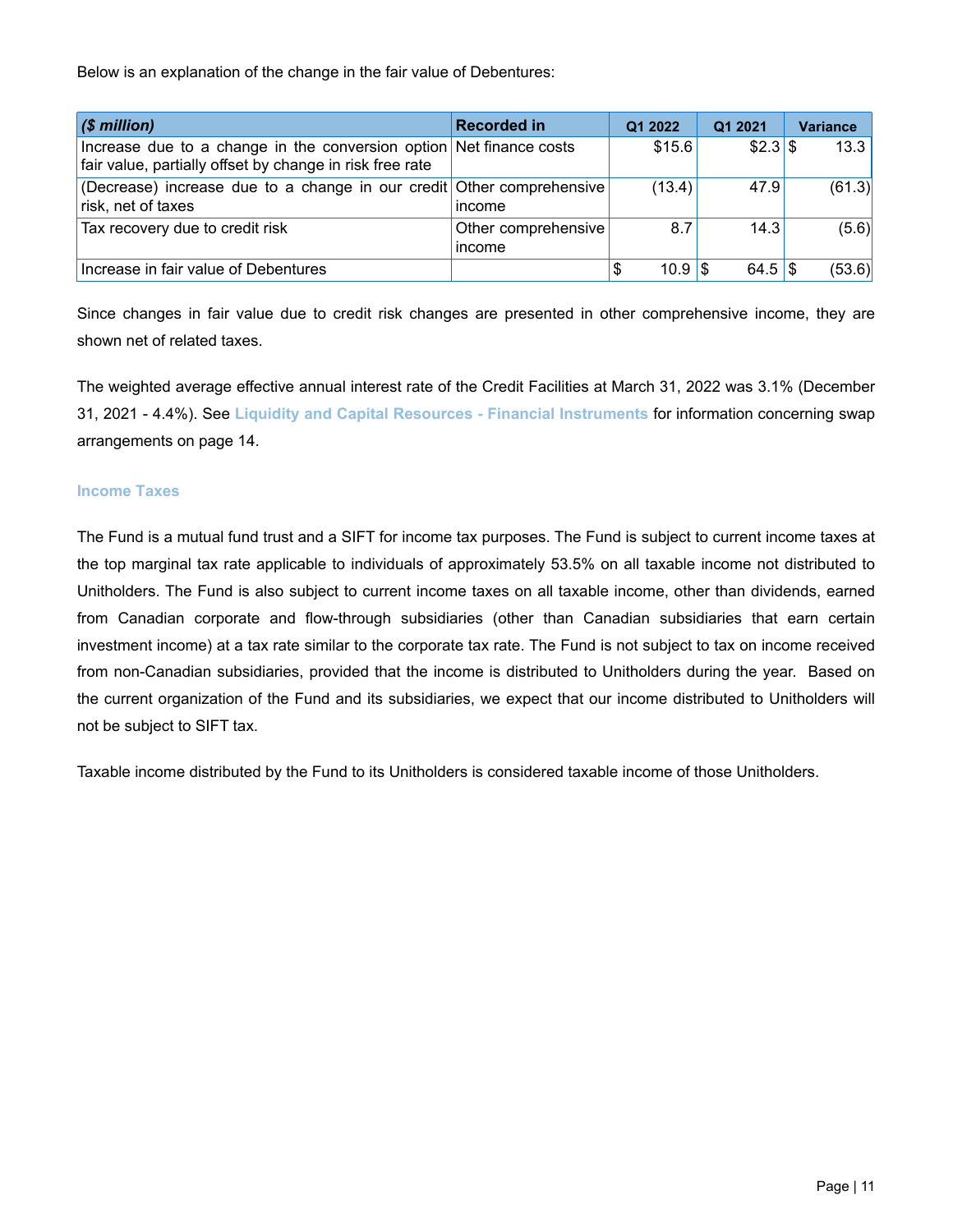|                    | Q1 2022 vs Q1 2021                                                                                             |
|--------------------|----------------------------------------------------------------------------------------------------------------|
| <b>Current</b>     | Current income tax for the first quarter of 2022 was an expense of \$3.7 million compared with a               |
|                    | <b>Income taxes</b> recovery of \$0.5 million during the same period of 2021. The change was primarily due to: |
|                    | increased BEAT tax resulting from business interest expense deduction in the U.S., and<br>$\bullet$            |
|                    | increased income tax as a result of lower deductions for unrealized foreign exchange<br>$\bullet$              |
|                    | losses in Brazil.                                                                                              |
| <b>Deferred</b>    | Deferred income tax for the first quarter of 2022 was an expense of \$14.1 million compared with a             |
|                    | <b>Income taxes</b> recovery of \$8.1 million during the same period of 2021. The change was primarily due to: |
|                    | an increase in the valuation allowance for the deferred tax assets associated with the                         |
|                    | losses resulting from the change in the fair value of the Debentures, and                                      |
|                    | utilization of loss carryforward to offset the operating income in the U.S. and Canada.<br>$\bullet$           |
| Deferred tax       | During the first quarter of 2022, deferred tax assets decreased by \$15.3 million which was primarily          |
| assets and         | due to:                                                                                                        |
| <b>liabilities</b> | an increase in the valuation allowance for the deferred tax assets associated with the<br>$\bullet$            |
|                    | losses resulting from the change in the fair value of the Debentures, and                                      |
|                    | utilization of loss carryforward to offset the operating income in the U.S. and Canada.<br>$\bullet$           |
|                    |                                                                                                                |
|                    | During the first quarter of 2022, deferred tax liabilities decreased by \$2.9 million, which was               |
|                    | primarily due to:                                                                                              |
|                    | the depreciation of non-deductible fixed assets, partially offset by the decreased unrealized<br>$\bullet$     |
|                    | foreign exchange losses in Brazil.                                                                             |

The effective tax rate for the first quarter of 2022 differs from the statutory tax rate primarily due to the deduction of taxable income distributed to Unitholders, difference in domestic corporate and trust tax rates, international income tax differences, valuation allowance for the deferred tax assets associated with the losses resulting from the change in the fair value of the Debentures, and certain permanent differences.

The Fund does not record deferred taxes related to its deductible temporary differences nor those of its flow-through subsidiaries, as these differences primarily relate to investments in corporate subsidiaries and are expected to reverse without tax consequences to the Fund.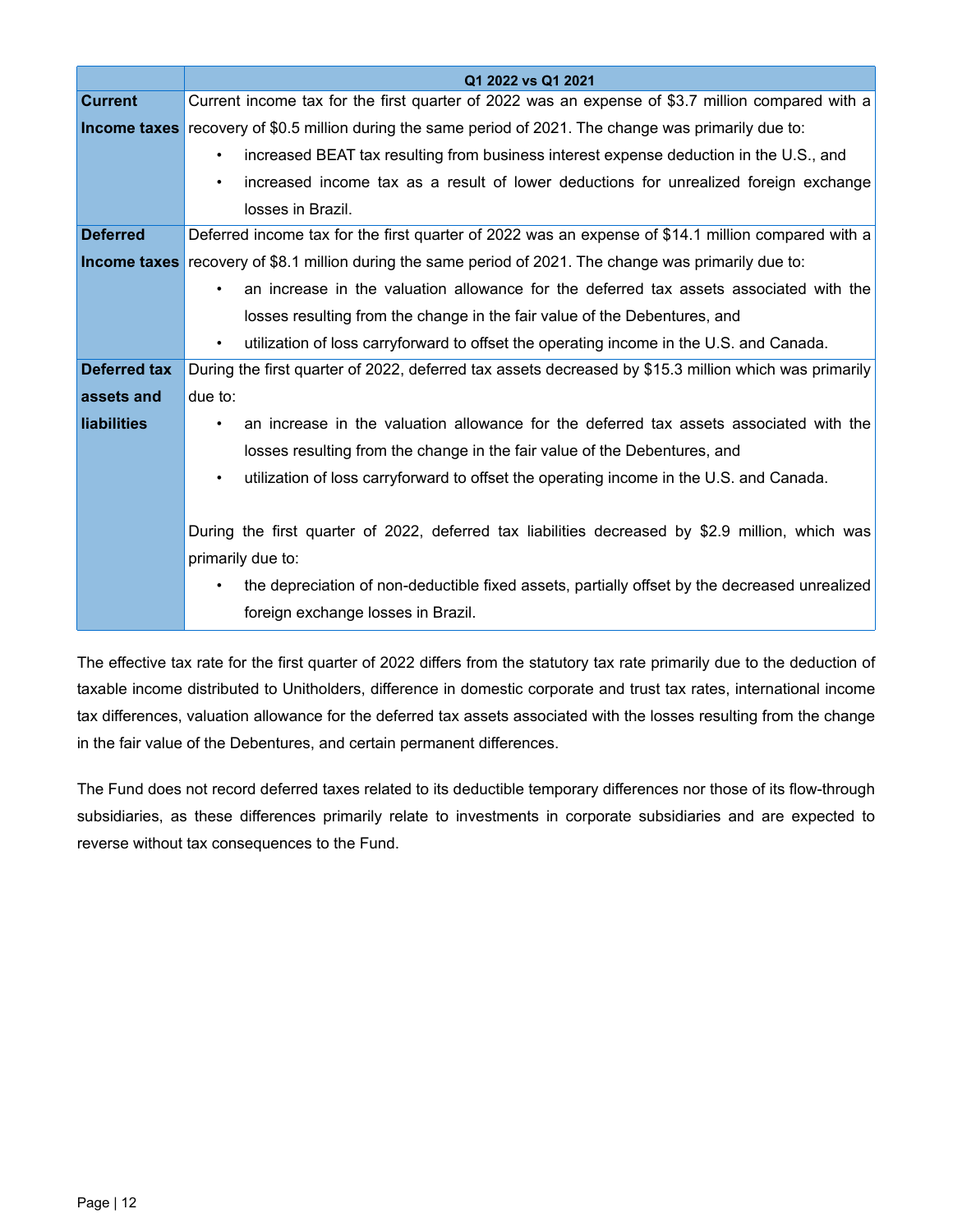### <span id="page-13-0"></span>**DISTRIBUTIONS**

Distributions to Unitholders, including bonus distributions, for the three months ended March 31, 2022 were declared as follows:

| <b>Record Date</b>                              | <b>Payment Date</b> | <b>Distribution Per</b> | <b>Total</b><br>(\$'000) |     |        |
|-------------------------------------------------|---------------------|-------------------------|--------------------------|-----|--------|
| Three months ended March 31:                    |                     |                         |                          |     |        |
| January 31, 2022                                | February 23, 2022   | \$                      | 0.05                     | -SS | 5.241  |
| February 28, 2022                               | March 28, 2022      |                         | 0.05                     |     | 5.245  |
| March 31, 2022                                  | April 26, 2022      |                         | 0.05                     |     | 5.249  |
| Total for the three months ended March 31, 2022 |                     |                         | 0.15                     |     | 15.735 |

 $<sup>(1)</sup>$  Based on actual number of units outstanding on record date.</sup>

Distributions to Unitholders, including bonus distributions, for the three months ended March 31, 2021 were declared as follows:

| <b>Payment Date</b> | <b>Distribution Per</b> |      | Total<br>(\$'000) |        |
|---------------------|-------------------------|------|-------------------|--------|
|                     |                         |      |                   |        |
| February 23, 2021   | \$                      | 0.05 | S.                | 4,683  |
| March 26, 2021      |                         | 0.05 |                   | 4,684  |
| April 27, 2021      |                         | 0.05 |                   | 5,187  |
|                     |                         | 0.15 |                   | 14,554 |
|                     |                         |      | Unit $(1)$        |        |

(1) Based on actual number of units outstanding on record date.

Treatment of our distributions for Canadian income tax purposes for 2021 and 2022 is as follows:

|              |                     |                          | <b>Foreign Non-Business</b> |       |
|--------------|---------------------|--------------------------|-----------------------------|-------|
|              | <b>Other Income</b> | Dividends <sup>(1)</sup> | <b>Income</b>               | Total |
| 2021         | 0.0%                | 32.0%                    | 68.0%                       | 100%  |
| $2022^{(2)}$ | 0.0%                | 34.0%                    | 66.0%                       | 100%  |

 $\frac{(1)}{(1)}$  These dividends are not considered to be eligible dividends for Canadian resident Unitholders and therefore not eligible for the enhanced tax credit.

(2) Represents anticipated tax characterization of planned distributions. The actual tax treatment of 2022 distributions will be determined by March 1, 2023.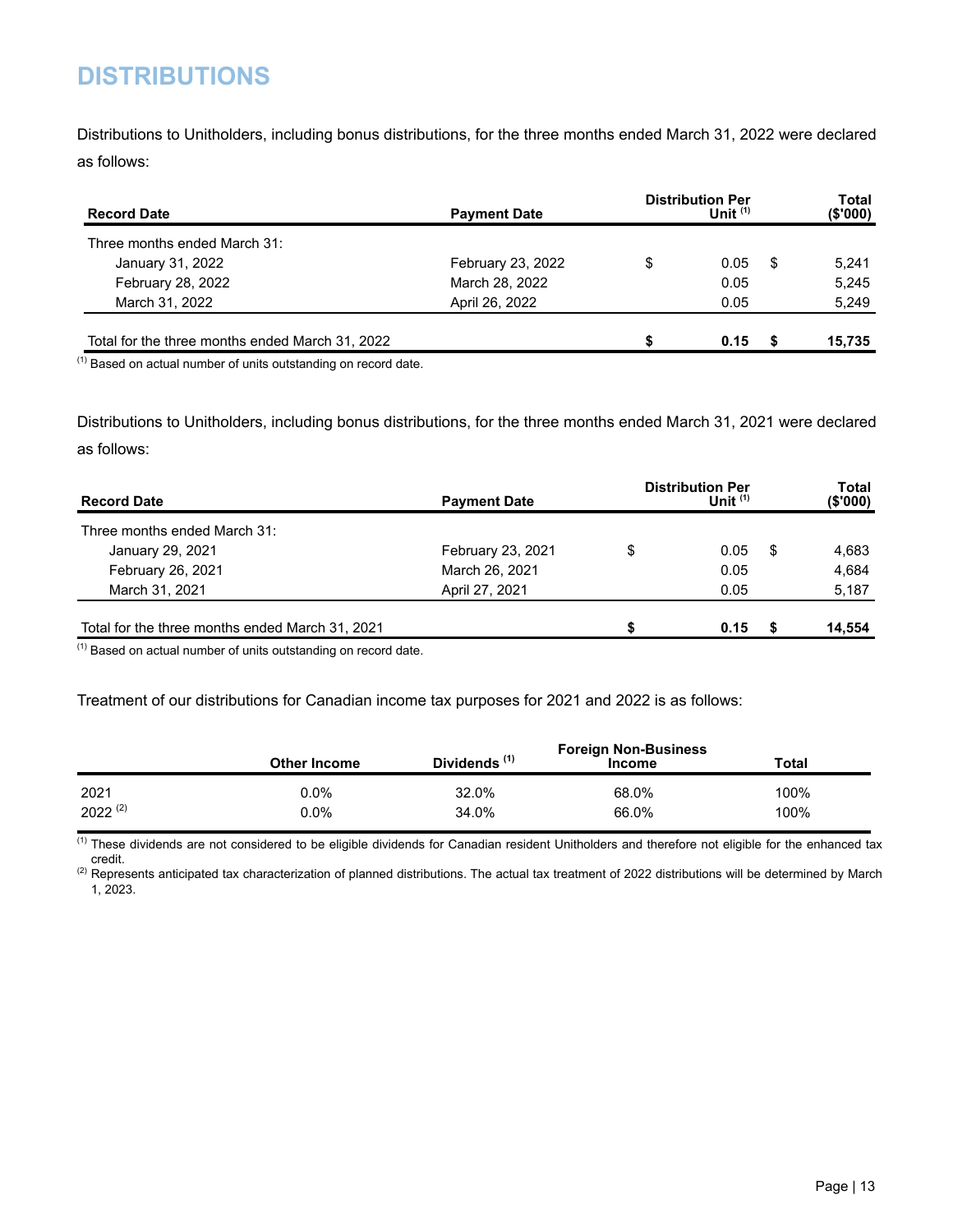### <span id="page-14-0"></span>**LIQUIDITY AND CAPITAL RESOURCES**

Our distributions to Unitholders are sourced entirely from the Fund's investments in operating subsidiary entities. The Fund's investments are financed by trust units held by Unitholders, the Credit Facilities (see **Financing Activities** below), and the Debentures. Our cash flow is required to fund cash distributions to Unitholders, capital requirements, interest, general corporate purposes and other legal obligations.

#### **Cash Flows from (used in) Operating Activities**

Cash flows from operating activities for the first quarter of 2022 were an inflow of \$37.1 million, compared with an outflow of \$6.4 million for the same period of 2021. The increase in cash flows from operating activities of \$43.5 million was primarily due to higher Adjusted EBITDA and lower interest paid, partially offset by changes in working capital.

#### **Investing Activities**

Capital expenditures were \$16.2 million in the first quarter of 2022, compared with \$8.8 million in the first quarter of 2021. These amounts included \$14.2 million in the first quarter of 2022 and \$8.2 million in the first quarter of 2021 for maintenance capital expenditures<sup>1</sup>. Non-maintenance capital expenditures<sup>2</sup> were \$2.0 million during the first quarter of 2022, compared with \$0.6 million during the first quarter of 2021.

During the first quarter of 2022, we recorded a loss of \$0.7 million relating to an adjustment to the proceeds from the sale of KCl and vaccine adjuvants businesses which was completed during the fourth quarter of 2021. The final proceeds remain subject to finalization.

#### **Financing Activities**

At March 31, 2022, our Credit Facilities were comprised of a \$812.8 million (US\$650.0 million) revolving credit facility.

There was a net increase in borrowings on our Credit Facilities of \$154.8 million during the three months ended March 31, 2022 compared with a net decrease of \$26.4 million during the same period of 2021. During the fourth quarter of 2021, we issued a new series of Debentures and used the net proceeds of \$130.0 million to temporarily repay our Credit Facility, so the net increase in our borrowings was \$24.8 million as opposed to \$154.8 million. We used the additional borrowings to redeem all of the Fund 2016 5.00% Debentures at a total aggregate redemption price of \$146.6 million (see **Recent Developments** on page [3](#page-3-0)).

During the first quarter of 2021, we completed an equity offering of 9,800,000 units at a price of \$7.15 per unit, resulting in total gross proceeds of \$70.1 million. We incurred issuance costs of \$2.5 million, net of tax recovery of \$1.2 million, which included underwriters' fees and other expenses relating to the offering. Proceeds from the offering were used to repay outstanding indebtedness under our Credit Facilities and for general trust purposes.

<sup>1</sup> Maintenance capital expenditures is a supplementary financial measure. See **Non-IFRS and Other Financial Measures**

<sup>2</sup> Non-maintenance capital expenditures is a supplementary financial measure. See **Non-IFRS and Other Financial Measures**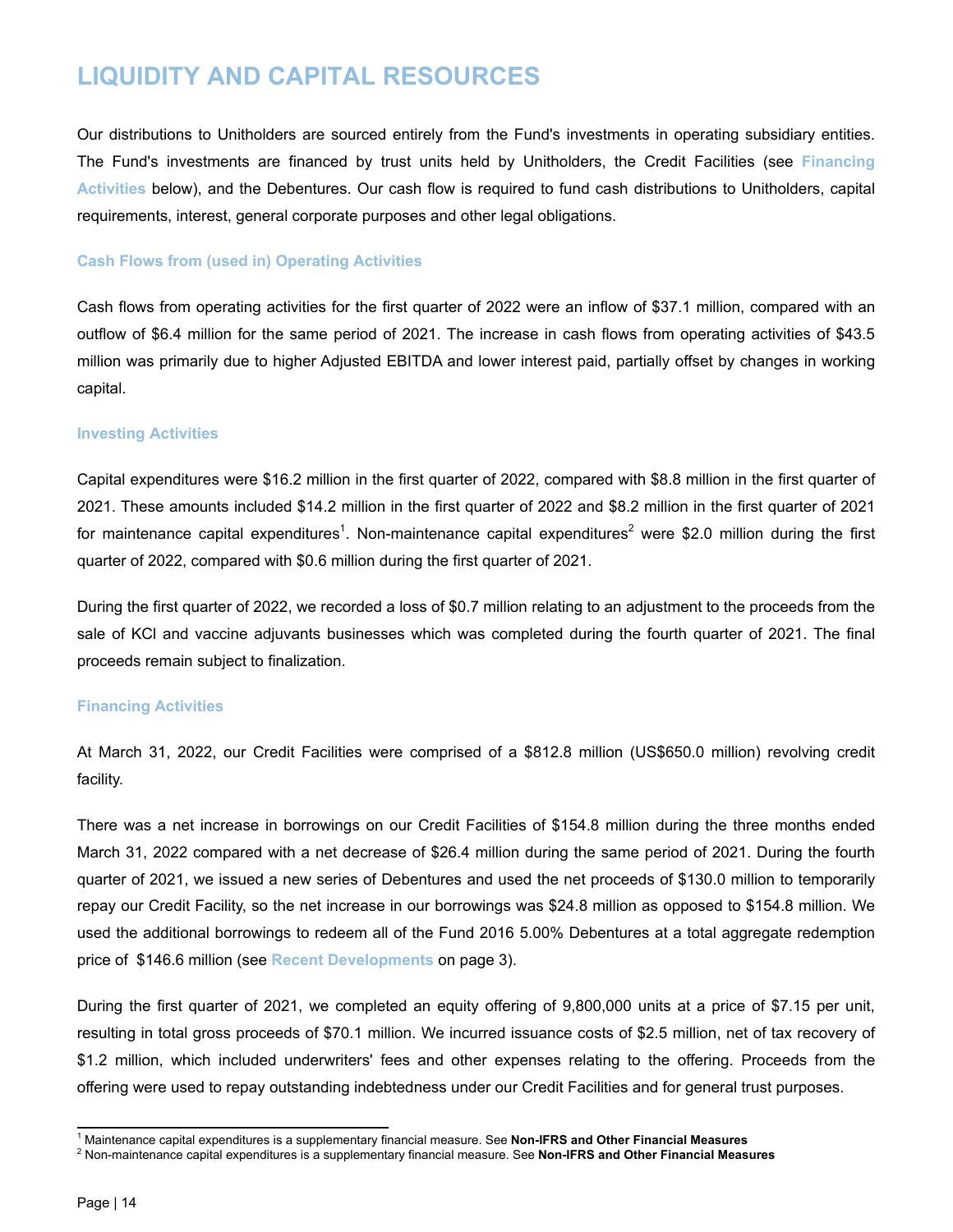During the fourth quarter of 2021, we completed the Fund 2021 6.25% Debentures offering. We incurred transaction costs of \$5.9 million which included underwriters' fees and other expenses relating to the offering. Proceeds from the offering were used to repay outstanding indebtedness under our Credit Facilities during the fourth quarter of 2021. During the first quarter of 2022, we borrowed on our Credit Facilities to redeem all of the Fund 2016 5.00% Debentures.

Distributions paid to Unitholders, net of distributions reinvested during the three months ended March 31, 2022 were \$13.4 million compared to \$12.2 million for the same period of 2021. The increase in distributions paid for the first quarter of 2022 relative to the same period of 2021 was primarily due to an increase in the number of units following the equity offering in the first quarter of 2021.

#### **Financial Instruments**

On April 24, 2020, we entered into a swap arrangement which fixed the LIBOR components of our interest rates on up to US\$250.0 million of our outstanding revolving credit under our long term debt until it expired on April 24, 2021. These swaps were formally designated as cash flow hedges at the date of inception and any changes in the fair value of the effective portion of the swaps were recognized in other comprehensive income in the condensed consolidated statements of comprehensive income.

During the first quarter of 2021, we blended and extended our existing US\$175.0 million and US\$150.0 million interest rate swaps on our outstanding term bank debt. Effective March 24, 2021, the terms of these swaps were extended until October 2024 to align with the maturity date of the term bank debt. We recognized the blend and extend as a termination of the original swaps and execution of new swaps. As a result, hedge accounting on the original swaps were discontinued prospectively. To continue the benefits of hedge accounting, we designated the new blend and extend swaps in new hedge relationships. Since the interest payments that were being hedged were still expected to occur, the fair values of the original swaps as of the termination date remained in accumulated other comprehensive income and were reclassified into net earnings over the term of the original swaps.

On December 24, 2021, we amended our credit agreement by converting the entire facility into a revolving credit facility. This resulted in the de-recognition of the term bank debt which had been designated as the hedged item for the purpose of hedge accounting. As a result of the amendment and de-designation of the hedged item, we reclassified \$8.1 million during the fourth quarter of 2021, relating to the fair value of the effective portion of the swaps which were previously recorded in other comprehensive income to net earnings.

During the first quarter of 2022, we re-designated our US\$175.0 million and US\$150.0 million interest rate swaps on our outstanding revolving credit facility to continue the benefits of hedge accounting. Effective January 1 and January 25, 2022, respectively, these swaps were formally designated as cash flow hedges and any changes in the fair value of the effective portion of the swaps are recognized in other comprehensive income.

We hedge our investment in foreign operations that use the USD as their functional currency with our USDdenominated bank debt. Any gains and losses arising from the USD-denominated bank debt will be offset by the foreign currency gain or loss arising from the investment in the foreign operations. The gains and losses on the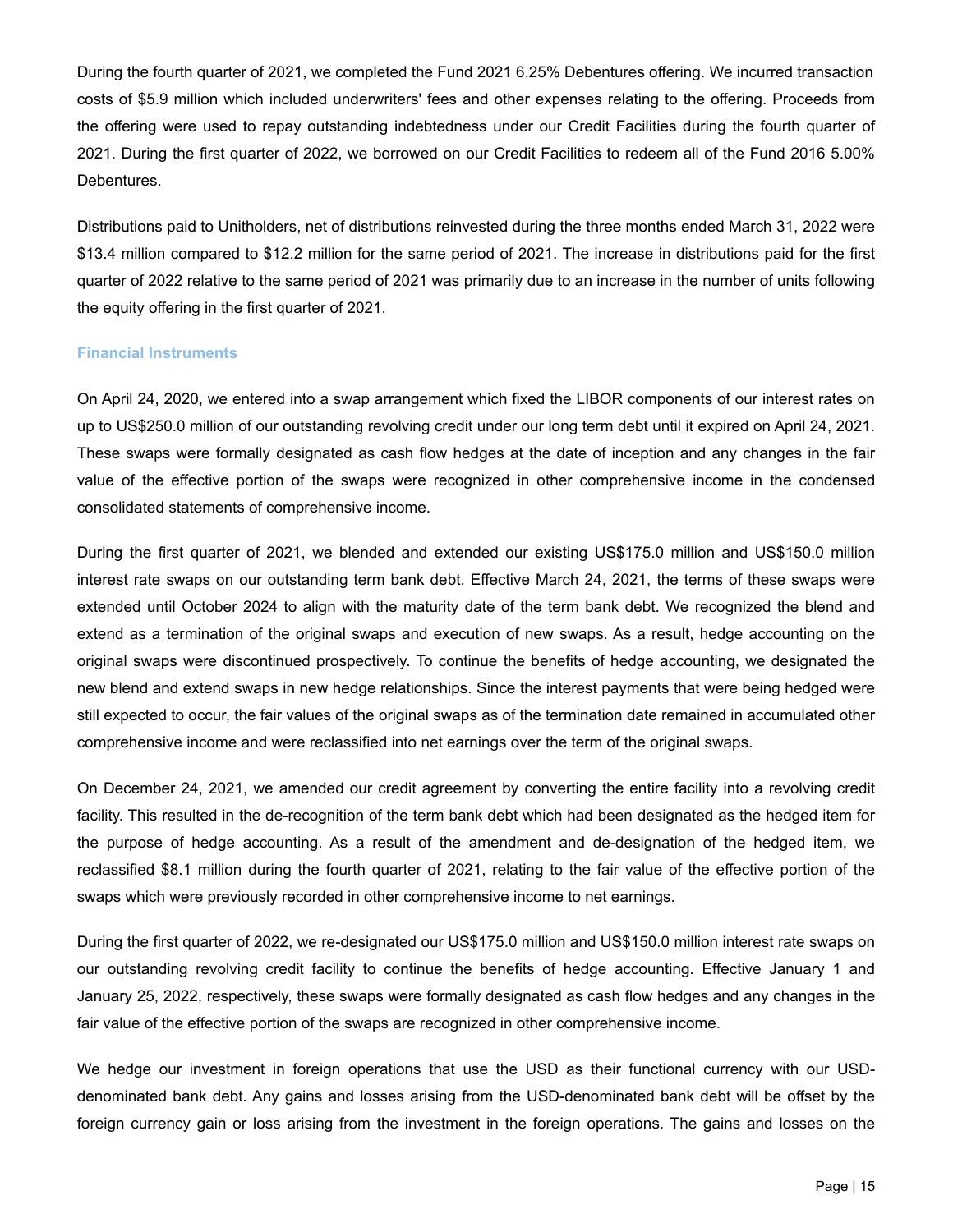translation of the designated amount of USD-denominated debt and investment in foreign operations are recognized in other comprehensive income.

During the third quarter of 2021, we entered into cash-settled unit swap arrangements which fixed the unit price on a portion of the RSU component of our LTIP awards. During the first quarter of 2022, we rolled over the hedged units maturing on March 31, 2022, into 2023, 2024 and 2025. In addition to a portion of the RSU component of our LTIP awards, these arrangements fixed the unit price of the PSU component of our 2022 - 2024 LTIP awards. The RSU component of our LTIP awards is a phantom plan which is payable in cash at the end of the performance period. The PSU component of our LTIP awards gives a right to the participants to receive cash payments upon the achievement of performance goals during the performance periods. The arrangements are based on a portion of RSUs and PSUs outstanding for all of our existing LTIP awards. As at March 31, 2022, the notional number of units hedged was 2.6 million with maturity dates ranging between March 2023 and March 2025. Distributions on the hedged units are reinvested in these swap arrangements. These swaps are formally designated as cash flow hedges at the date of inception and any changes in the fair value of the unvested portion of the RSUs and PSUs are recognized in other comprehensive income.

#### **Cash Balances**

At March 31, 2022, we had net cash balances of \$19.5 million (December 31, 2021 - \$13.9 million). Cash generated by us will be used to fund cash distributions to Unitholders, capital requirements, interest, general corporate purposes and other legal obligations.

#### **Future Liquidity**

Our future liquidity is primarily dependent on cash flows of our operating subsidiaries. These cash flows will be used to finance ongoing expenditures, including maintenance capital, distributions to Unitholders and normal course financial commitments. Cash flows are sensitive to changes in volumes, sales prices and input costs and any changes in these may impact future liquidity. Management believes that cash flows from operating activities will be sufficient for us to meet future obligations and commitments that arise in the normal course of business activities. In addition, we have revolving Credit Facilities which can be used for general corporate purposes, including to fund capital expenditures. See **Capital Resources** below for more details.

#### **Capital Resources**

At March 31, 2022, we had Credit Facilities of approximately \$812.8 million (US\$650.0 million). At March 31, 2022, we had drawn \$524.1 million on our Credit Facilities. Additionally, we had committed a total of \$19.1 million of our Credit Facilities towards standby letters of credit.

At March 31, 2022, we had four series of Debentures outstanding with an aggregate par value of \$517.4 million (market value of \$537.4 million) and maturity dates ranging from May 31, 2024 to August 31, 2027.

During the first quarter of 2021, we completed an equity offering of 9,800,000 units at a price of \$7.15 per unit, resulting in total gross proceeds of \$70.1 million. We incurred issuance costs of \$2.5 million, net of tax recovery of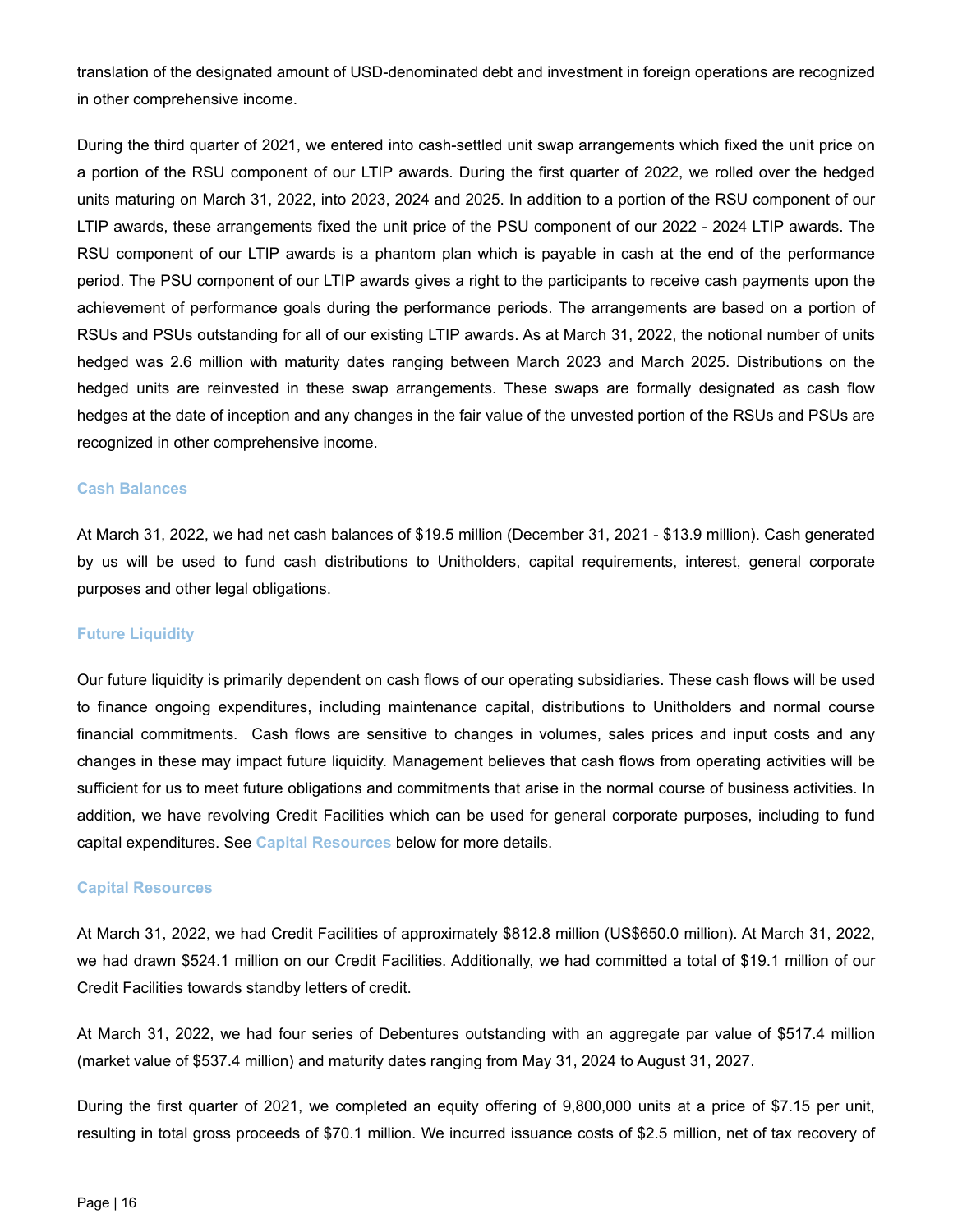\$1.2 million, which included underwriters' fees and other expenses relating to the offering. Proceeds from the offering were used to repay outstanding indebtedness under our Credit Facilities and for general trust purposes.

During the first quarter of 2022, we redeemed all of the outstanding Fund 2016 5.00% Debentures for their par value, including accrued interest for a total of \$146.6 million. (see **Recent Developments** on page [3](#page-3-0)).

#### **Debt Covenants**

As at March 31, 2022, we were compliant with all debt covenants contained in our credit agreement.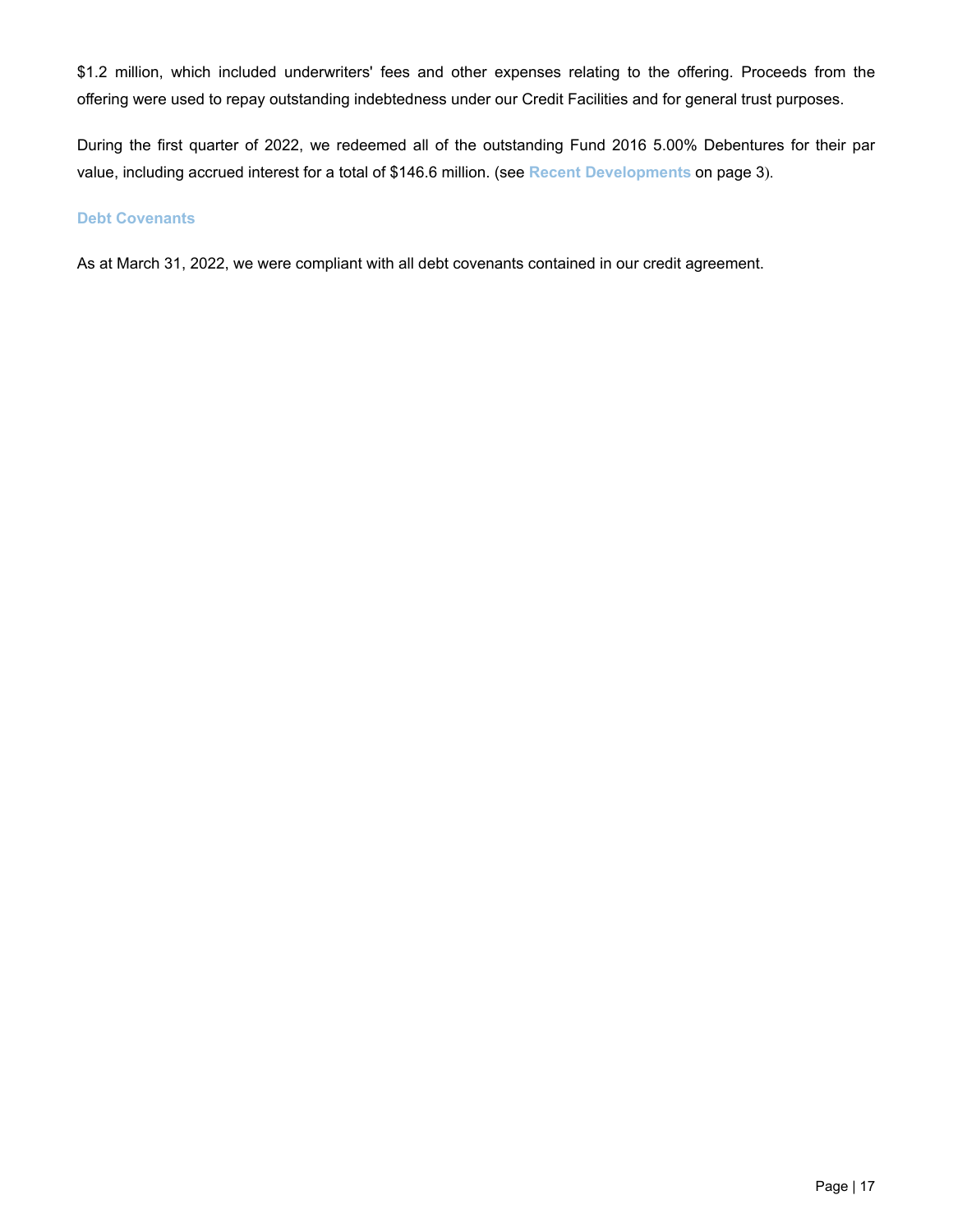### <span id="page-18-0"></span>**FINANCIAL CONDITION REVIEW**

The condensed consolidated interim statements of financial position contain certain categories as set out below. Since the end of the year, there have been material variances in these categories, which are explained below.

| (\$'000)                                          |    | March 31,<br>2022 | December 31,<br>2021 | \$ Change  | % Change |
|---------------------------------------------------|----|-------------------|----------------------|------------|----------|
| <b>ASSETS</b>                                     |    |                   |                      |            |          |
| Trade and other receivables                       | \$ | 130,033 \$        | 96.371               | 33,662     | 35       |
| Inventories                                       |    | 129.462           | 111,742              | 17.720     | 16       |
| <b>LIABILITIES and UNITHOLDERS' EQUITY</b>        |    |                   |                      |            |          |
| Long-term debt                                    |    | 524.065           | 373.531              | 150.534    | 40       |
| Convertible unsecured subordinated debentures (1) |    |                   | 143,894              | (143, 894) | (100)    |
| Other long-term liabilities                       |    | 11.156            | 40.527               | (29, 371)  | (72)     |
| Employee benefits                                 | \$ | 15,330 \$         | 25.260               | (9,930)    | (39)     |

(1) Included in Current liabilities

| <b>Trade and other</b>                                  | Increase is primarily due to higher revenue in SWC and EC segments during the         |  |  |  |  |  |  |
|---------------------------------------------------------|---------------------------------------------------------------------------------------|--|--|--|--|--|--|
| receivables                                             | first quarter of 2022 relative to the fourth quarter of 2021.                         |  |  |  |  |  |  |
| <b>Inventories</b>                                      | Increase is primarily due to increased inventory volumes and higher raw material      |  |  |  |  |  |  |
|                                                         | costs contained within certain inventories.                                           |  |  |  |  |  |  |
| Long-term debt                                          | Increase is primarily due to using the Credit Facilities to redeem the Fund 2016      |  |  |  |  |  |  |
|                                                         | 5.00% Debentures.                                                                     |  |  |  |  |  |  |
| <b>Convertible unsecured</b><br>subordinated debentures | Decrease is due to the redemption of the Fund 2016 5.00% Debentures.                  |  |  |  |  |  |  |
| <b>Other long-term liabilities</b>                      | Decrease is primarily due to:                                                         |  |  |  |  |  |  |
|                                                         | the reclassification of the accrual for the 2020 - 2022 LTIP awards from<br>$\bullet$ |  |  |  |  |  |  |
|                                                         | long-term liabilities to current liabilities, and                                     |  |  |  |  |  |  |
|                                                         | changes in the fair value of the interest rate swaps during the first quarter of<br>٠ |  |  |  |  |  |  |
|                                                         | 2022.                                                                                 |  |  |  |  |  |  |
| <b>Employee benefits</b>                                | Decrease is primarily due to:                                                         |  |  |  |  |  |  |
|                                                         | a decrease in the defined benefit pension plan liabilities due to an increase<br>٠    |  |  |  |  |  |  |
|                                                         | in discount rates during the first quarter of 2022,                                   |  |  |  |  |  |  |
|                                                         | partially offset by,                                                                  |  |  |  |  |  |  |
|                                                         | decreases in the defined benefit pension plan assets.<br>٠                            |  |  |  |  |  |  |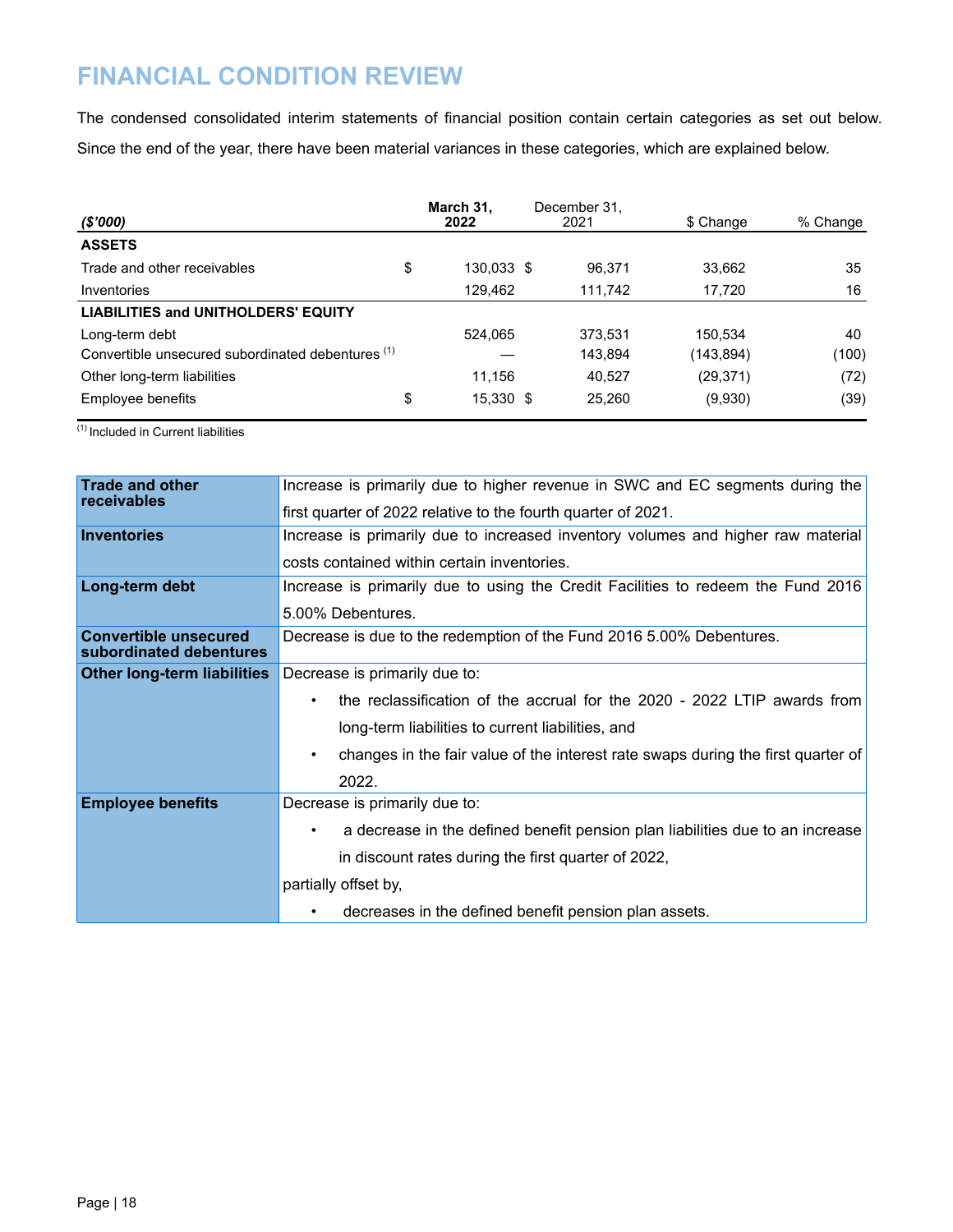## <span id="page-19-0"></span>**SUMMARY OF QUARTERLY RESULTS**

| (\$ millions)                                                                                                  |               | Q1 2022           | Q4 2021      | Q3 2021     | Q2 2021     | Q1 2021     | Q4 2020     | Q3 2020     | Q2 2020 |
|----------------------------------------------------------------------------------------------------------------|---------------|-------------------|--------------|-------------|-------------|-------------|-------------|-------------|---------|
| Revenue                                                                                                        | $\frac{1}{2}$ | 390.3 \$          | 353.8 \$     | 365.0 \$    | $337.3$ \$  | $312.4$ \$  | 319.4 \$    | 345.9 \$    | 347.5   |
| Cost of sales and services                                                                                     |               | (311.5)           | (447.8)      | (320.0)     | (313.0)     | (291.5)     | (304.6)     | (338.5)     | (314.9) |
| Gross profit (loss)                                                                                            |               | 78.8              | (94.1)       | 45.0        | 24.3        | 20.9        | 14.8        | 7.4         | 32.6    |
| Selling and administrative<br>expenses:                                                                        |               |                   |              |             |             |             |             |             |         |
| Unrealized foreign<br>exchange gain (loss)                                                                     |               | 2.4               | 2.7          | (4.0)       | (5.8)       | (0.4)       | 1.6         |             | 7.2     |
| LTIP                                                                                                           |               | (4.2)             | (7.2)        | (9.5)       | (3.3)       | (5.6)       | (9.2)       | (2.8)       | (0.5)   |
| Legal settlement                                                                                               |               |                   | 17.7         |             |             |             |             |             |         |
| Other                                                                                                          |               | (19.7)            | (20.8)       | (24.8)      | (16.7)      | (22.5)      | (23.8)      | (24.4)      | (26.0)  |
| Total selling and<br>administrative expenses                                                                   |               | (21.5)            | (7.6)        | (38.3)      | (25.8)      | (28.5)      | (31.4)      | (27.2)      | (19.3)  |
| Operating (loss) income                                                                                        |               | 57.3              | (101.7)      | 6.7         | (1.6)       | (7.5)       | (16.6)      | (19.8)      | 13.3    |
| Net finance costs:                                                                                             |               |                   |              |             |             |             |             |             |         |
| Mark-to-market on<br>Debentures                                                                                |               | (15.6)            | (18.9)       | 0.9         | 0.3         | (2.3)       | (3.6)       | (21.8)      | 17.0    |
| Debt issuance and<br>extinguishment costs                                                                      |               |                   | (11.0)       |             |             |             |             | (4.0)       |         |
| Change in the fair value<br>of interest rate swaps<br>prior to their re-<br>designation as cash<br>flow hedges |               | 1.9               |              |             |             |             |             |             |         |
| Loss reclassified from<br>other comprehensive<br>income due to<br>termination of original                      |               |                   |              |             |             |             |             |             |         |
| swaps                                                                                                          |               |                   | (9.8)        |             |             |             |             |             |         |
| Other                                                                                                          |               | (15.1)            | (17.2)       | (19.6)      | (19.4)      | (19.2)      | (20.4)      | (20.3)      | (19.7)  |
| Total net finance costs                                                                                        |               | (28.8)            | (56.9)       | (18.7)      | (19.1)      | (21.5)      | (24.0)      | (46.1)      | (2.7)   |
| Income tax (expense)<br>recovery                                                                               |               | (17.8)            | (21.9)       | (8.2)       | 6.6         | 8.6         | 14.8        | 17.6        | (6.1)   |
| Net earnings (loss)                                                                                            | \$            | 10.7 <sup>°</sup> | $(180.5)$ \$ | $(20.2)$ \$ | $(14.1)$ \$ | $(20.4)$ \$ | $(25.8)$ \$ | $(48.3)$ \$ | 4.5     |
| Net earnings (loss) per unit $$$<br>Diluted net earnings (loss)                                                |               | $0.10$ \$         | $(1.74)$ \$  | $(0.19)$ \$ | $(0.14)$ \$ | $(0.21)$ \$ | $(0.28)$ \$ | $(0.52)$ \$ | 0.05    |
| per unit                                                                                                       | \$            | 0.10 <sup>5</sup> | $(1.74)$ \$  | $(0.19)$ \$ | $(0.14)$ \$ | $(0.21)$ \$ | $(0.28)$ \$ | $(0.52)$ \$ | (0.02)  |

In general, seasonality has had a limited impact on financial results. Below are some of the key items that had a significant impact on financial results over the last eight quarters.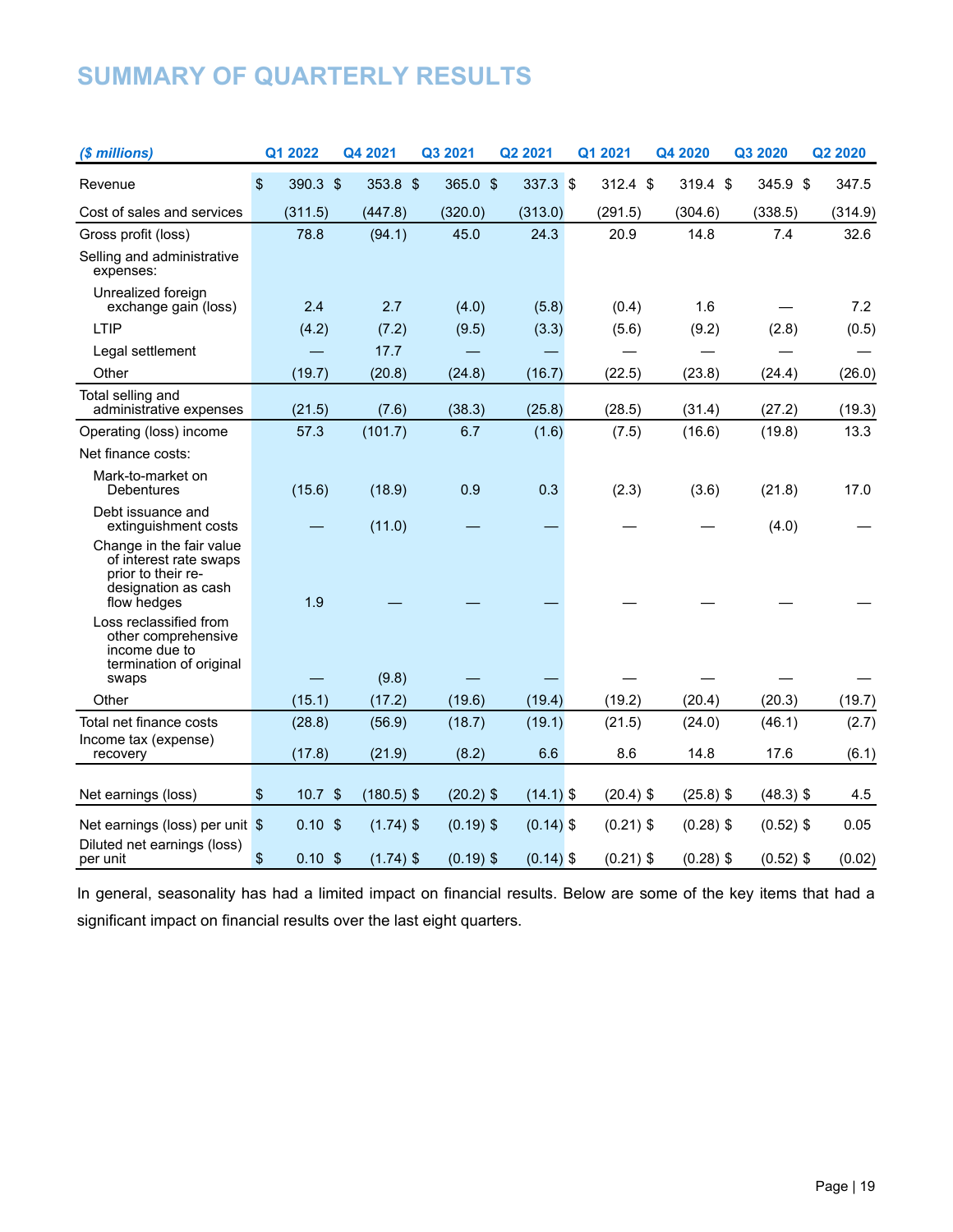#### **Revenue and Gross Profit**

Gross profit for the first quarter of 2022 was higher due to higher selling prices of merchant acid, higher sales volumes of Regen acid and higher selling prices of water solutions products in the SWC segment and higher selling prices for chlor-alkali products in the EC segment, partially offset by lower sales volumes of sodium chlorate in the EC segment. Gross profit for the fourth quarter of 2021 was lower due to a \$130.0 million impairment of intangible assets and PPE related to the sodium chlorate business due to a decline in chlorate demand combined with increased competitive pressure resulting in lower levels of gross profit and lowered expectations of business recovery to pre-pandemic levels. In addition, a loss of \$7.1 million was recorded in SWC's cost of sales and services related to the sale of the KCl and vaccine adjuvants businesses during the fourth quarter of 2021. Gross profit for the second quarter of 2021 was lower due to lower chlor-alkali and sodium chlorate selling prices and lower sales volumes of sodium chlorate in the EC segment and increase in the cost of raw materials in the SWC segment. Gross profit for the first quarter of 2021 was lower due to lower sales volumes of sodium chlorate in the EC segment, reduced demand and lower sales volumes of acid products in the SWC segment and lower sales volumes of water solutions products in the SWC segment due to disruptions caused by the severe winter storm experienced in large parts of the U.S. Gross profit for the fourth quarter of 2020 was lower due to lower chlor-alkali sales volumes as a result of the North Vancouver chlor-alkali plant operating at lower rates, as it underwent a biennial maintenance turnaround. Also, there was reduced demand and lower sales volumes for products in the SWC segment resulting from the COVID-19 pandemic. Gross profit for the third quarter of 2020 was lower due to a \$19.8 million write-down of assets primarily as a result of the decision to rationalize sulphuric acid capacity.

#### **Selling and Administrative Expenses**

Selling and administrative expenses for the fourth quarter of 2021 include a net recovery of \$17.7 million relating to the settlement of the NATO Lawsuit. Selling and administrative expenses for the second quarter of 2021 included \$3.4 million of realized foreign exchange gains. The change in fair value of our LTIP obligation recorded in any quarter depends on changes in the various factors used in arriving at the fair value of the obligation.

#### **Net Finance Costs**

Net finance costs include changes in the fair value of the Debentures. The amount recorded in any quarter related to the fair value adjustments on the Debentures fluctuates depending upon the market value of the Debentures at the end of the period. The primary component of other net finance costs is interest from our Credit Facilities and Debentures.

Net finance costs for the fourth quarter of 2021 included \$9.8 million loss relating to the reclassification of accumulated fair value on the effective portion of cash-flow hedges from other comprehensive income to net earnings. This was mainly as a result of repayment of the term bank debt, \$5.9 million of transaction costs on the issuance of Debentures and \$5.1 million of debt extinguishment costs relating to the substantial modification of the credit agreement. Net finance costs for the third quarter of 2020 included \$4.0 million of transaction costs on the issuance of Debentures.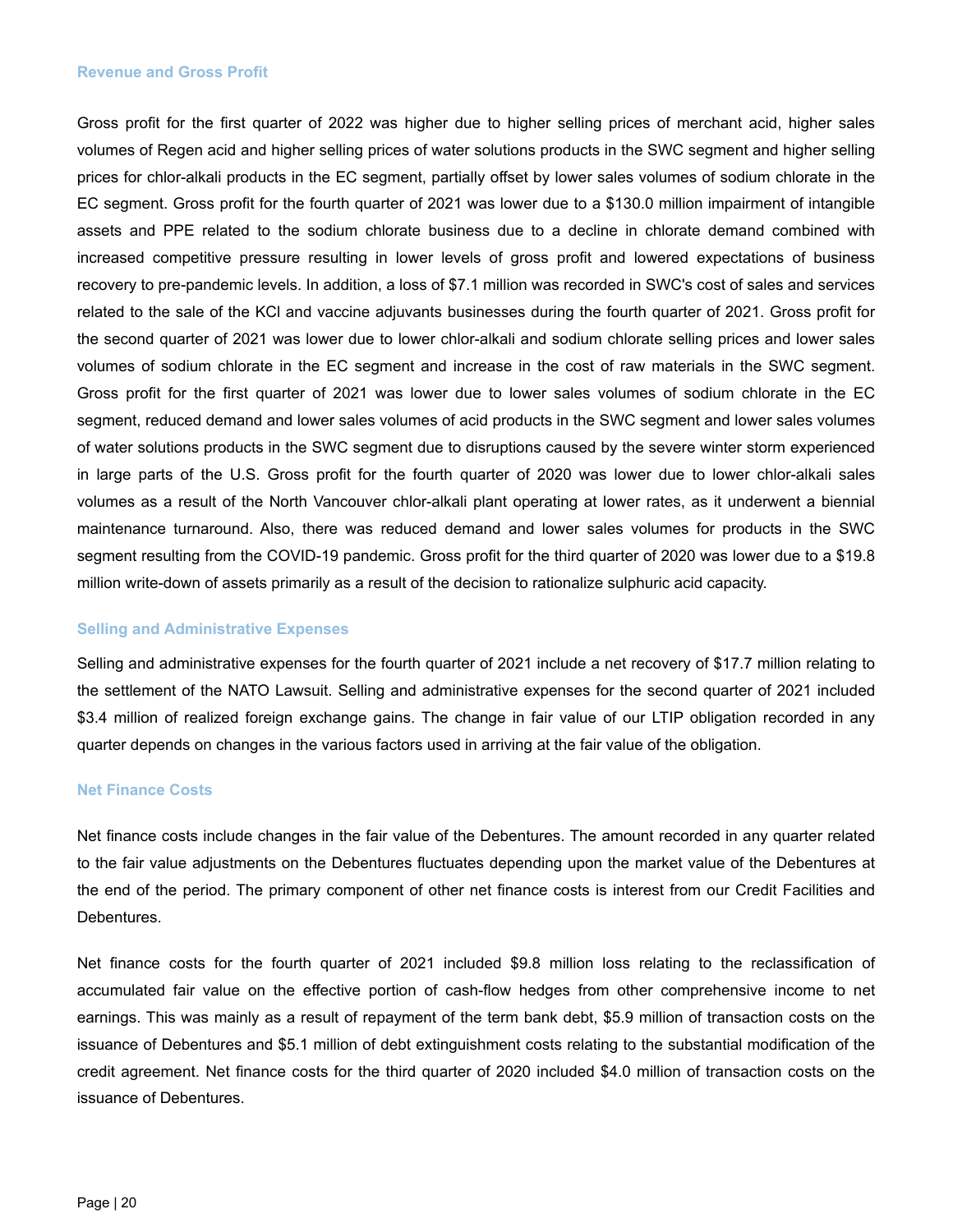### <span id="page-21-0"></span>**OUTSTANDING SECURITIES OF THE FUND**

As at May 8, 2022 and March 31, 2022, the following units and securities convertible into our units were issued and outstanding:

|                                                                                       | May 8, 2022                             |              |  | March 31, 2022                          |              |
|---------------------------------------------------------------------------------------|-----------------------------------------|--------------|--|-----------------------------------------|--------------|
|                                                                                       | <b>Convertible</b><br><b>Securities</b> | <b>Units</b> |  | <b>Convertible</b><br><b>Securities</b> | <b>Units</b> |
| Units outstanding                                                                     |                                         | 104,630,672  |  |                                         | 104,535,823  |
| 4.75% Debentures (1)                                                                  | 201,115                                 | 7,532,397    |  | 201,115                                 | 7,532,397    |
| 6.50% Debentures $(2)$                                                                | 100,000                                 | 6,329,114    |  | 100,000                                 | 6,329,114    |
| 8.50% Debentures <sup>(3)</sup>                                                       | 86,250                                  | 11,734,694   |  | 86,250                                  | 11,734,694   |
| 6.25% Debentures <sup>(4)</sup>                                                       | 130,000                                 | 13,000,000   |  | 130,000                                 | 13,000,000   |
| Units outstanding and issuable upon<br>conversion of Debentures                       |                                         | 143,226,877  |  |                                         | 143,132,028  |
| Deferred units plan (5)(6)                                                            | \$<br>4.584                             | 604,734 \$   |  | 4,825                                   | 600,906      |
| Units outstanding and issuable upon<br>conversion of Debentures and<br>Deferred units |                                         | 143,831,611  |  |                                         | 143,732,934  |

(1) Convertible at \$26.70 per unit

(2) Convertible at \$15.80 per unit

(3) Convertible at \$7.35 per unit

 $(4)$  Convertible at \$10.00 per unit

 $^{(5)}$  Based on \$7.58 and \$8.03, the closing price of a unit on the TSX on May 8, 2022 and March 31, 2022 respectively

 $(6)$  395,266 and 399,094 deferred units were available for future grants as at May 8, 2022 and March 31, 2022 respectively

### **CONTRACTUAL OBLIGATIONS**

Information concerning contractual obligations at March 31, 2022 is shown below:

| <b>Contractual Obligations</b><br>$(\$'000)$ | Total              | Less Than<br>1 Year | 1-3 Years  | 4-5 Years  | After<br>5 Years |
|----------------------------------------------|--------------------|---------------------|------------|------------|------------------|
| Long-term debt                               | \$<br>524,065 \$   | $-$ \$              | - \$       | 524,065 \$ |                  |
| <b>Debentures</b>                            | 517,365            |                     | 201,115    | 186.250    | 130.000          |
| Purchase commitments                         | 83.551             | 43.384              | 29.212     | 10.955     |                  |
| Interest on Debentures                       | 120.258            | 31,509              | 55,088     | 30,255     | 3,406            |
| Interest on long-term debt                   | 76.048             | 16.054              | 32.108     | 27,886     |                  |
| Lease payments                               | 150.792            | 49.245              | 61.644     | 23.100     | 16.803           |
| Total contractual obligations                | \$<br>1,472,079 \$ | 140,192 \$          | 379,167 \$ | 802,511 \$ | 150.209          |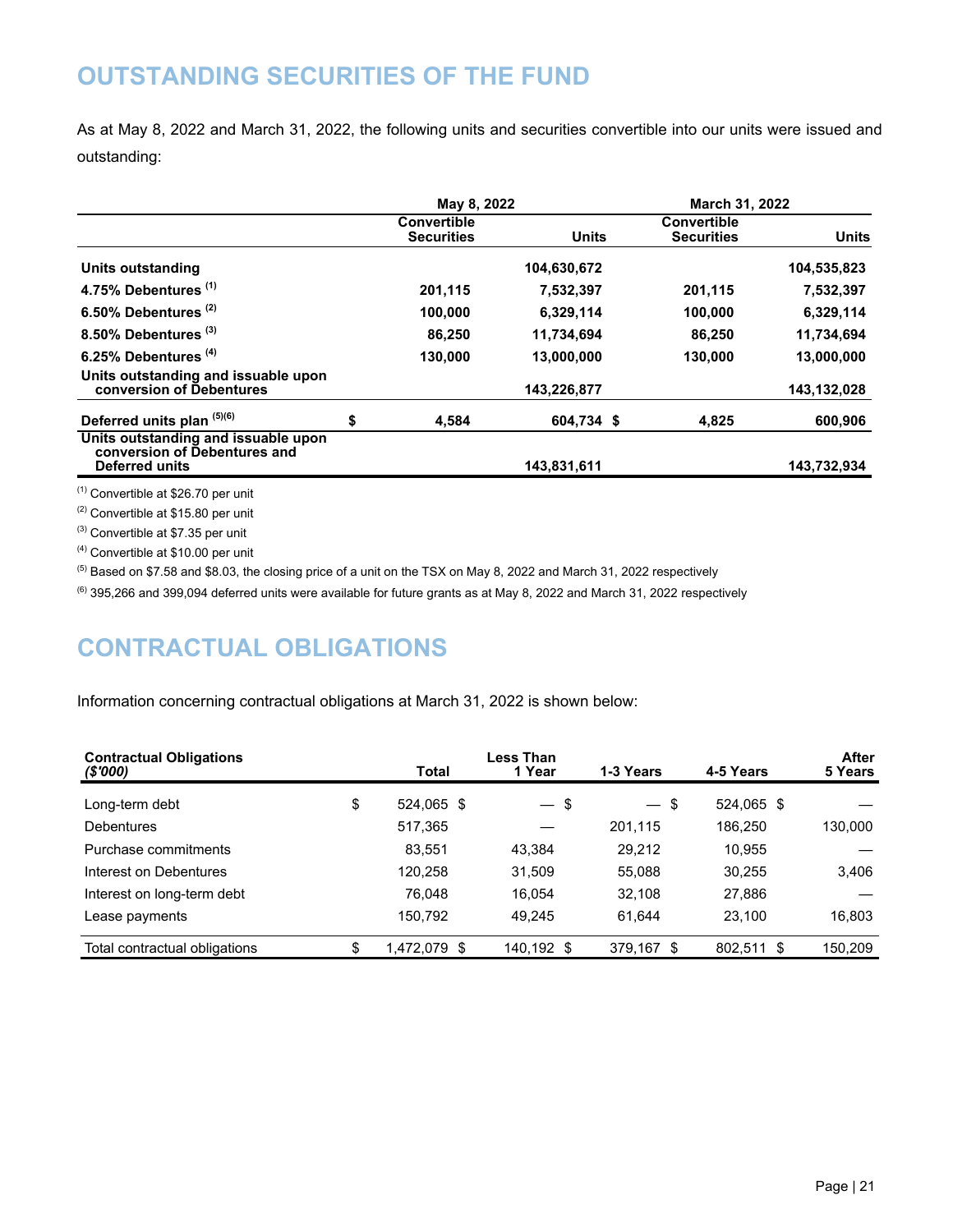### <span id="page-22-0"></span>**FINANCIAL OUTLOOK**

We are adjusting our consolidated guidance ranges for full-year 2022 from the original ranges provided on January 26, 2022. The primary drivers of this increased guidance are our strong start to the year, the strength in chlor-alkali products we have seen recently, and the favourable market conditions for many of our other key products.

| $(\$$ million)         | Updated 2022<br><b>Guidance</b> | <b>Prior 2022</b><br><b>Guidance</b> | 2021 Actual |
|------------------------|---------------------------------|--------------------------------------|-------------|
| <b>Adjusted EBITDA</b> | $$300.0 - $330.0$               | $$265.0 - $295.0$                    | \$280.4     |
| Maintenance Capex      | $$73.0 - $78.0$                 | $$72.0 - $77.0$                      | \$75.3      |
| Lease Payments         | $$50.0 - $55.0$                 | $$50.0 - $55.0$                      | \$51.6      |
| Cash Interest (1)      | $$50.0 - $55.0$                 | $$55.0 - $60.0$                      | \$65.9      |
| Cash Taxes             | $$10.0 - $15.0$                 | $$6.0 - $10.0$                       | \$3.5       |

(1) Cash Interest is a supplementary financial measure. See **Non-IFRS and Other Financial Measures**.

When comparing 2022's Adjusted EBITDA guidance range with the actual Adjusted EBITDA for 2021, it should be noted that 2021 included approximately \$14.2 million of EBITDA relating to the KCl and vaccine adjuvants businesses prior to their sale in November 2021 and a net recovery of \$17.7 million relating to the NATO Lawsuit settled during the fourth quarter of 2021.

Our guidance is based on numerous assumptions. Certain key assumptions that underpin the guidance are as follows:

- There will be no North American lockdowns or stay-at-home orders issued due to a resurgence of COVID-19 pandemic during 2022.
- None of the principal manufacturing facilities (as set out in our Annual Information Form) incurs significant unplanned downtime.

| <b>Key Assumptions</b>                                                                                                                                                                                                                               | Updated 2022 Prior<br><b>Assumption</b> | 2022<br><b>Assumption 2021 Actual</b> |         |
|------------------------------------------------------------------------------------------------------------------------------------------------------------------------------------------------------------------------------------------------------|-----------------------------------------|---------------------------------------|---------|
| Approximate North American MECU sales volumes                                                                                                                                                                                                        | 175,000                                 | 175.000                               | 181,000 |
| Biennial maintenance turnaround at the North Vancouver chlor-<br>alkali facility, which is scheduled for the second quarter of 2022,<br>will last for approximately three weeks with approximate negative<br>impact on Adjusted EBITDA (in millions) | \$20.0                                  | \$11.0                                |         |
| 2022 average IHS NE Asia Caustic spot price index being higher<br>per tonne than the 2021 average                                                                                                                                                    | <b>US\$285</b>                          | <b>US\$150</b>                        | N/A     |
| Approximate North American production volumes of sodium<br>chlorate                                                                                                                                                                                  | 350,000                                 | 365,000                               | 361,000 |
| USD to CAD average foreign exchange rate                                                                                                                                                                                                             | 1.250                                   | 1.234                                 | 1.254   |
| LTIP costs (in millions)                                                                                                                                                                                                                             |                                         | $$15.0 - $20.0$ $$10.0 - $15.0$       | \$25.7  |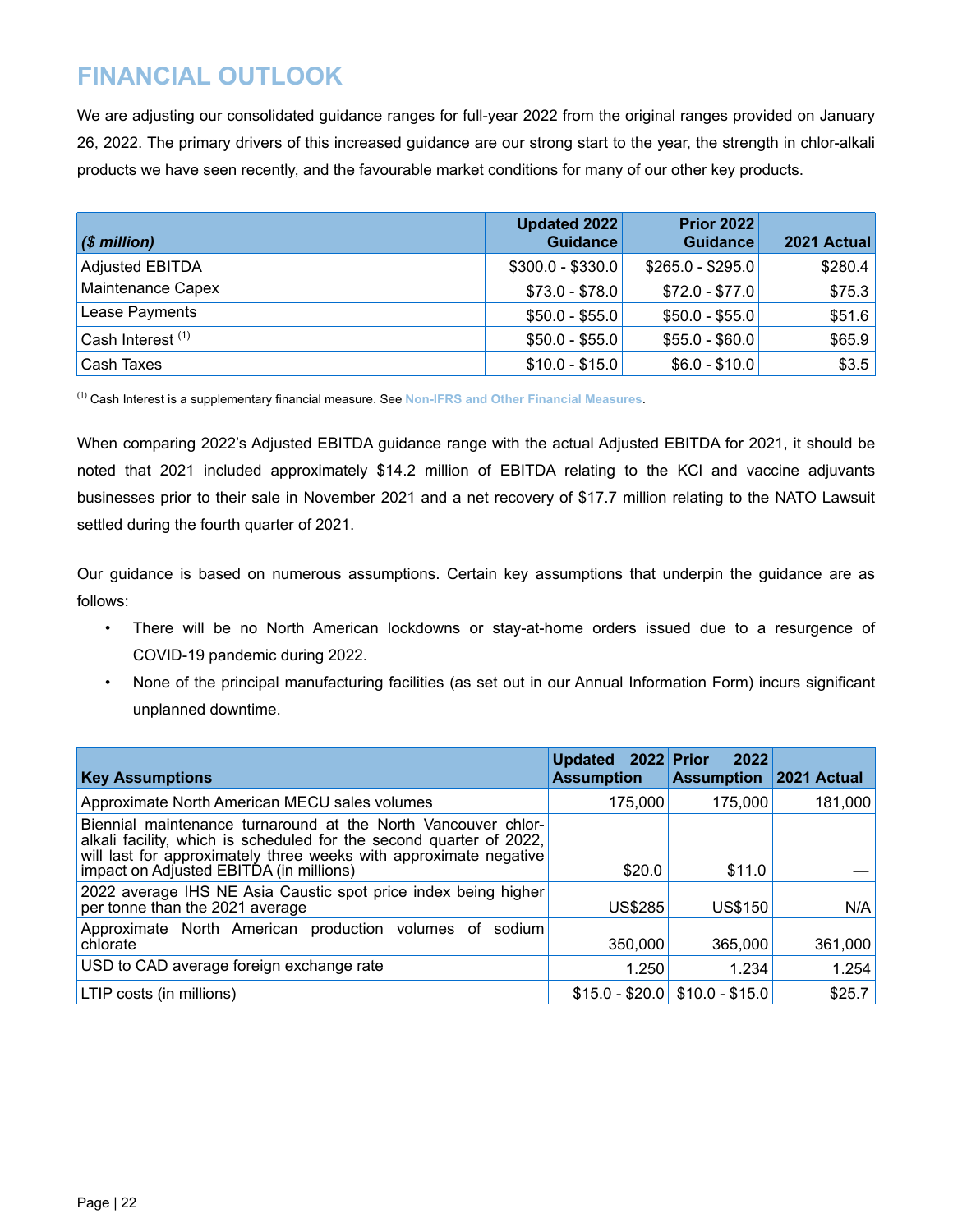### <span id="page-23-0"></span>**RISKS AND UNCERTAINTIES**

There are a number of risks and uncertainties that warrant additional disclosure which are discussed in detail in our annual MD&A for the year ended December 31, 2021. There have been no material changes to our business that require an update to the discussion of these risks and uncertainties.

# **SIGNIFICANT JUDGMENTS AND SOURCES OF ESTIMATION UNCERTAINTY**

The preparation of the condensed consolidated interim financial statements in conformity with IFRS requires management to make judgments and estimates that affect the application of accounting policies and the reported amounts of assets, liabilities, income and expenses. Actual results may differ from these estimates.

Estimates and underlying assumptions are reviewed on an ongoing basis. Revisions to accounting estimates are recognized in the period in which the estimates are revised and in any future periods affected.

#### *Significant judgments*

Information about judgments that have a significant risk of resulting in a material adjustment within the next financial year are discussed in detail in our MD&A for the year ended December 31, 2021. There have been no material changes to our business that require an update to the discussion of these significant judgments.

#### *Key Sources of Estimation Uncertainty*

Information about assumptions and estimation uncertainties that have a significant risk of resulting in a material adjustment within the next financial year are discussed in detail in our MD&A for the year ended December 31, 2021. There have been no material changes to our business that require an update to the discussion of these sources of estimation uncertainty.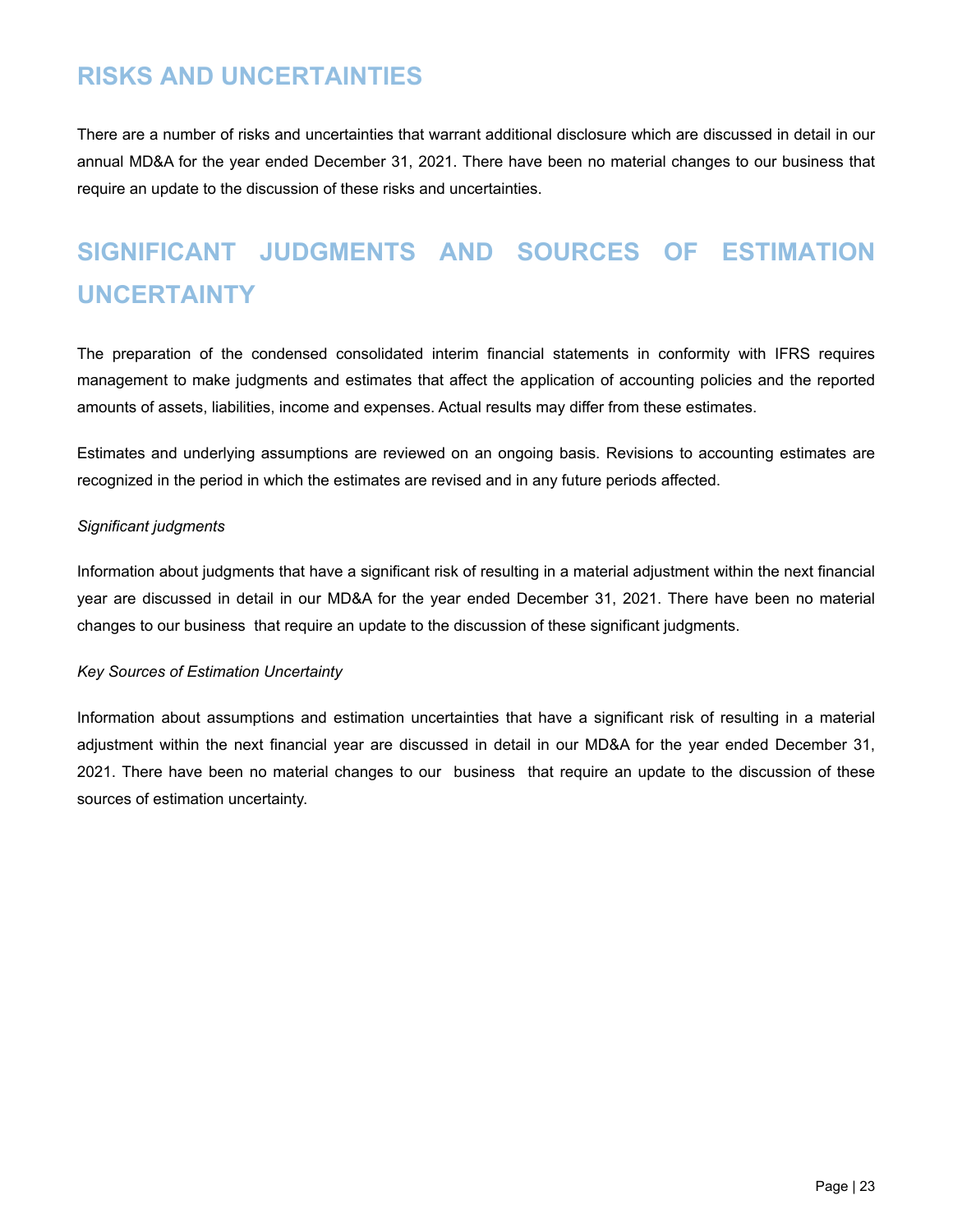### <span id="page-24-0"></span>**STANDARDS AND INTERPRETATIONS**

#### **Standards and interpretations not yet adopted:**

IASB has issued the following new standards and amendments to existing standards that will become effective in future years.

- Amendments to IAS 1, *Presentation of Financial Statements* and IFRS Practice Statement 2, *Making Materiality Judgments - Disclosure of Accounting Policies*, requiring entities to disclose material, instead of significant, accounting policy information (effective for annual periods beginning on or after January 1, 2023).
- Amendments to IAS 1, *Presentation of Financial Statements Classification of Liabilities as Current or Noncurrent*, clarifying requirements for the classification of liabilities as non-current (effective for annual periods beginning on or after January 1, 2023).
- Amendments to IAS 8, *Accounting Policies Changes in Accounting Estimates and Errors Definition of Accounting Estimates*, introducing a new definition for accounting estimates (effective for annual periods beginning on or after January 1, 2023).
- Amendments to IAS 12, *Income Taxes Deferred Tax related to Assets and Liabilities arising from a Single Transaction,* narrowing the scope of the initial recognition exemption so that it does not apply to transactions that give rise to equal taxable and deductible temporary differences (effective for annual periods beginning on or after January 1, 2023).

We are assessing the impacts, if any, the amendments to existing standards will have on its condensed consolidated interim financial statements.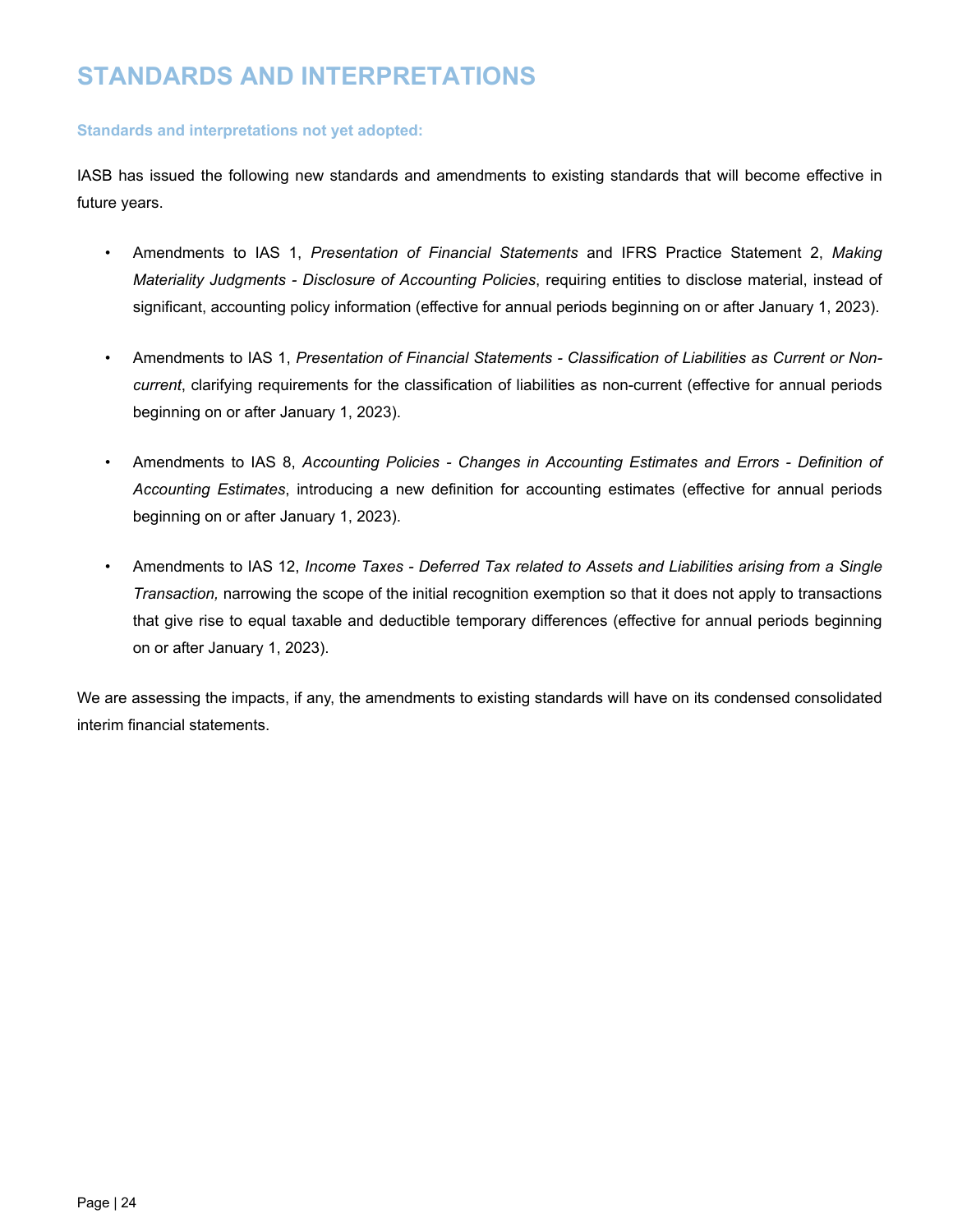# <span id="page-25-0"></span>**DISCLOSURE CONTROLS AND PROCEDURES AND INTERNAL CONTROLS OVER FINANCIAL REPORTING**

We maintain a set of disclosure controls and procedures designed to ensure that information required to be disclosed in the reports that the Fund publicly files is recorded, processed, summarized and reported within a timely manner and that such information is accumulated and communicated to our Management, including our CEO and CFO, as appropriate, to allow timely decisions regarding disclosure. Our CEO and CFO have evaluated our disclosure controls procedures as of March 31, 2022 through inquiry and review. Our CEO and CFO have concluded that, as at March 31, 2022, our design and implementation of the controls were effective.

We also maintain a system of internal controls over financial reporting designed under the supervision of our CEO and CFO to provide reasonable assurance regarding the reliability of financial reporting and the preparation of financial statements for external purposes in accordance with IFRS.

Our Management, including our CEO and CFO, is responsible for establishing and maintaining adequate internal control over financial reporting and evaluating its effectiveness. Management has used the COSO framework (2013) to evaluate the effectiveness of our internal control over financial reporting as of March 31, 2022. There have been no changes to the design of internal controls over financial reporting that occurred during the three months ended March 31, 2022 that have materially affected or are reasonably likely to materially affect the internal controls over financial reporting.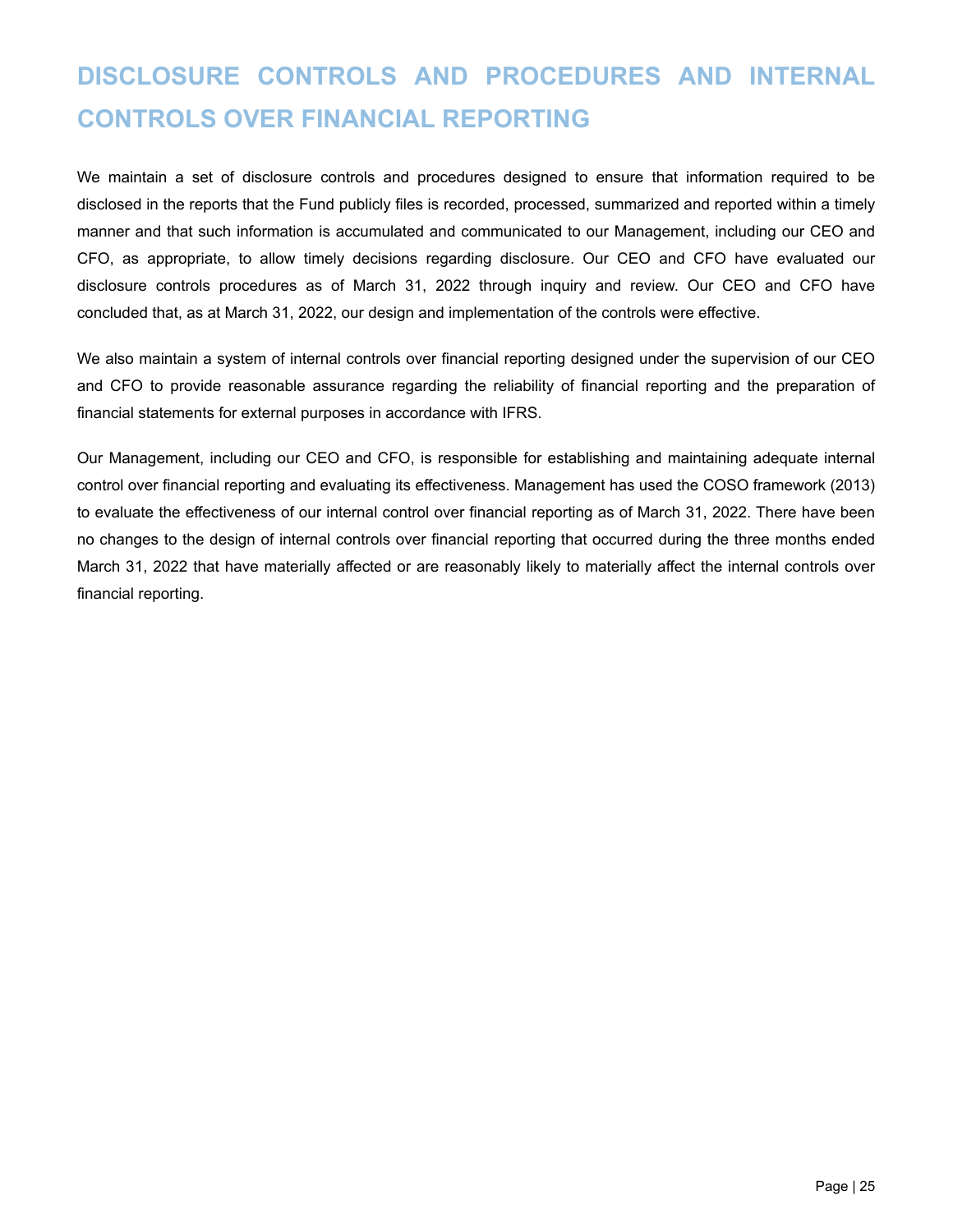### <span id="page-26-0"></span>**CAUTION REGARDING FORWARD-LOOKING STATEMENTS**

This MD&A includes statements and information about our expectations for the future. When we talk about strategy, risks, plan and future financial and operating performance, or other things that have not taken place, we are making statements that are considered forward-looking information or forward-looking statements under Canadian securities laws, including the Securities Act (Ontario).

Key things to understand about the forward-looking information in this MD&A:

- It typically includes words about the future, such as anticipate, continue, estimate, expect, expected, intend, may, will, intend, project, plan, should, believe and others (see examples below).
- It represents our current views, and can change significantly.
- It is based on a number of material assumptions, including those we have listed below, which may prove to be incorrect.
- *•* Actual results and events may be significantly different from what we expect, due to the risks associated with our business. We recommend you review other parts of this document, including **Risks and Uncertainties** on page [23,](#page-23-0) and our 2021 MD&A, which includes a discussion of material risks that could cause actual results to differ significantly from our current expectations. You can download a copy of the MD&A from our website (www.chemtradelogistics.com).

Forward-looking information is designed to help you understand management's current views of our near and longerterm prospects, and it may not be appropriate for other purposes. We will not necessarily update this information unless we are required to by securities laws.

#### **Examples of forward-looking information in this MD&A**

This MD&A contains statements about our future expectations for:

- our ability to sell our North Vancouver, BC land and to continue to operate our facility there using a saleleaseback arrangement
- the expected closure date for our Beauharnois, QC facility and our ability to move its volume to our Brandon, MB and Prince George, BC facilities
- the effect of changes in exchange rates and our ability to offset USD denominated debt
- our ability to access tax losses and tax attributes
- *•* the tax characterization of planned distributions
- the finalization of the proceeds from the sale of the KCl and vaccine adjuvants businesses
- sources use, availability and sufficiency of cash flows
- statements in the Financial Outlook section, including:
	- our expected adjusted EBITDA range
	- the stated range of maintenance capital expenditures, cash interest, cash taxes, lease payments and LTIP costs
- long-term incentive compensation amounts and accruals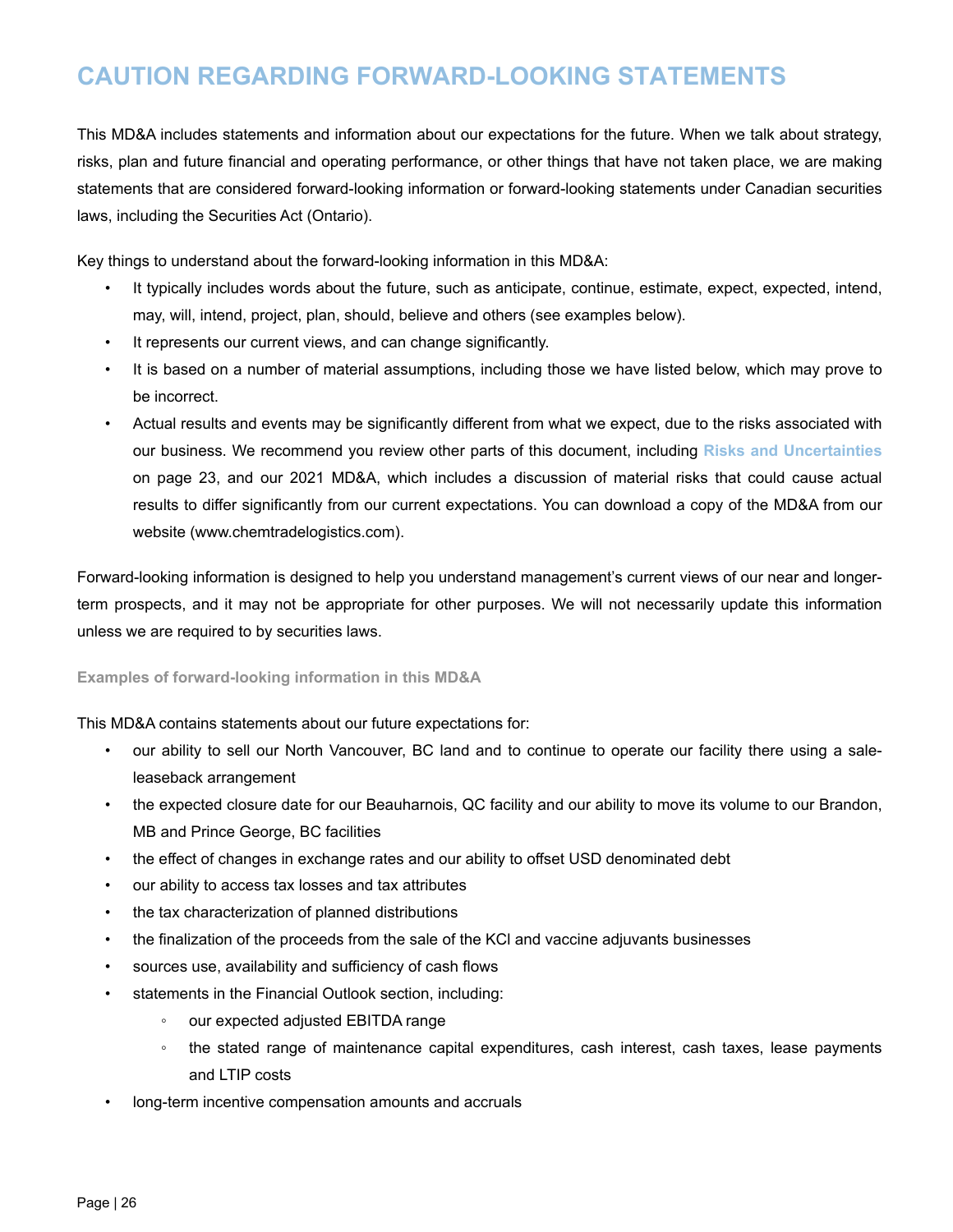The forward-looking information contained in this MD&A includes the following material assumptions, among others:

- certain key elements as set out in the Financial Outlook section, including
	- there being no significant North American lockdowns or stay-at-home orders issued due to a COVID-19 resurgence
	- there being no significant disruptions affecting Chemtrade's principal manufacturing facilities
	- the stated North American MECU and sodium chlorate production volumes
	- the length and timing of the North Vancouver facility's turnaround and the quantum of its EBITDA impact
	- the 2022 average NE Asia caustic spot price index
	- the stated U.S. dollar foreign exchange rate
- *•* no significant disruptions affect our operations, whether they arise from labour disruptions, supply disruptions, power disruptions, transportation disruptions, damage to equipment, or otherwise
- that we are able to sell products at prices consistent with current levels or in line with our expectations
- we are able to obtain products, raw materials, equipment, transportation, services and supplies in a timely manner to carry out our activities, and at prices consistent with current levels or in line with our expectations
- required regulatory approvals are received in a timely fashion
- the cost of regulatory and environmental compliance is consistent with current levels or in line with our expectations
- we are able to access tax losses and tax attributes
- we are able to obtain financing on acceptable terms
- currency, exchange and interest rates are consistent with current levels or in line with our expectations
- the global economy performs as expected.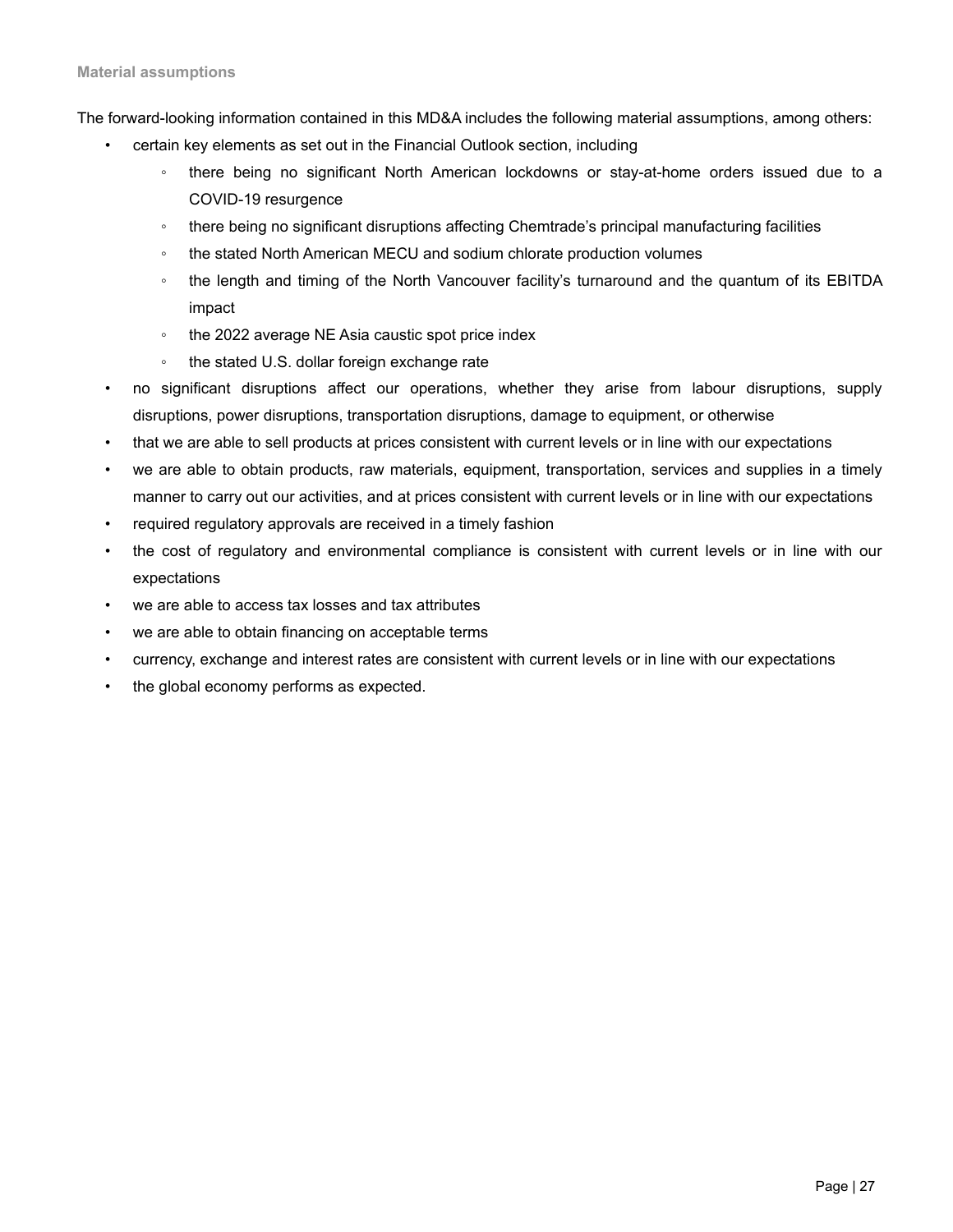### <span id="page-28-0"></span>**NON-IFRS AND OTHER FINANCIAL MEASURES**

#### **Non-IFRS Measures and non-IFRS ratios**

Non-IFRS financial measures are financial measures disclosed by an entity that (a) depict historical or expected future financial performance, financial position or cash flow of an entity, (b) with respect to their composition, exclude amounts that are included in, or include amounts that are excluded from, the composition of the most directly comparable financial measure disclosed in the primary financial statements of the entity, (c) are not disclosed in the financial statements of the entity and (d) are not a ratio, fraction, percentage or similar representation. Non-IFRS ratios are financial measures disclosed by an entity that are in the form of a ratio, fraction, percentage or similar representation that has a non-IFRS financial measure as one or more of its components, and that are not disclosed in the financial statements of the entity.

These non-IFRS financial measures and non-IFRS ratios are not standardized financial measures under IFRS and, therefore, are unlikely to be comparable to similar financial measures presented by other entities. Management believes these non-IFRS financial measures and non-IFRS ratios provide transparent and useful supplemental information to help investors evaluate our financial performance, financial condition and liquidity using the same measures as management. These non-IFRS financial measures and non-IFRS ratios should not be considered as a substitute for, or superior to, measures of financial performance prepared in accordance with IFRS.

The following section outlines our non-IFRS financial measures and non-IFRS ratios, their compositions, and why management uses each measure. It includes reconciliations to the most directly comparable IFRS measures. Except as otherwise described herein, our non-IFRS financial measures and non-IFRS ratios are calculated on a consistent basis from period to period and are adjusted for specific items in each period, as applicable.

#### **Distributable Cash after maintenance capital expenditures**

#### **Most directly comparable IFRS financial measure:** Cash flows from operating activities

**Definition:** Distributable cash after maintenance capital expenditures is calculated as cash flow from operating activities less lease payments net of sub-lease receipts, maintenance capital expenditures and adjusting for cash interest and current taxes, and before decreases or increases in working capital.

**Why we use the measure and why is it useful to investors:** It provides useful information related to our cash flows including the amount of cash available for distribution to Unitholders, repayment of debt and other investing activities.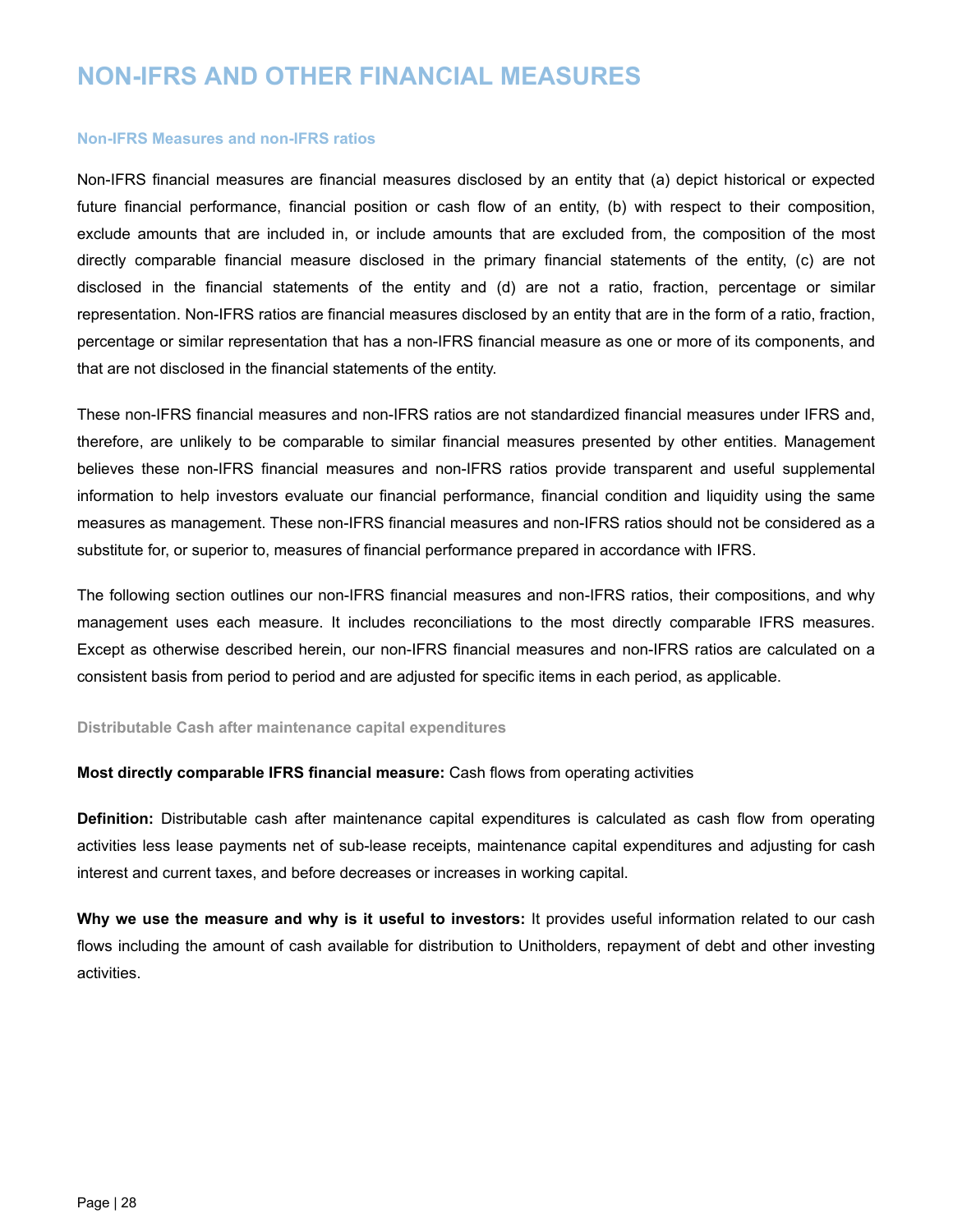|                                                           |                                         | Three months ended |           |  |  |
|-----------------------------------------------------------|-----------------------------------------|--------------------|-----------|--|--|
| (\$'000)                                                  | March 31, 2022<br><b>March 31, 2021</b> |                    |           |  |  |
| Cash flows from (used in) operating activities            | \$                                      | $37,133$ \$        | (6, 396)  |  |  |
| (Less) Add:                                               |                                         |                    |           |  |  |
| Lease payments net of sub-lease receipts                  |                                         | (12, 856)          | (13, 028) |  |  |
| Increase in working capital                               |                                         | 57,751             | 45,942    |  |  |
| Changes in other items <sup>(1)</sup>                     |                                         | (4, 567)           | (447)     |  |  |
| Maintenance capital expenditures                          |                                         | (14, 192)          | (8, 187)  |  |  |
| Distributable cash after maintenance capital expenditures | \$                                      | 63,269 \$          | 17,884    |  |  |

 $<sup>(1)</sup>$  Changes in other items relate to cash interest and current taxes.</sup>

#### **Distributable Cash after maintenance capital expenditures per unit**

**Definition:** Distributable Cash after maintenance capital expenditures per unit is calculated as distributable cash after maintenance capital expenditures divided by the weighted average number of units outstanding.

**Why we use the measure and why is it useful to investors:** It provides useful information related to our cash flows including the amount of cash available for distribution to Unitholders, repayment of debt and other investing activities.

|                                                                    | Three months ended |             |  |            |  |  |  |  |  |  |
|--------------------------------------------------------------------|--------------------|-------------|--|------------|--|--|--|--|--|--|
| (\$'000)                                                           | March 31, 2022     |             |  |            |  |  |  |  |  |  |
| Distributable cash after maintenance capital expenditures          | \$                 | 63.269 \$   |  | 17,884     |  |  |  |  |  |  |
| Divided by:                                                        |                    |             |  |            |  |  |  |  |  |  |
| Weighted average number of units outstanding                       |                    | 104,347,274 |  | 95,673,137 |  |  |  |  |  |  |
| Distributable cash after maintenance capital expenditures per unit |                    | \$0.61      |  | \$0.19     |  |  |  |  |  |  |

**Excess Cash Flows and Net Earnings Over Distributions Paid** 

**Most directly comparable IFRS financial measures:** Cash flows from operating activities and net loss

**Definition:** Excess cash flows over distributions paid is calculated as cash flows from operating activities less cash distributions paid. Excess earnings over distributions paid is calculated as net loss less cash distributions paid.

**Why we use the measure and why is it useful to investors:** We consider the amount of cash generated by the business in determining the amount of distributions available for payment to its Unitholders. In general, we do not take into account quarterly working capital fluctuations as these tend to be temporary in nature. We do not generally consider net earnings in setting the level of distributions as this is a non-cash metric and is not reflective of the level of cash flow that we can generate. This divergence is particularly relevant for us as we have a relatively high level of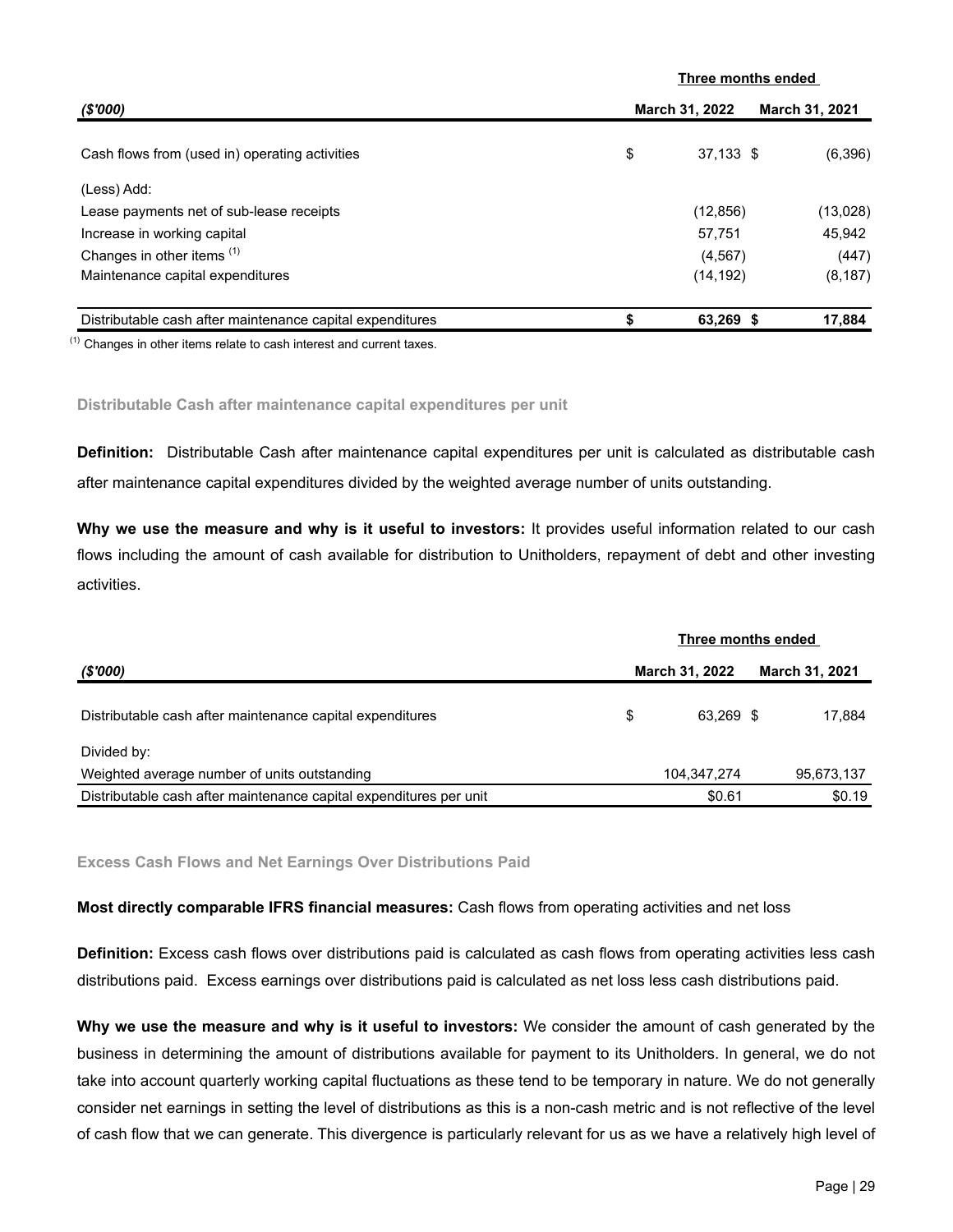depreciation and amortization expenses, foreign exchange gains and losses, and deferred tax expenses and recoveries.

|                                                                             |    | Three months ended |  |                   |
|-----------------------------------------------------------------------------|----|--------------------|--|-------------------|
| (\$'000)                                                                    |    | March 31.<br>2022  |  | March 31,<br>2021 |
| Cash flows (used in) from operating activities                              | S  | 37.133 \$          |  | (6,396)           |
| Net earnings (loss)                                                         | S  | 10.686 \$          |  | (20, 448)         |
| Cash distributions paid during period                                       | S  | $13.353$ \$        |  | 12.157            |
| Excess of cash flows from operating activities over cash distributions paid | \$ | 23,780 \$          |  | (18, 553)         |
| Shortfall of net earnings (loss) over cash distributions paid               | S  | $(2,667)$ \$       |  | (32,605)          |

#### **Total of Segments Measures**

Total of segments measures are financial measures disclosed by an entity that (a) are a subtotal of two or more reportable segments, (b) are not a component of a line item disclosed in the primary financial statements of the entity, (c) are disclosed in the notes of the financial statements of the entity, and (d) are not disclosed in the primary financial statements of the entity.

The following section provides an explanation of the composition of the total of segments measures.

#### **Adjusted EBITDA**

#### **Most directly comparable IFRS financial measure:** Net earnings (loss)

|                                                   |                | Three months ended |           |
|---------------------------------------------------|----------------|--------------------|-----------|
| (\$'000)                                          | March 31, 2022 | March 31, 2021     |           |
| Net earnings (loss)                               | \$             | 10,686 \$          | (20, 448) |
| Add:                                              |                |                    |           |
| Depreciation and amortization                     |                | 52,201             | 62,393    |
| Net finance costs                                 |                | 28,845             | 21,498    |
| Income tax expense (recovery)                     |                | 17,816             | (8,596)   |
| Change in environmental liability                 |                | 66                 |           |
| Net (gain) loss on disposal and write-down of PPE |                | (69)               | 151       |
| Loss on disposal of assets held for sale          |                | 716                |           |
| Unrealized foreign exchange (gain) loss           |                | (2, 429)           | 430       |
| <b>Adjusted EBITDA</b>                            | \$             | 107,832 \$         | 55,428    |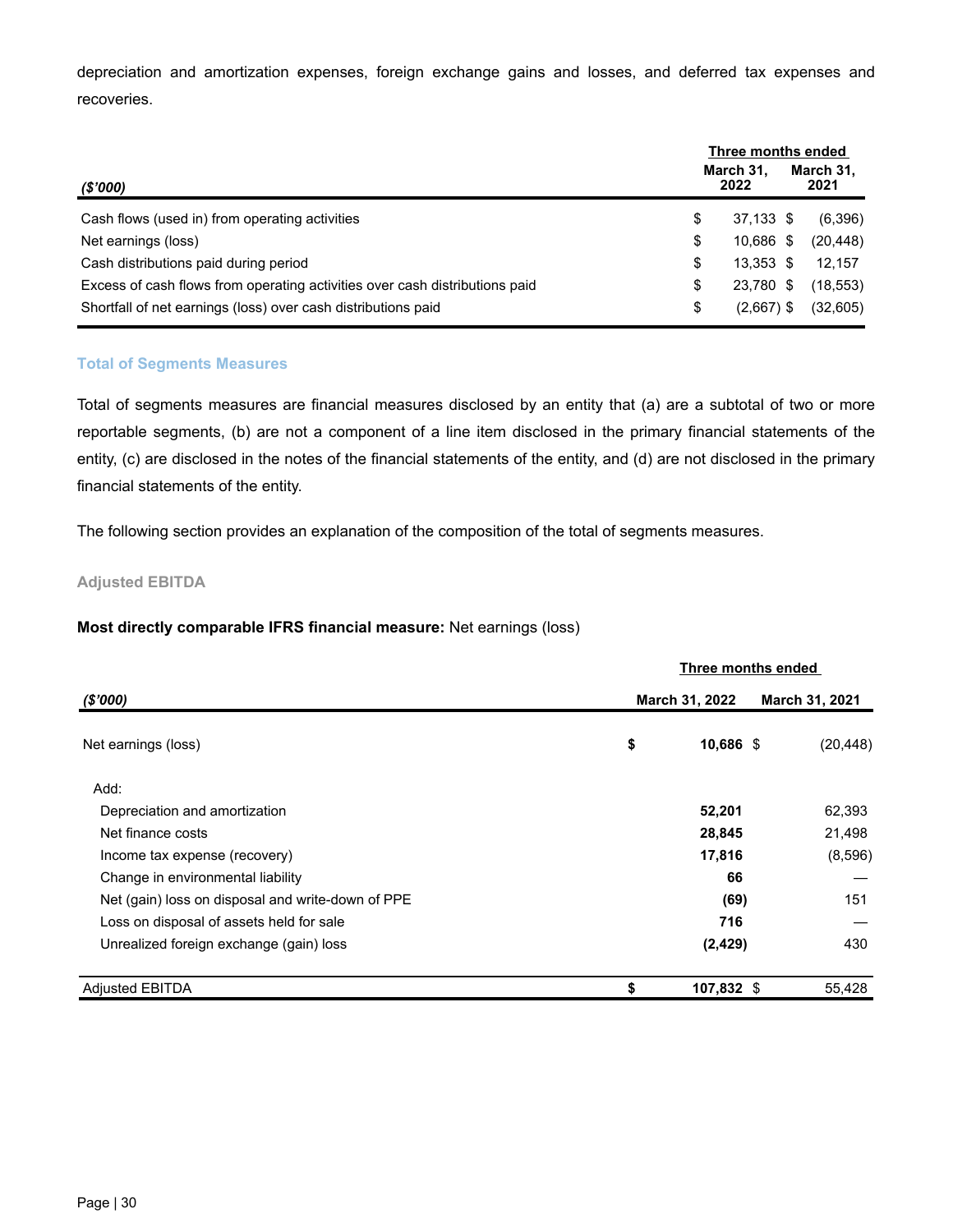#### **Supplementary Financial Measures**

Supplementary financial measures are financial measures disclosed by an entity that (a) are, or are intended to be, disclosed on a periodic basis to depict the historical or expected future financial performance, financial position or cash flow of an entity, (b) are not disclosed in the financial statements of the entity, (c) are not non-IFRS financial measures, and (d) are not non-IFRS ratios.

The following section provides an explanation of the composition of those supplementary financial measures.

**Maintenance capital expenditures** 

Represents capital expenditures that are required to sustain operations at existing levels and include major repairs and maintenance and plant turnarounds.

**Non-maintenance capital expenditures**

Represents capital expenditures that are: (a) pre-identified or pre-funded, usually as part of a significant acquisition and related financing; (b) considered to expand the capacity of our operations; (c) significant environmental capital expenditures that are considered to be non-recurring; or (d) capital expenditures to be reimbursed by a third party.

**Cash Interest**

Represents the interest expense on long-term debt, interest on Debentures, pension interest expense and interest income.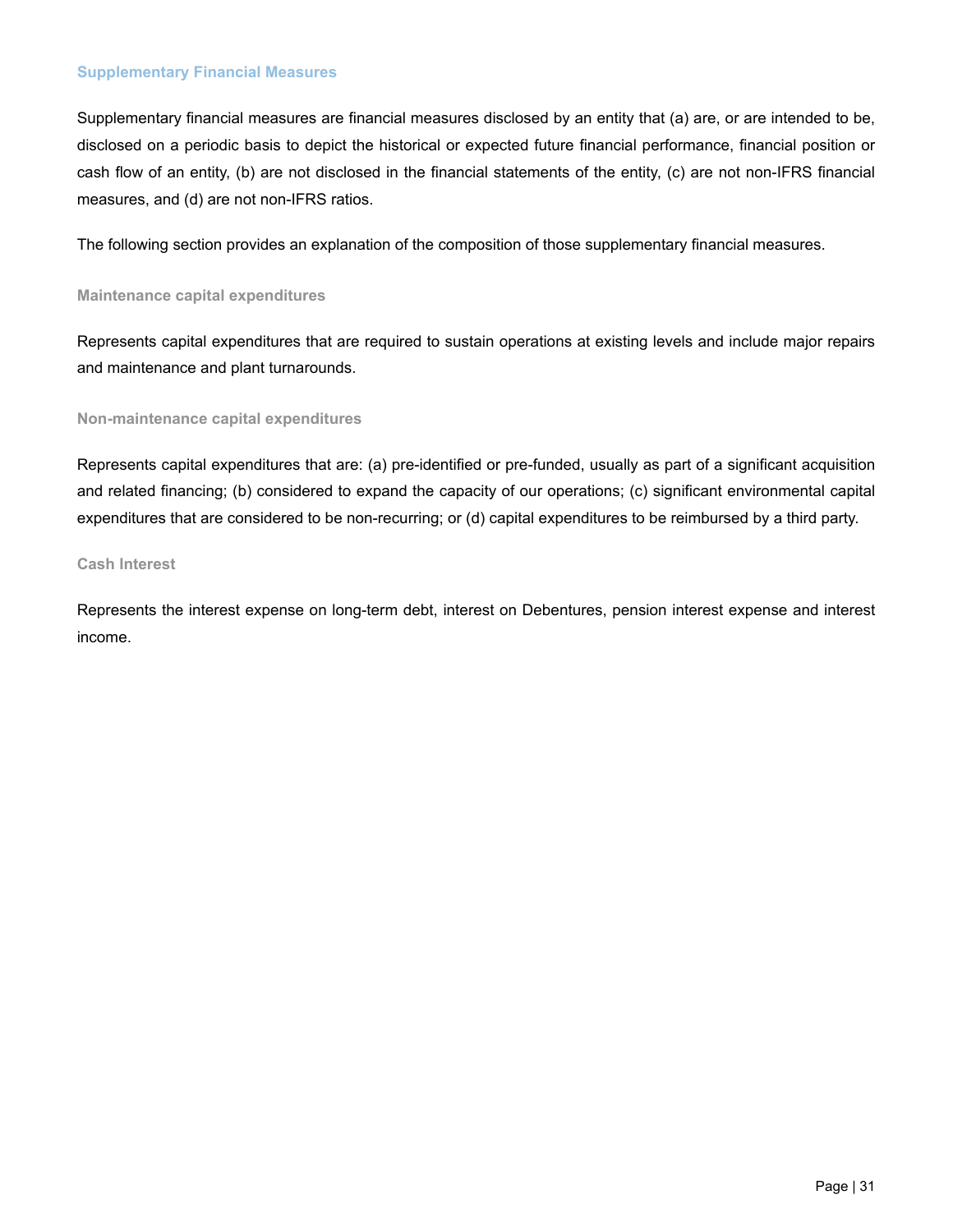### <span id="page-32-0"></span>**TERMS AND DEFINITIONS**

#### **Terms**

| <b>BC</b>      | <b>British Columbia</b>                                                                                      |
|----------------|--------------------------------------------------------------------------------------------------------------|
| <b>BEAT</b>    | Base Erosion and Anti-Abuse Tax                                                                              |
| <b>Board</b>   | <b>Board of Trustees</b>                                                                                     |
| <b>CAD</b>     | Canadian Dollar                                                                                              |
| <b>CEO</b>     | <b>Chief Executive Officer</b>                                                                               |
| <b>CERS</b>    | Canada Emergency Rent Subsidy                                                                                |
| <b>CEWS</b>    | Canada Emergency Wage Subsidy                                                                                |
| <b>COSO</b>    | Committee of Sponsoring Organizations of the Treadway<br>Commission                                          |
| <b>CFO</b>     | <b>Chief Financial Officer</b>                                                                               |
| <b>HCI</b>     | Hydrochloric acid                                                                                            |
| <b>IASB</b>    | <b>International Accounting Standards Board</b>                                                              |
| <b>IBOR</b>    | <b>Interbank Offered Rates</b>                                                                               |
| <b>ISDA</b>    | International Swap and Derivatives Association                                                               |
| KCI            | Potassium Chloride                                                                                           |
| <b>LIBOR</b>   | London Interbank Offered Rate                                                                                |
| LTIP           | Long Term Incentive Plan                                                                                     |
| <b>MB</b>      | Manitoba                                                                                                     |
| <b>MECU</b>    | MECU is a Metric Electrochemical Unit, consisting of 1.0<br>tonne of chlorine and 1.1 tonnes of caustic soda |
| <b>MT</b>      | Metric Tonne                                                                                                 |
| <b>NATO</b>    | North American Terminal Operations                                                                           |
| <b>PPE</b>     | Property, Plant and Equipment                                                                                |
| <b>PSU</b>     | Performance Share Unit                                                                                       |
| Q <sub>1</sub> | <b>First Quarter</b>                                                                                         |
| QC             | Quebec                                                                                                       |
| <b>Regen</b>   | <b>Regenerated Acid Services</b>                                                                             |
| <b>RFR</b>     | <b>Risk-free Interest Rates</b>                                                                              |
| <b>RSU</b>     | <b>Restricted Share Unit</b>                                                                                 |
| <b>SIFT</b>    | Specified investment flow-through trust                                                                      |
| <b>SPPC</b>    | <b>Sulphur Products and Performance Products</b>                                                             |
| <b>TSX</b>     | <b>Toronto Stock Exchange</b>                                                                                |
| <b>WSSC</b>    | <b>Water Solutions and Specialty Chemicals</b>                                                               |
| <b>USD</b>     | U.S. Dollar                                                                                                  |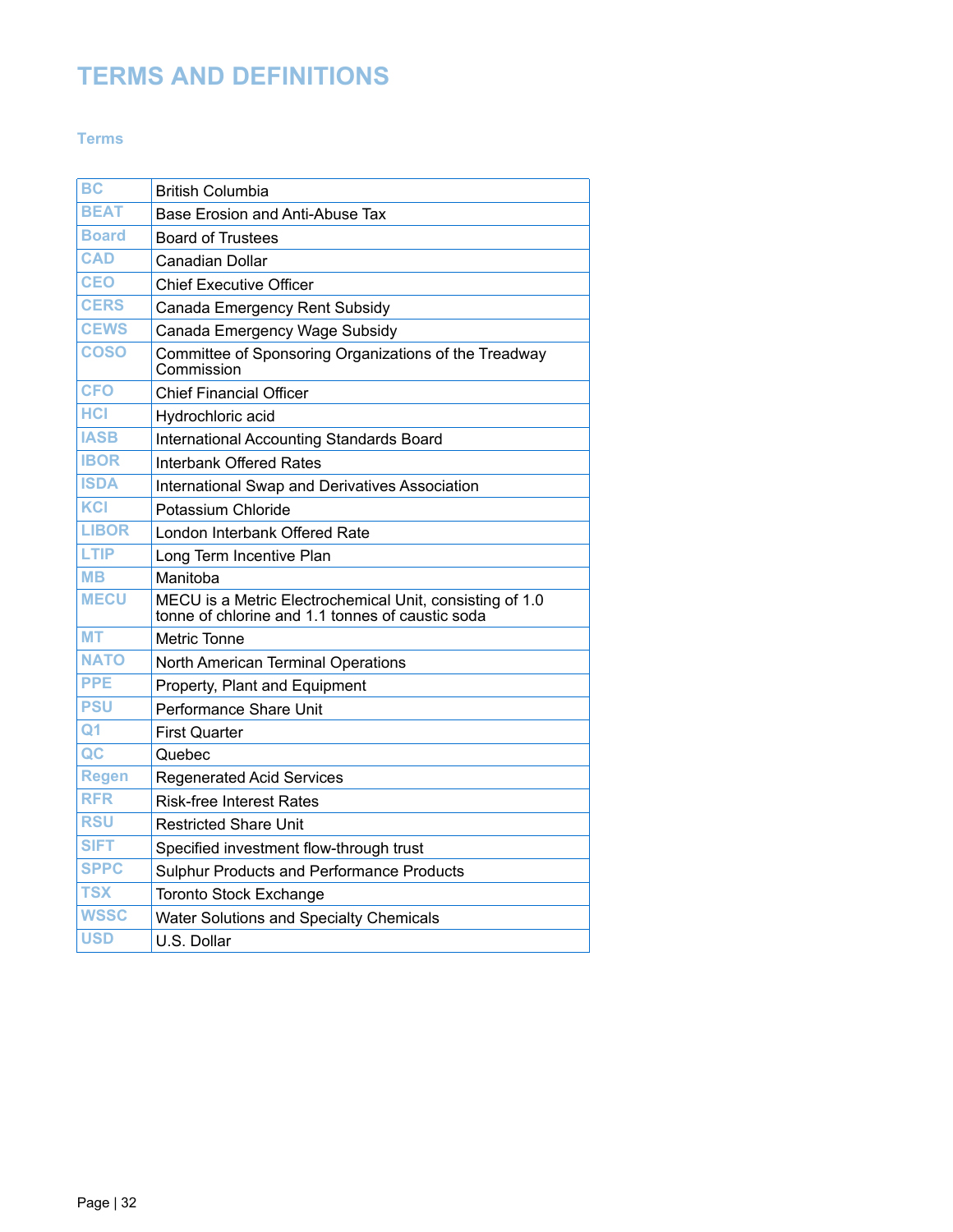#### **Definitions**

| <b>Credit</b><br>Facilities | Senior credit facilities                                                                             |
|-----------------------------|------------------------------------------------------------------------------------------------------|
| <b>Debentures</b>           | We have \$143,750 principal amount of 5.00% of convertible unsecured subordinated debentures         |
|                             | outstanding (the "Fund 2016 5.00% Debentures"), which were redeemed during the first quarter of      |
|                             | 2022, \$201,115 principal amount of 4.75% of convertible unsecured subordinated debentures           |
|                             | outstanding (the "Fund 2017 4.75% Debentures"), \$100,000 principal amount of 6.50% of               |
|                             | convertible unsecured subordinated debentures outstanding (the "Fund 2019 6.50% Debentures"),        |
|                             | \$86,250 principal amount of 8.50% of convertible unsecured subordinated debentures outstanding      |
|                             | (the "Fund 2020 8.50% Debentures") and \$130,000 principal amount of 6.25% of convertible            |
|                             | unsecured subordinated debentures outstanding (the "Fund 2021 6.25% Debentures").                    |
|                             |                                                                                                      |
| <b>LTIP costs</b>           | Corporate costs include LTIP expenses, which relate to the 2020 - 2022, 2021 - 2023 and 2022 -       |
|                             | 2024 LTIPs which we operate and pursuant to which we grant cash awards based on certain              |
|                             | criteria. The 2020-2022 LTIP payout is payable at the beginning of 2023. The 2021 - 2022 LTIP        |
|                             | payout is payable in the first quarter of 2024. The 2022 - 2024 LTIP payout is payable in the first  |
|                             | quarter of 2025. The 2020 - 2022 and 2021 $-$ 2023 LTIP awards have a performance based              |
|                             | component and RSU component. The 2022 - 2024 LTIP awards have a performance based PSU                |
|                             | component and a RSU component. The performance based component of the 2020 - 2022 and                |
|                             | 2021 - 2023 LTIP awards and performance based PSU component are based on return on                   |
|                             | investment capital improvement and total return to Chemtrade's Unitholders relative to the total     |
|                             | return of companies comprising the S&P/TSX Dividend Composite Index. Total Unitholder return         |
|                             | consists of changes in unit price and distributions paid to Unitholders over the course of the       |
|                             | performance periods. The performance based PSU component under 2022 - 2024 LTIP awards is            |
|                             | also based on Environmental, Social and Governance goals to be achieved by the end of                |
|                             | performance period. The RSU component of the LTIP awards is a phantom plan which is payable          |
|                             | in cash at the end of the performance period. The nature of these calculations makes it difficult to |
|                             | forecast the amount of LTIP expenses that will be recorded in any period, as it is based upon a      |
|                             | valuation model which considers several variables.                                                   |
|                             |                                                                                                      |

#### **OTHER**

Additional information concerning Chemtrade, including the Annual Information Form, is filed on SEDAR and can be accessed at www.sedar.com.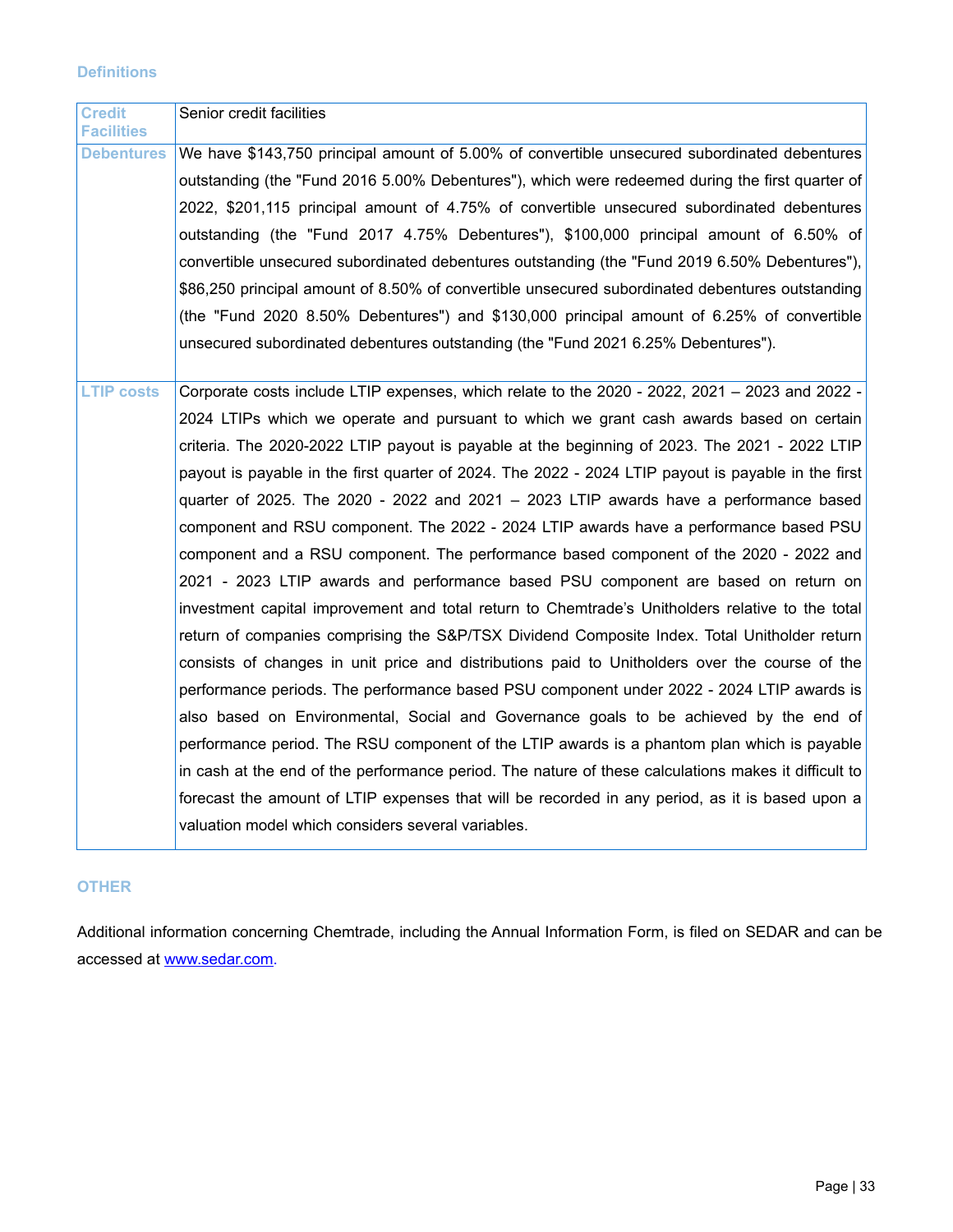Consolidated Statements of Financial Position

(In thousands of Canadian dollars)

|                                               | <b>Notes</b> | March 31, 2022  | December 31, 2021 |
|-----------------------------------------------|--------------|-----------------|-------------------|
| <b>ASSETS</b>                                 |              |                 |                   |
| <b>Current assets</b>                         |              |                 |                   |
| Cash and cash equivalents                     |              | 19,531          | 13,908<br>\$      |
| Trade and other receivables                   |              | 130,033         | 96,371            |
| Inventories                                   |              | 129,462         | 111,742           |
| Income taxes receivable                       |              |                 | 1,433             |
| Prepaid expenses and other assets             |              | 8,438           | 7,520             |
| Total current assets                          |              | 287,464         | 230,974           |
| <b>Non-current assets</b>                     |              |                 |                   |
| Property, plant and equipment                 |              | 911,890         | 940,574           |
| Right-of-use assets                           |              | 128,912         | 140,435           |
| Other assets                                  |              | 13,835          | 7,316             |
| Intangible assets                             |              | 590,967         | 604,573           |
| Deferred tax assets                           | 12           | 109,808         | 125,098           |
| <b>Total non-current assets</b>               |              | 1,755,412       | 1,817,996         |
| <b>Total assets</b>                           |              | \$<br>2,042,876 | \$<br>2,048,970   |
| <b>LIABILITIES AND UNITHOLDERS' EQUITY</b>    |              |                 |                   |
| <b>Current liabilities</b>                    |              |                 |                   |
| Trade and other payables                      |              | 243,168         | \$<br>229,985     |
| Distributions payable                         | 6            | 5,249           | 5,232             |
| Provisions                                    |              | 15,410          | 11,535            |
| Lease liabilities                             |              | 44,414          | 47,211            |
| Income taxes payable                          |              | 1,915           |                   |
| Convertible unsecured subordinated debentures | 5            |                 | 143,894           |
| <b>Total current liabilities</b>              |              | 310,156         | 437,857           |
| <b>Non-current liabilities</b>                |              |                 |                   |
| Long-term debt                                | 4            | 524,065         | 373,531           |
| Convertible unsecured subordinated debentures | 5            | 537,375         | 526,279           |
| Other long-term liabilities                   |              | 11,156          | 40,527            |
| Long-term lease liabilities                   |              | 93,813          | 100,863           |
| Employee benefits                             |              | 15,330          | 25,260            |
| Provisions                                    |              | 132,588         | 146,048           |
| Deferred tax liabilities                      | 12           | 15,826          | 18,757            |
| <b>Total non-current liabilities</b>          |              | 1,330,153       | 1,231,265         |
| <b>Total liabilities</b>                      |              | 1,640,309       | 1,669,122         |
| Unitholders' equity                           |              |                 |                   |
| Units                                         | 6            | 1,543,948       | 1,541,583         |
| Contributed surplus                           |              | 9,720           | 9,720             |
| Deficit                                       |              | (1, 376, 387)   | (1,379,076)       |
| Accumulated other comprehensive income        |              | 225,286         | 207,621           |
| <b>Total unitholders' equity</b>              |              | 402,567         | 379,848           |
| Total liabilities and unitholders' equity     |              | \$<br>2,042,876 | \$<br>2,048,970   |

For subsequent events, see *Note 15*.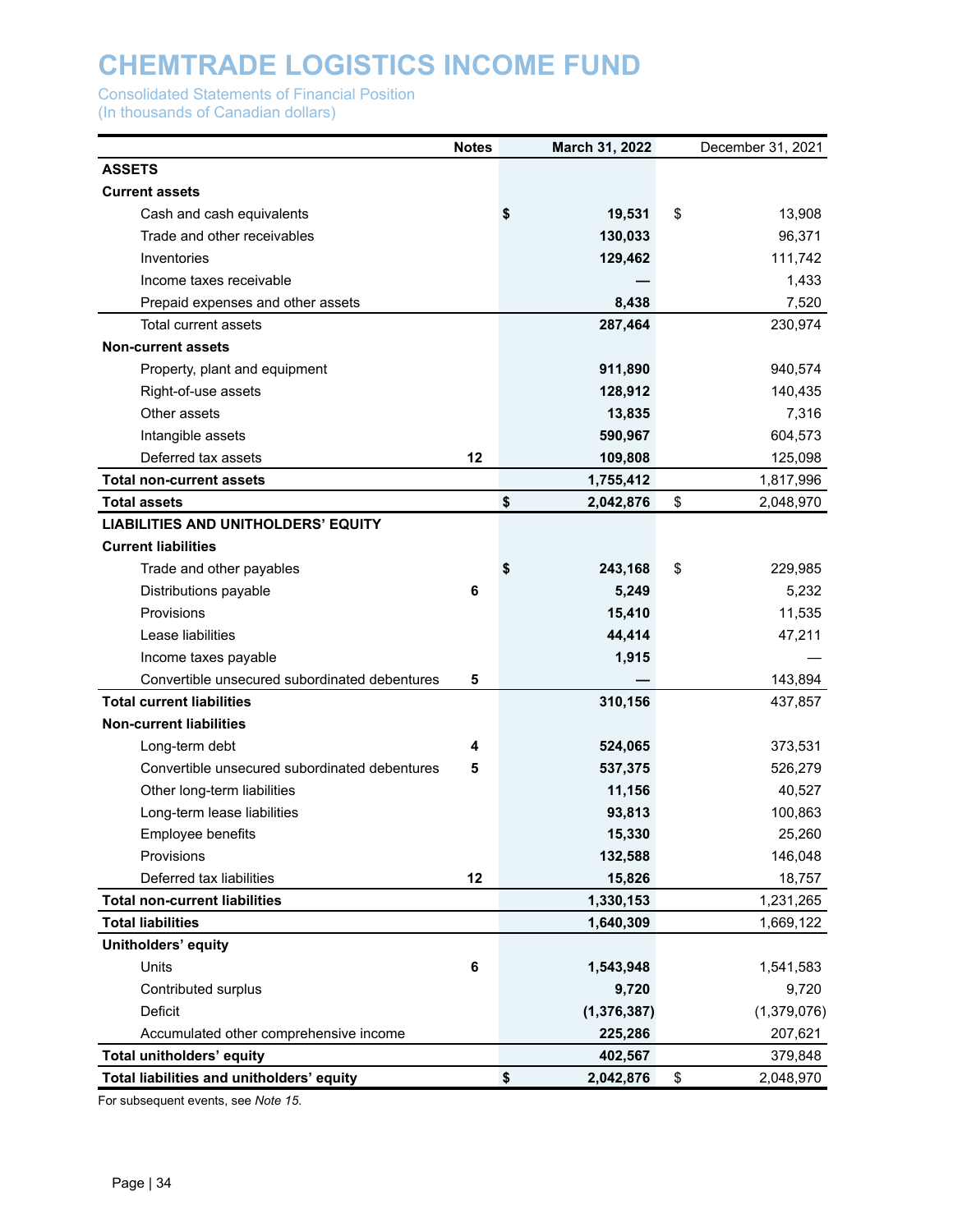Condensed Consolidated Interim Statements of Comprehensive Income (In thousands of Canadian dollars, except per unit amounts) (Unaudited)

|                                                                                                                                           |              |                         | Three months ended March 31, |
|-------------------------------------------------------------------------------------------------------------------------------------------|--------------|-------------------------|------------------------------|
|                                                                                                                                           | <b>Notes</b> | 2022                    | 2021                         |
| Revenue                                                                                                                                   | 8            | \$<br>390,345 \$        | 312,440                      |
| Cost of sales and services                                                                                                                | 11           | (311, 526)              | (291, 511)                   |
| Gross profit                                                                                                                              |              | 78,819                  | 20,929                       |
| Selling and administrative expenses                                                                                                       | 9            | (21,472)                | (28, 475)                    |
| Operating income (loss)                                                                                                                   |              | 57,347                  | (7, 546)                     |
| Net finance costs                                                                                                                         | 10           | (28, 845)               | (21, 498)                    |
| Income (loss) before income tax                                                                                                           |              | 28,502                  | (29, 044)                    |
| Income tax (expense) recovery                                                                                                             | 12           |                         |                              |
| Current                                                                                                                                   |              | (3,729)                 | 512                          |
| Deferred                                                                                                                                  |              | (14, 087)               | 8,084                        |
|                                                                                                                                           |              | (17, 816)               | 8,596                        |
| Net earnings (loss)                                                                                                                       |              | \$<br>10,686 \$         | (20, 448)                    |
| Other comprehensive income (loss)                                                                                                         |              |                         |                              |
| Items that may subsequently be reclassified to earnings:                                                                                  |              |                         |                              |
| Gain on net investment hedge of foreign operations, net of<br>tax expense of $$537 (2021 - expense of $1,107)$                            | 4,12         | 3,660                   | 7,479                        |
| Foreign currency translation differences for foreign                                                                                      |              |                         |                              |
| operations, net of tax expense of nil (2021 - nil)                                                                                        |              | (8,970)                 | (11, 039)                    |
| Effective portion of change in the fair value of cash flow<br>hedges, net of tax expense of \$3,309 (2021 - expense of<br>\$1,065)        |              | 9,617                   | 3.066                        |
| Items that will not be reclassified to earnings:                                                                                          |              |                         |                              |
| Defined benefit plan adjustments, net of tax expense of<br>\$2,656 (2021 - \$4,656)                                                       |              | 7,738                   | 14,159                       |
| Change in fair value of convertible debentures due to own<br>credit risk, net of tax recovery of \$8,686 (2021 - recovery<br>of \$14,273) | 5            | 13,358                  | (47, 928)                    |
| Other comprehensive income (loss)                                                                                                         |              | 25,403                  | (34, 263)                    |
| Total comprehensive income (loss)                                                                                                         |              | \$<br>36,089 \$         | (54, 711)                    |
| Net earnings (loss) per unit                                                                                                              | 6            |                         |                              |
| Basic net earnings (loss) per unit                                                                                                        |              | \$<br>0.10S             | (0.21)                       |
| Diluted net earnings (loss) per unit                                                                                                      |              | \$<br>0.10 <sup>5</sup> | (0.21)                       |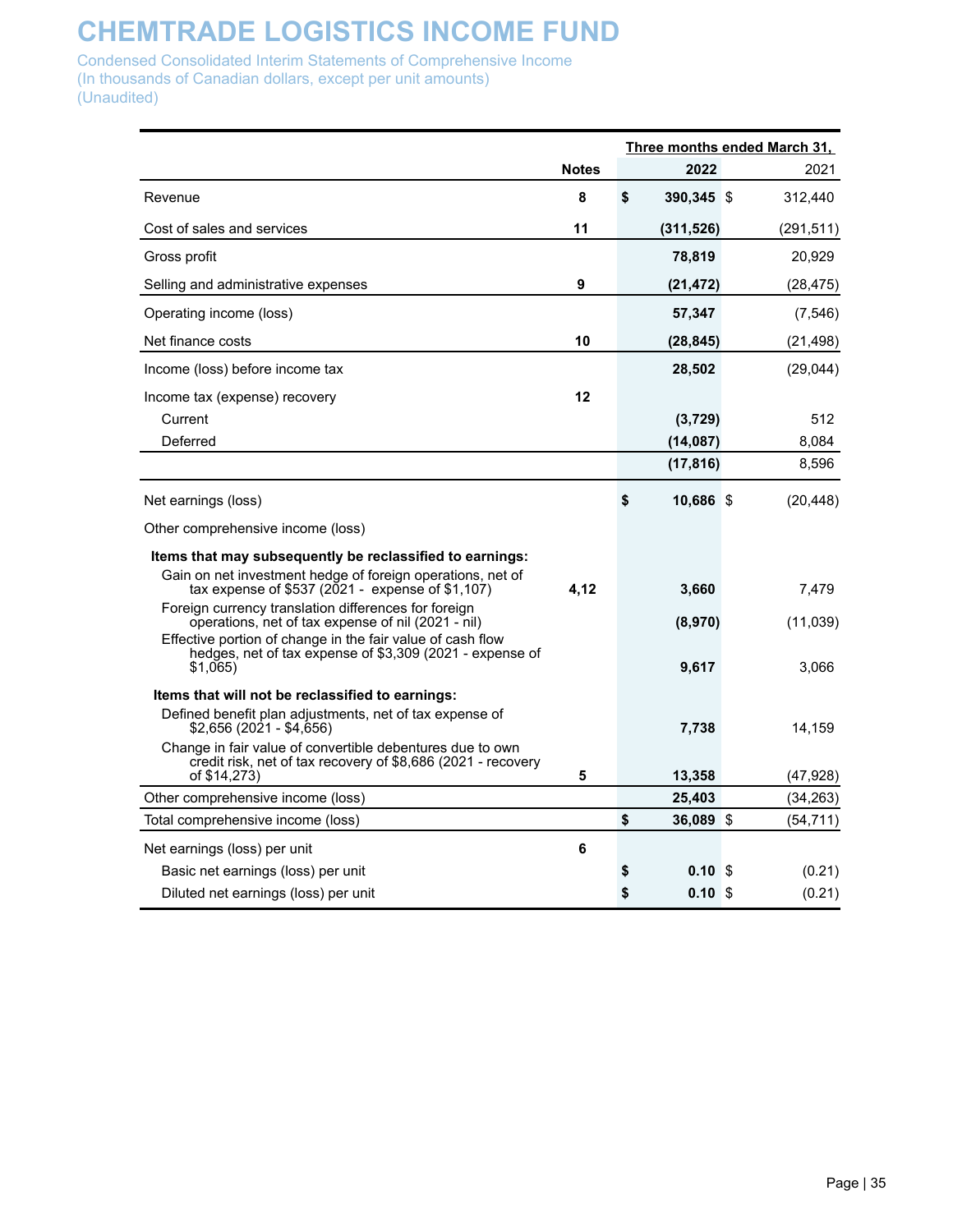Condensed Consolidated Interim Statements of Changes in Unitholders' Equity (In thousands of Canadian dollars, except per unit amounts) (Unaudited)

|                                                                                        | <b>Notes</b> | <b>Units</b>       | <b>Contributed</b><br>surplus | <b>Deficit</b>     | <b>Cumulative</b><br>translation<br>account* | <b>Unrealized</b><br>(gains)<br>losses on<br>cash flow<br>and net<br>hedges* | Change in<br>fair value of<br>convertible<br>debentures<br>investment due to credit unitholders'<br>risk* | <b>Total</b><br>equity |
|----------------------------------------------------------------------------------------|--------------|--------------------|-------------------------------|--------------------|----------------------------------------------|------------------------------------------------------------------------------|-----------------------------------------------------------------------------------------------------------|------------------------|
| <b>Balance at January 1, 2022</b>                                                      |              | \$<br>1,541,583 \$ | $9,720$ \$                    | $(1,379,076)$ \$   | 157,393 \$                                   | 13,329 \$                                                                    | 36,899 \$                                                                                                 | 379,848                |
| Issuance of units under the<br><b>Distribution Reinvestment</b><br>Plan ("DRIP")       | 6            | 2,365              |                               |                    |                                              |                                                                              |                                                                                                           | 2,365                  |
| Net earnings                                                                           |              |                    |                               | 10,686             |                                              |                                                                              |                                                                                                           | 10,686                 |
| Other comprehensive income<br>(loss)                                                   |              |                    |                               | 7,738              | (8,970)                                      | 13,277                                                                       | 13,358                                                                                                    | 25,403                 |
| <b>Distributions</b>                                                                   | 6            |                    |                               | (15, 735)          |                                              |                                                                              |                                                                                                           | (15, 735)              |
| Balance at March 31, 2022                                                              |              | \$<br>1,543,948 \$ | 9,720 \$                      | $(1,376,387)$ \$   | 148,423 \$                                   | 26,606 \$                                                                    | 50,257 \$                                                                                                 | 402,567                |
|                                                                                        | <b>Notes</b> | <b>Units</b>       | <b>Contributed</b><br>surplus | <b>Deficit</b>     | <b>Cumulative</b><br>translation<br>account* | <b>Unrealized</b><br>(gains)<br>losses on<br>cash flow<br>and net<br>hedges* | Change in<br>fair value of<br>convertible<br>debentures<br>investment due to credit unitholders'<br>risk* | <b>Total</b><br>equity |
| Balance at January 1, 2021                                                             |              | \$<br>1,465,029 \$ | $9,720$ \$                    | $(1, 101, 455)$ \$ | 160,953 \$                                   | $(12,700)$ \$                                                                | 84,268 \$                                                                                                 | 605,815                |
| Issuance of units for cash,<br>net of transaction costs<br>Issuance of units under the | 6            | 67,586             |                               |                    |                                              |                                                                              |                                                                                                           | 67,586                 |
| <b>DRIP</b>                                                                            | 6            | 1,887              |                               |                    |                                              |                                                                              |                                                                                                           | 1,887                  |
| Net loss                                                                               |              |                    |                               | (20, 448)          |                                              |                                                                              |                                                                                                           | (20, 448)              |
| Other comprehensive income<br>(loss)                                                   |              |                    |                               | 14,159             | (11,039)                                     | 10,545                                                                       | (47, 928)                                                                                                 | (34, 263)              |
| <b>Distributions</b>                                                                   | 6            |                    |                               | (14, 554)          |                                              |                                                                              |                                                                                                           | (14, 554)              |
|                                                                                        |              |                    |                               |                    |                                              |                                                                              |                                                                                                           |                        |

\* Accumulated other comprehensive income.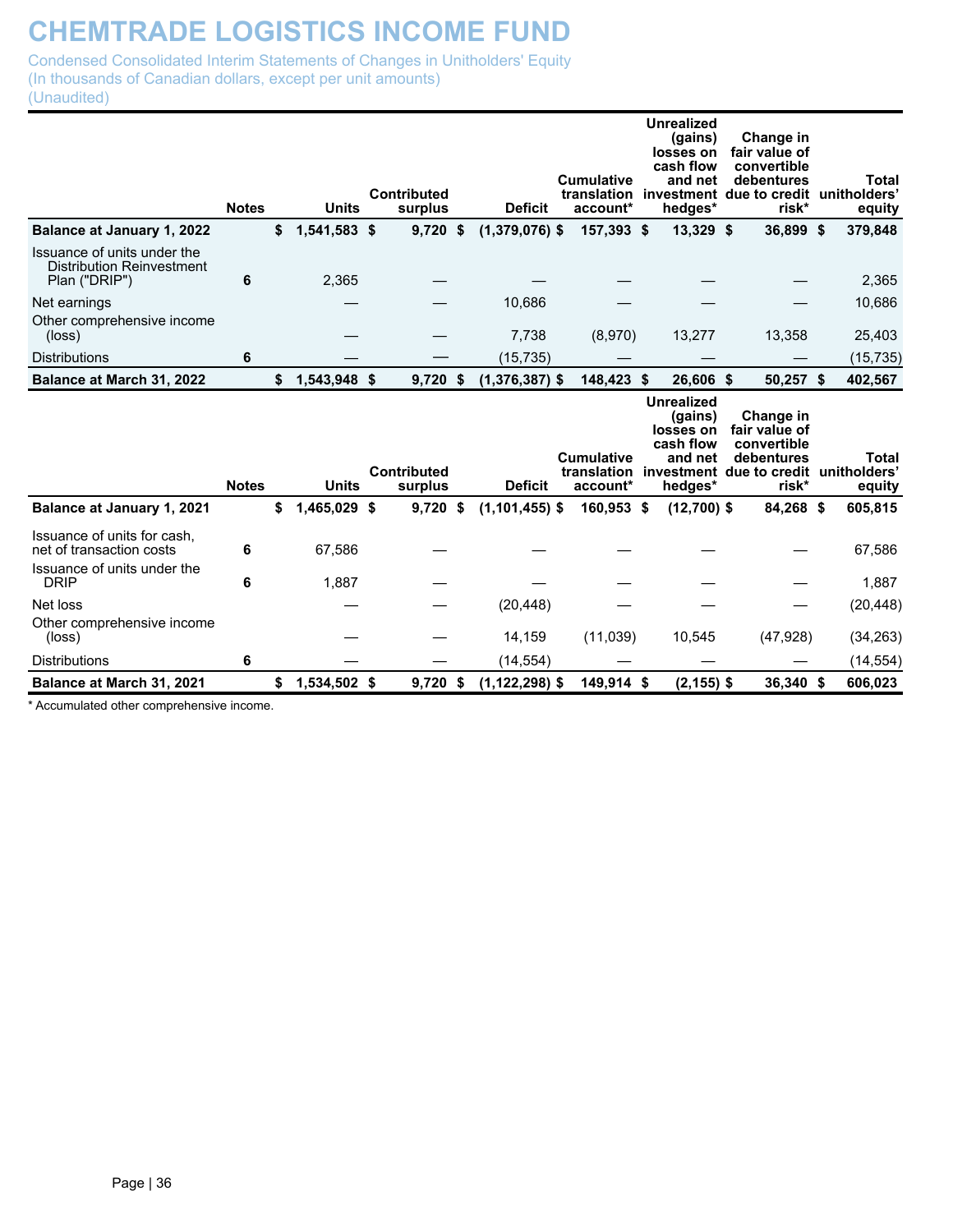Consolidated Statements of Cash Flows

(In thousands of Canadian dollars)

|                                                                                        |              |                 | Three months ended March 31, |
|----------------------------------------------------------------------------------------|--------------|-----------------|------------------------------|
|                                                                                        | <b>Notes</b> | 2022            | 2021                         |
| Cash flows from operating activities:                                                  |              |                 |                              |
| Net earnings (loss)                                                                    |              | 10,686 \$<br>\$ | (20, 448)                    |
| Adjustments for:                                                                       |              |                 |                              |
| Depreciation and amortization                                                          | 11           | 52,201          | 62,393                       |
| Net (gain) loss on disposal and write-down of property, plant<br>and equipment ("PPE") |              | (69)            | 151                          |
| Adjustment to net proceeds from assets sold                                            | 14           | 716             |                              |
| Change in environmental liability                                                      |              | 66              |                              |
| Income tax expense (recovery)                                                          | 12           | 17,816          | (8,596)                      |
| Net finance costs                                                                      | 10           | 28,845          | 21,498                       |
| Unrealized foreign exchange (gain) loss                                                |              | (2, 429)        | 430                          |
|                                                                                        |              | 107,832         | 55,428                       |
| Increase in working capital                                                            |              | (57, 751)       | (45, 942)                    |
| Interest paid                                                                          |              | (12, 343)       | (17, 202)                    |
| Interest received                                                                      |              | 396             | 225                          |
| Net income tax (paid) refunded                                                         |              | (1,001)         | 1,095                        |
| Net cash flows from (used in) operating activities                                     |              | 37,133          | (6, 396)                     |
| Cash flows from investing activities:                                                  |              |                 |                              |
| <b>Additions to PPE</b>                                                                |              | (16, 168)       | (8,769)                      |
| Net cash flows used in investing activities                                            |              | (16, 168)       | (8,769)                      |
| <b>Cash flows from financing activities:</b>                                           |              |                 |                              |
| Distributions to unitholders, net of distributions reinvested                          | 6            | (13, 353)       | (12, 157)                    |
| Repayment of convertible debentures                                                    | 5            | (143, 750)      |                              |
| Issuance of units                                                                      | 6            |                 | 70,070                       |
| Transaction costs related to the issuance of units                                     | 6            |                 | (3,672)                      |
| Repayment of lease liability, net of sub-lease receipts                                |              | (12, 856)       | (13,028)                     |
| Net change in revolving credit facility                                                | 4            | 154,831         | (26, 445)                    |
| Net cash flows (used in) from financing activities                                     |              | (15, 128)       | 14,768                       |
| Increase (decrease) in cash and cash<br>equivalents                                    |              | 5,837           | (397)                        |
| Cash and cash equivalents, beginning of<br>the period                                  |              | 13,908          | 12,511                       |
| Effect of exchange rates on cash held in<br>foreign currencies                         |              | (214)           | (136)                        |
| Cash and cash equivalents, end of the period                                           |              | \$<br>19,531 \$ | 11,978                       |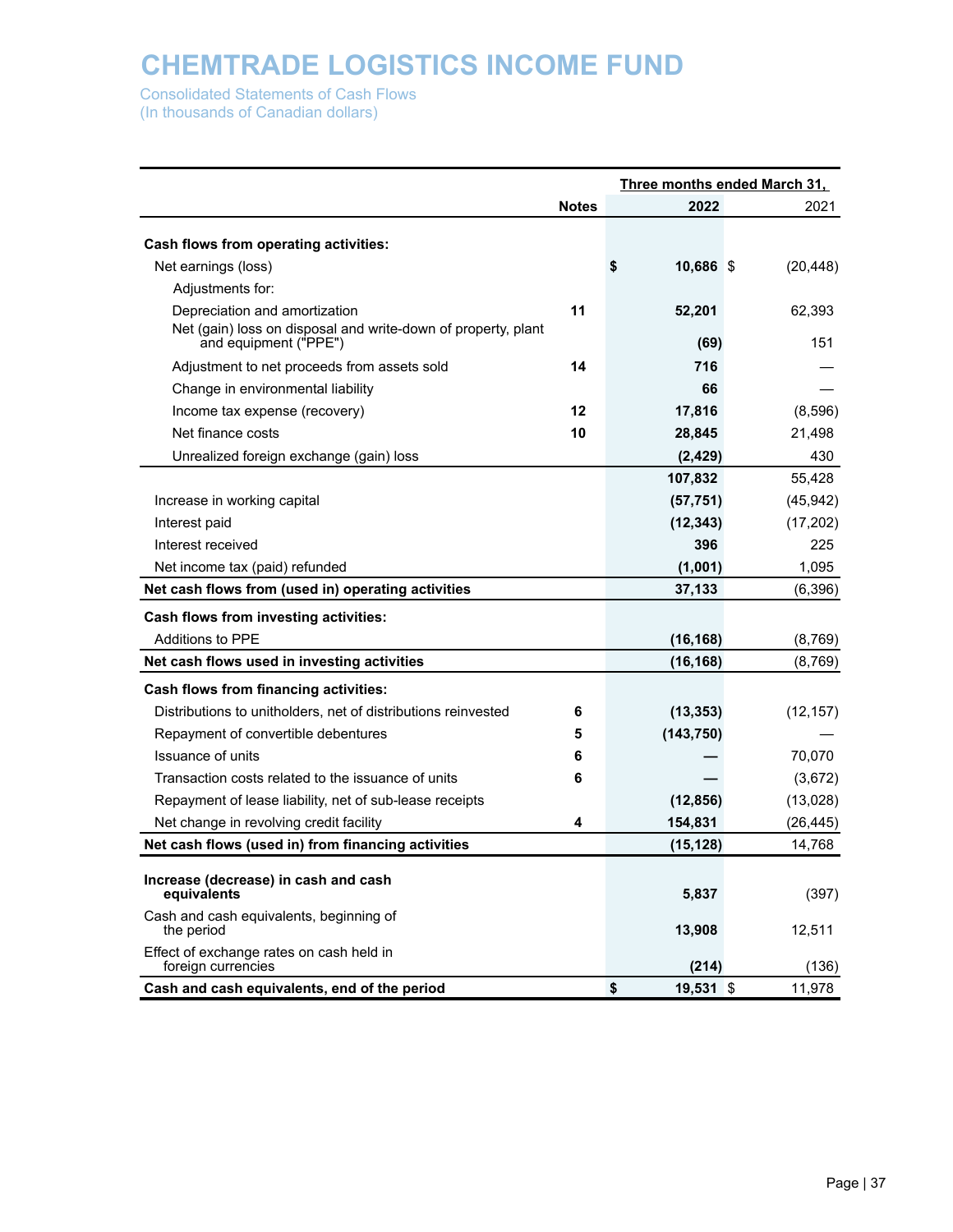Notes to Condensed Consolidated Interim Financial Statements (In thousands of Canadian dollars, except per unit amounts) (Unaudited)

Three months ended March 31, 2022 and 2021

#### **1. CORPORATE INFORMATION:**

Chemtrade Logistics Income Fund (the "Fund") is a publicly listed Income Trust formed in Ontario, Canada and its units are listed on the Toronto Stock Exchange ("TSX"). The term "Chemtrade" refers to the Fund and its consolidated subsidiaries. Chemtrade commenced operations on July 18, 2001 when it completed an initial public offering. Chemtrade operates a diversified business providing industrial chemicals and services to customers in North America and around the world. Chemtrade is one of North America's largest suppliers of sulphuric acid, spent acid processing services, inorganic coagulants for water treatment, sodium chlorate, sodium nitrite, sodium hydrosulphite, and phosphorus pentasulphide. Chemtrade is a leading regional supplier of sulphur, chlor-alkali products, liquid sulphur dioxide and zinc oxide. Additionally, Chemtrade provides industrial services such as processing by-products and waste streams. Chemtrade operates in two reportable segments: Sulphur and Water Chemicals ("SWC") and Electrochemicals ("EC"). In addition to the above two reportable segments, Chemtrade discloses results of corporate activities separately. For additional information regarding Chemtrade's reportable segments, see note 14.

**\_\_\_\_\_\_\_\_\_\_\_\_\_\_\_\_\_\_\_\_\_\_\_\_\_\_\_\_\_\_\_\_\_\_\_\_\_\_\_\_\_\_\_\_\_\_\_\_\_\_\_\_\_\_\_\_\_\_\_\_\_\_\_\_\_\_\_\_\_\_\_\_\_\_\_\_\_**

Chemtrade is an entity domiciled in Canada. The head office, principal address, and registered and records office of the Fund are located at 155 Gordon Baker Road, Suite 300, Toronto, Ontario, M2H 3N5.

Chemtrade's condensed consolidated interim financial statements include all of its controlled subsidiaries and have been prepared on a going concern basis, which contemplates the realization of assets and settlements of liabilities in the normal course of business.

#### **2. BASIS OF PREPARATION:**

#### **(a) Statement of compliance:**

These condensed consolidated interim financial statements have been prepared in accordance with International Accounting Standards ("IAS") 34, Interim Financial Reporting as issued by International Accounting Standards Board ("IASB"), using the same accounting policies and standards as were used for Chemtrade's 2021 annual consolidated financial statements. Certain amendments and interpretations apply for the first time in 2022, but do not have an impact on these condensed consolidated interim financial statements.

These condensed consolidated interim financial statements should be read in conjunction with Chemtrade's 2021 annual consolidated financial statements.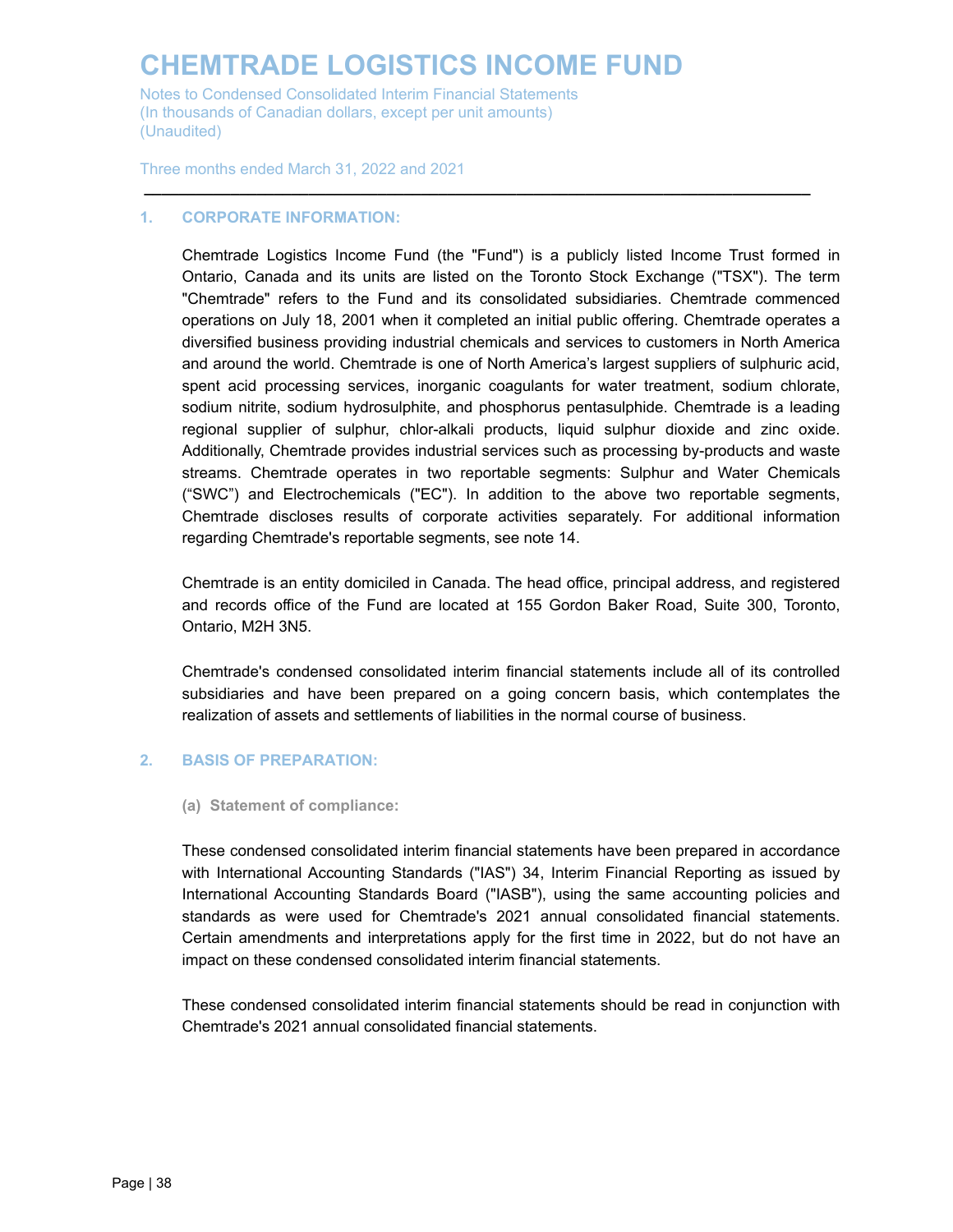Notes to Condensed Consolidated Interim Financial Statements (In thousands of Canadian dollars, except per unit amounts) (Unaudited)

Three months ended March 31, 2022 and 2021

#### **2. BASIS OF PREPARATION (continued):**

The condensed consolidated interim financial statements were authorized for issue by the Board of Trustees (the "Board") on May 9, 2022.

**\_\_\_\_\_\_\_\_\_\_\_\_\_\_\_\_\_\_\_\_\_\_\_\_\_\_\_\_\_\_\_\_\_\_\_\_\_\_\_\_\_\_\_\_\_\_\_\_\_\_\_\_\_\_\_\_\_\_\_\_\_\_\_\_\_\_\_\_\_\_\_\_\_\_\_\_\_**

#### **(b) Basis of measurement:**

The condensed consolidated interim financial statements have been prepared on the historical cost basis, except for the following material items in the condensed consolidated interim statements of financial position:

- Derivative financial instruments are measured at fair value;
- Convertible unsecured subordinated debentures are measured at fair value;
- Liabilities for cash settled share-based payment arrangements are measured at fair value;
- The defined benefit liability is recognized as the present value of the defined benefit obligation net of the fair value of the plan assets; and
- Deferred tax assets and liabilities are measured at the tax rates that are expected to be applied to temporary differences when they reverse.

#### **(c) Presentation currency:**

These condensed consolidated interim financial statements are presented in thousands of Canadian dollars, except for net earnings (loss) per unit information which is presented in Canadian dollars.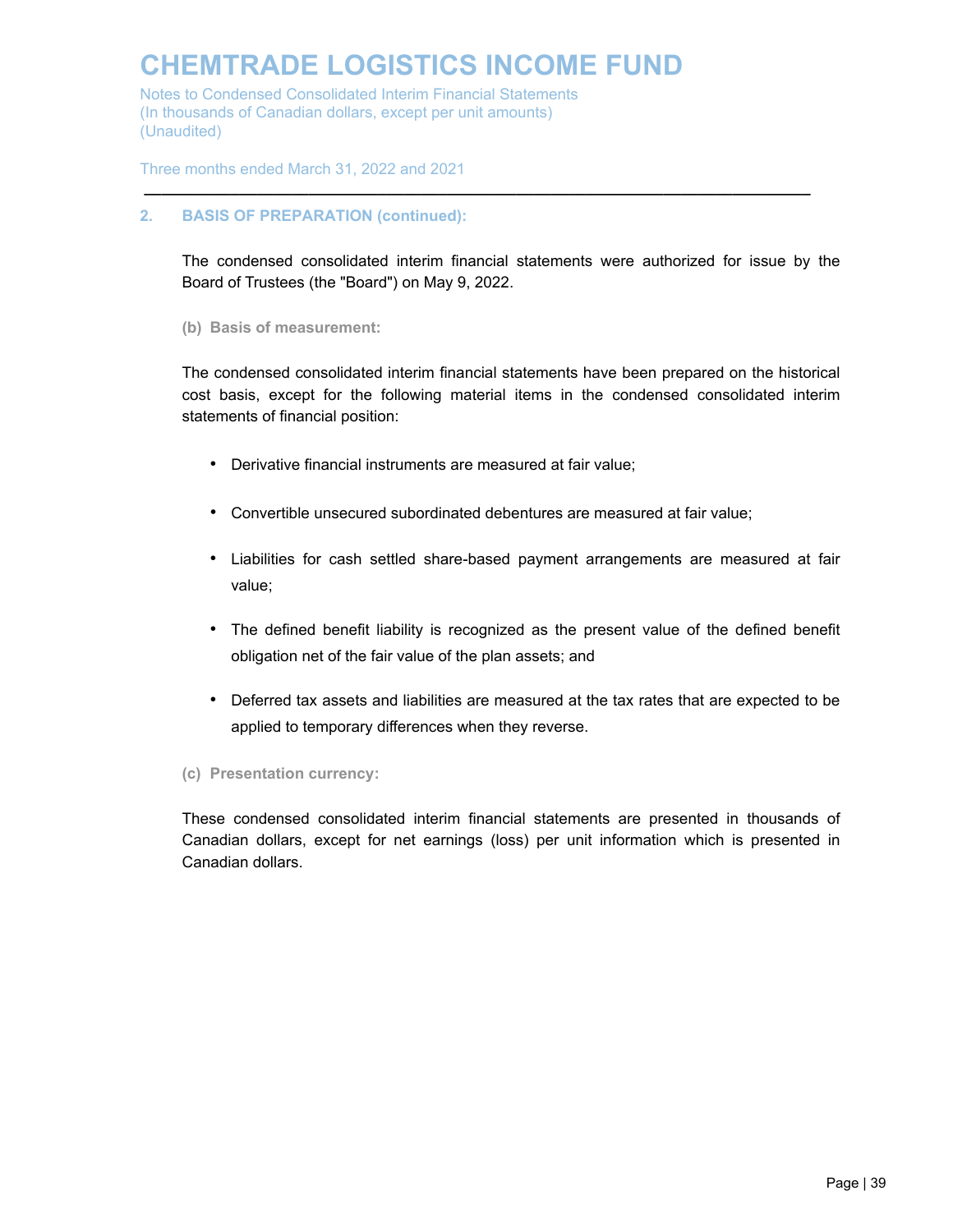Notes to Condensed Consolidated Interim Financial Statements (In thousands of Canadian dollars, except per unit amounts) (Unaudited)

Three months ended March 31, 2022 and 2021

#### **3. SIGNIFICANT ACCOUNTING POLICIES:**

**(a) Standards and interpretations not yet adopted:**

The IASB has issued the following new standards and amendments to existing standards that will become effective in future years.

**\_\_\_\_\_\_\_\_\_\_\_\_\_\_\_\_\_\_\_\_\_\_\_\_\_\_\_\_\_\_\_\_\_\_\_\_\_\_\_\_\_\_\_\_\_\_\_\_\_\_\_\_\_\_\_\_\_\_\_\_\_\_\_\_\_\_\_\_\_\_\_\_\_\_\_\_\_**

- Amendments to IAS 1, *Presentation of Financial Statements Disclosure of Accounting Policies*, requiring entities to disclose material, instead of significant, accounting policy information (effective for annual periods beginning on or after January 1, 2023).
- **•** Amendments to IAS 1, *Presentation of Financial Statements Classification of Liabilities as Current or Non-current*, clarifying requirements for the classification of liabilities as non-current (effective for annual periods beginning on or after January 1, 2023).
- **•** Amendments to IAS 8, *Accounting Policies Changes in Accounting Estimates and Errors*, clarifying the definition of "accounting policies" and "accounting estimates" (effective for annual periods beginning on or after January 1, 2023).
- Amendments to IAS 12, *Income Taxes Deferred Tax related to Assets and Liabilities arising from a Single Transaction,* narrowing the scope of the initial recognition exemption so that it does not apply to transactions that give rise to equal and offsetting temporary differences (effective for annual periods beginning on or after January 1, 2023).

Chemtrade is assessing the impacts, if any, the amendments to existing standards will have on its condensed consolidated interim financial statements.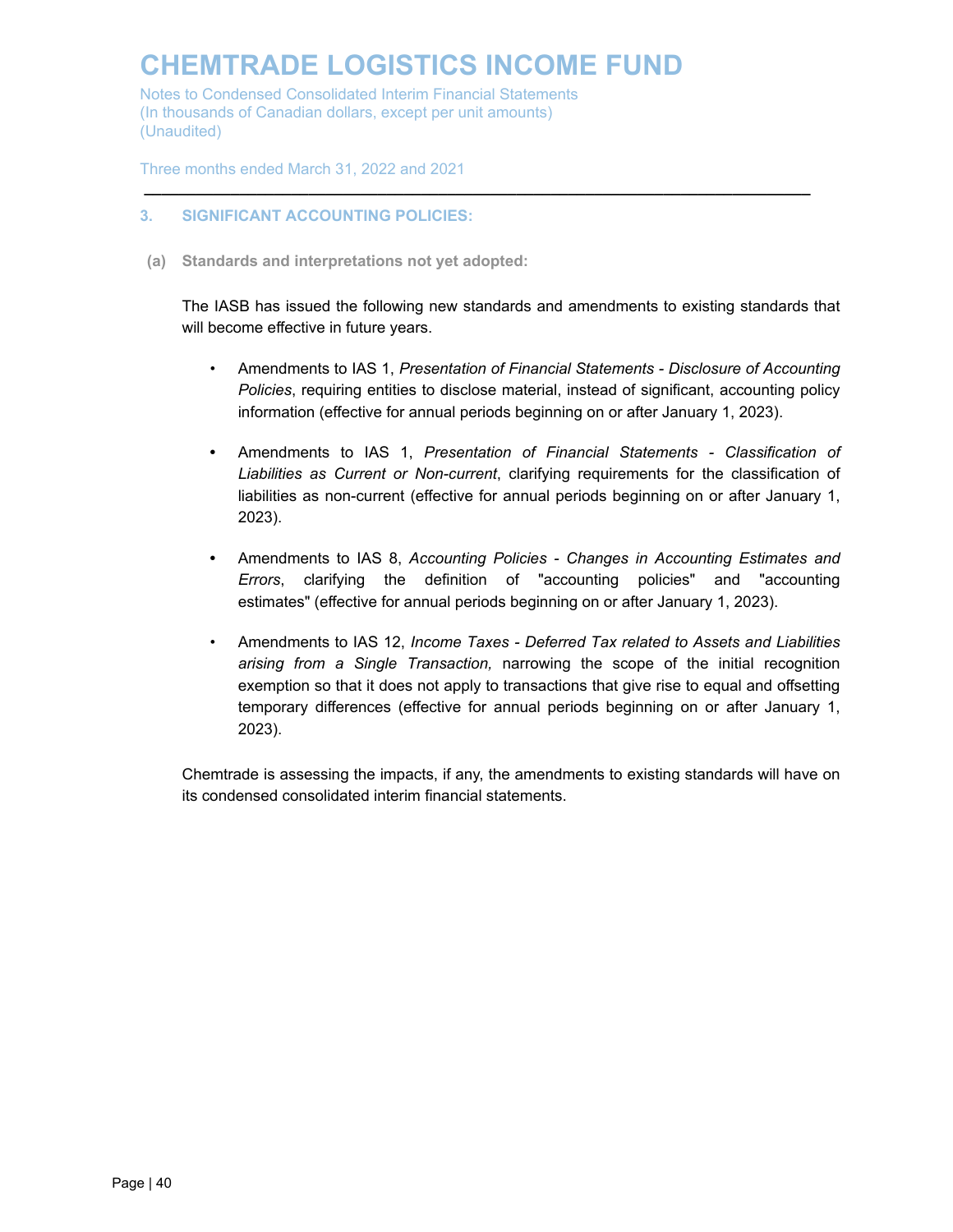Notes to Condensed Consolidated Interim Financial Statements (In thousands of Canadian dollars, except per unit amounts) (Unaudited)

Three months ended March 31, 2022 and 2021

#### **4. LONG-TERM DEBT:**

#### Changes in long-term debt are as follows:

|                                                    |                   | <b>Revolving credit</b> | <b>Revolving credit</b><br>(US\$ denominated) $(1)$ (Cdn\$ denominated) $(1)$ | Total    |
|----------------------------------------------------|-------------------|-------------------------|-------------------------------------------------------------------------------|----------|
| Maturity                                           | December 24, 2026 |                         | December 24, 2026                                                             |          |
| Credit limit US\$ <sup>(2)</sup>                   |                   | 650,000                 |                                                                               | 650,000  |
| Drawn US\$                                         |                   | 376,000                 |                                                                               | 376,000  |
|                                                    |                   |                         |                                                                               |          |
| Balance at January 1, 2022                         | \$                | 370,026 \$              | $3,505$ \$                                                                    | 373,531  |
| Net change                                         |                   | 104,458                 | 50,373                                                                        | 154,831  |
| Gain on net investment hedge of foreign operations |                   | (4, 197)                |                                                                               | (4, 197) |
| Foreign exchange rate changes                      |                   | (100)                   |                                                                               | (100)    |
| Balance at March 31, 2022                          |                   | 470,187 \$              | 53,878 \$                                                                     | 524,065  |

**\_\_\_\_\_\_\_\_\_\_\_\_\_\_\_\_\_\_\_\_\_\_\_\_\_\_\_\_\_\_\_\_\_\_\_\_\_\_\_\_\_\_\_\_\_\_\_\_\_\_\_\_\_\_\_\_\_\_\_\_\_\_\_\_\_\_\_\_\_\_\_\_\_\_\_\_\_**

 $<sup>(1)</sup>$  At March 31, 2022, Chemtrade had committed a total of \$19,095 of the revolving credit facility towards standby letters of credit.</sup>

<sup>(2)</sup> At March 31, 2022, Cdn\$ limit of the senior credit facilities ("Credit Facilities") was \$812,825.

In December 2021, Chemtrade amended certain terms of its Credit Facilities by converting the entire facility into a revolving credit facility, reducing the facility size by US\$200,000 and extending the maturity of the facility to December 24, 2026. Chemtrade also amended its covenant package and pricing to pre-pandemic levels.

|                                                       |    | Term bank debt   | <b>Revolving credit</b><br>(US\$ denominated) (US\$ denominated) $(1)$ | <b>Revolving credit Transaction</b><br>(Cdn\$ denominated) $(1)$ | costs | Total               |
|-------------------------------------------------------|----|------------------|------------------------------------------------------------------------|------------------------------------------------------------------|-------|---------------------|
| Maturity                                              |    | October 24, 2024 | October 24, 2024                                                       | October 24, 2024                                                 |       |                     |
| Credit limit US\$ <sup>(2)</sup>                      |    | 325,000          | 525.000                                                                |                                                                  |       | 850,000             |
| Drawn US\$                                            |    | 325.000          | 237.068                                                                |                                                                  |       | 562,068             |
| Balance at January 1, 2021                            | \$ | 413,563 \$       | 328.692 \$                                                             | 39,000 \$                                                        |       | (4,341) \$776,914   |
| Net change                                            |    |                  | (26,639)                                                               | 194                                                              |       | (26, 445)           |
| Gain on net investment hedge<br>of foreign operations |    | (5,298)          | (3,288)                                                                |                                                                  |       | (8,586)             |
| Foreign exchange rate<br>changes                      |    |                  | (960)                                                                  |                                                                  |       | (960)               |
| Accretion expense on<br>financing transaction costs   |    |                  |                                                                        |                                                                  | 282   | 282                 |
| Balance at March 31, 2021                             | S  | 408.265 \$       | 297,805 \$                                                             | $39,194$ \$                                                      |       | $(4,059)$ \$741,205 |

(1) At March 31, 2021, Chemtrade had committed a total of \$18,660 of the revolving credit facility towards standby letters of credit.

<sup>(2)</sup> At March 31, 2021, Cdn\$ limit of the Credit Facilities was \$1,067,770, consisting of a term bank debt of \$408,265 and a revolving credit facility of \$659,505.

The Credit Facilities are secured by substantially all of Chemtrade's assets. At March 31, 2022, the weighted average effective interest rate of the facilities was 3.1% (December 31, 2021 - 4.4%). Interest rates on the Credit Facilities are based on US LIBOR and Canadian Bankers' Acceptance rates, adjusted by Chemtrade's credit spread.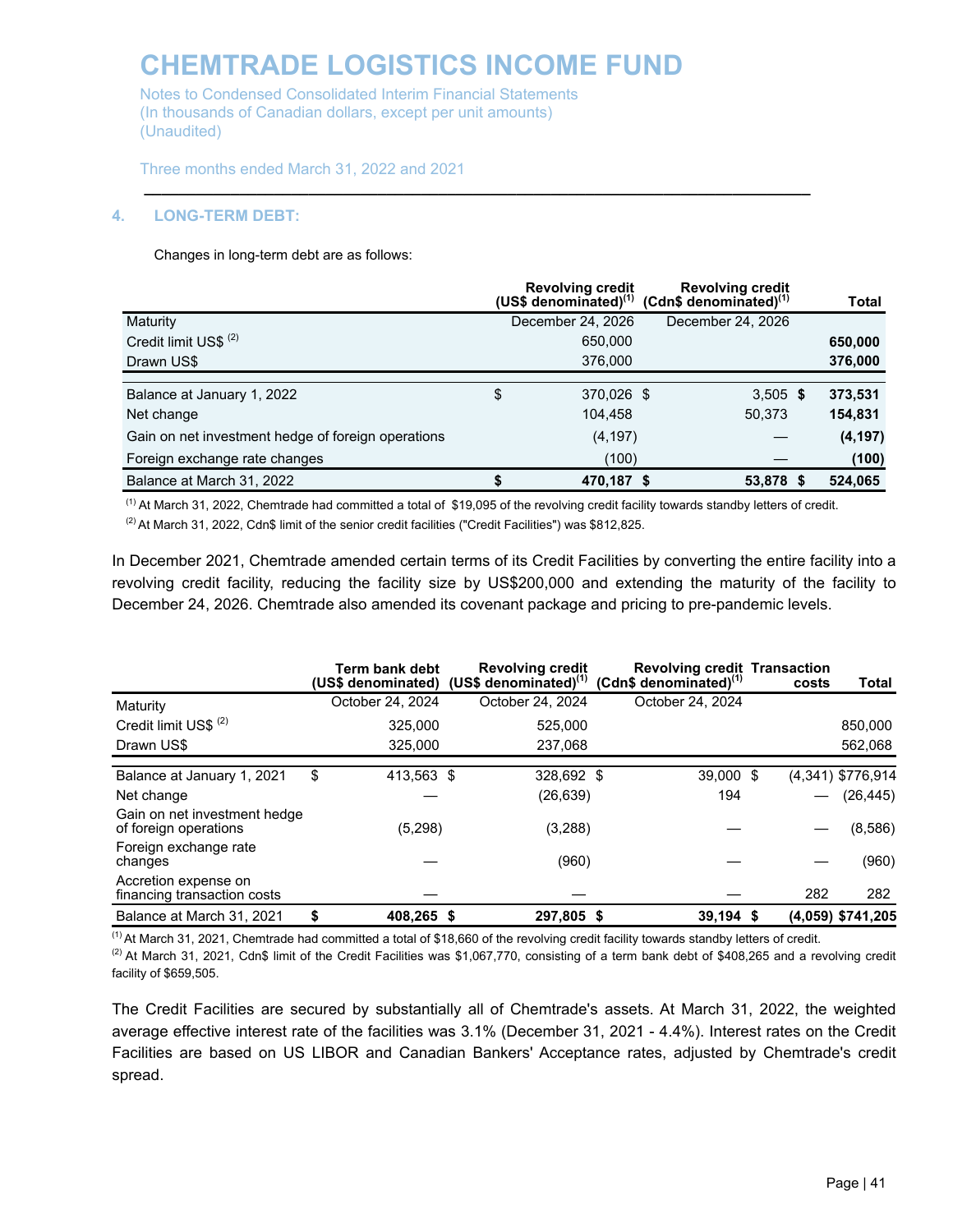Notes to Condensed Consolidated Interim Financial Statements (In thousands of Canadian dollars, except per unit amounts) (Unaudited)

Three months ended March 31, 2022 and 2021

#### **4. LONG-TERM DEBT (continued):**

Chemtrade is subject to certain covenants pursuant to its Credit Facilities, which include a Net Debt to EBITDA ratio and an Interest Coverage ratio (as such terms are defined in the credit agreement). Chemtrade monitors these ratios and reports them to its lenders on a quarterly basis. As at March 31, 2022 and December 31, 2021, Chemtrade was in compliance with all covenants.

**\_\_\_\_\_\_\_\_\_\_\_\_\_\_\_\_\_\_\_\_\_\_\_\_\_\_\_\_\_\_\_\_\_\_\_\_\_\_\_\_\_\_\_\_\_\_\_\_\_\_\_\_\_\_\_\_\_\_\_\_\_\_\_\_\_\_\_\_\_\_\_\_\_\_\_\_\_**

#### **5. CONVERTIBLE UNSECURED SUBORDINATED DEBENTURES:**

Changes in convertible unsecured subordinated debentures are as follows:

|                                                      | Convertible unsecured subordinated debentures (1) |                                                |                                                |                                                |                                                |            |  |  |  |
|------------------------------------------------------|---------------------------------------------------|------------------------------------------------|------------------------------------------------|------------------------------------------------|------------------------------------------------|------------|--|--|--|
|                                                      | <b>Fund 2016</b><br>$5.00\%$<br><b>Debentures</b> | <b>Fund 2017</b><br>4.75%<br><b>Debentures</b> | <b>Fund 2019</b><br>6.50%<br><b>Debentures</b> | <b>Fund 2020</b><br>8.50%<br><b>Debentures</b> | <b>Fund 2021</b><br>6.25%<br><b>Debentures</b> | Total      |  |  |  |
| Maturity                                             | August 31,<br>2023                                | May 31,<br>2024                                | October 31,<br>2026                            | September<br>30, 2025                          | August 31,<br>2027                             |            |  |  |  |
| Interest rate                                        | 5.00 %                                            | 4.75%                                          | 6.50%                                          | 8.50 %                                         | 6.25%                                          |            |  |  |  |
| Principal outstanding at January 1,<br>2022          | 143,750                                           | 201,115                                        | 100,000                                        | 86,250                                         | 130,000                                        | 661,115    |  |  |  |
| Principal outstanding at March 31,<br>2022           |                                                   | 201,115                                        | 100,000                                        | 86,250                                         | 130,000                                        | 517,365    |  |  |  |
| Balance at January 1, 2022                           | 143,894                                           | 197,796                                        | 101,150                                        | 97,463                                         | 129,870                                        | 670,173    |  |  |  |
| Redemption <sup>(2)</sup>                            | (143, 750)                                        |                                                |                                                |                                                |                                                | (143, 750) |  |  |  |
| Change in fair value recognized in<br>profit or loss | (144)                                             | (6, 547)                                       | (5,760)                                        | 3,222                                          | 24,853                                         | 15,624     |  |  |  |
| Change in fair value due to own credit<br>risk $(3)$ |                                                   | 9,926                                          | 6,110                                          | 1,090                                          | (21, 798)                                      | (4,672)    |  |  |  |
| Balance at March 31, 2022                            |                                                   | 201,175                                        | 101,500                                        | 101,775                                        | 132,925                                        | 537,375    |  |  |  |

 $<sup>(1)</sup>$  The Fund 2016 5.00% Debentures, the Fund 2017 4.75% Debentures, the Fund 2019 6.50% Debentures, the Fund 2020 8.50% Debentures</sup> and the Fund 2021 6.25% Debentures are collectively referred to as the "Debentures". Chemtrade has designated the Debentures as financial liabilities at fair value through profit or loss.

 $^{(2)}$  During the first quarter of 2022, Chemtrade redeemed all of the outstanding Fund 2016 5.00% Debentures for their par value, including accrued interest for a total of \$146,645. Chemtrade used the net proceeds from the Fund 2021 6.25% Debentures offering and its Credit Facilities to fund the redemption.

<sup>(3)</sup> The change in fair value of the Debentures due to Chemtrade's own credit risk has been presented in other comprehensive income, net of taxes, rather than net earnings (loss).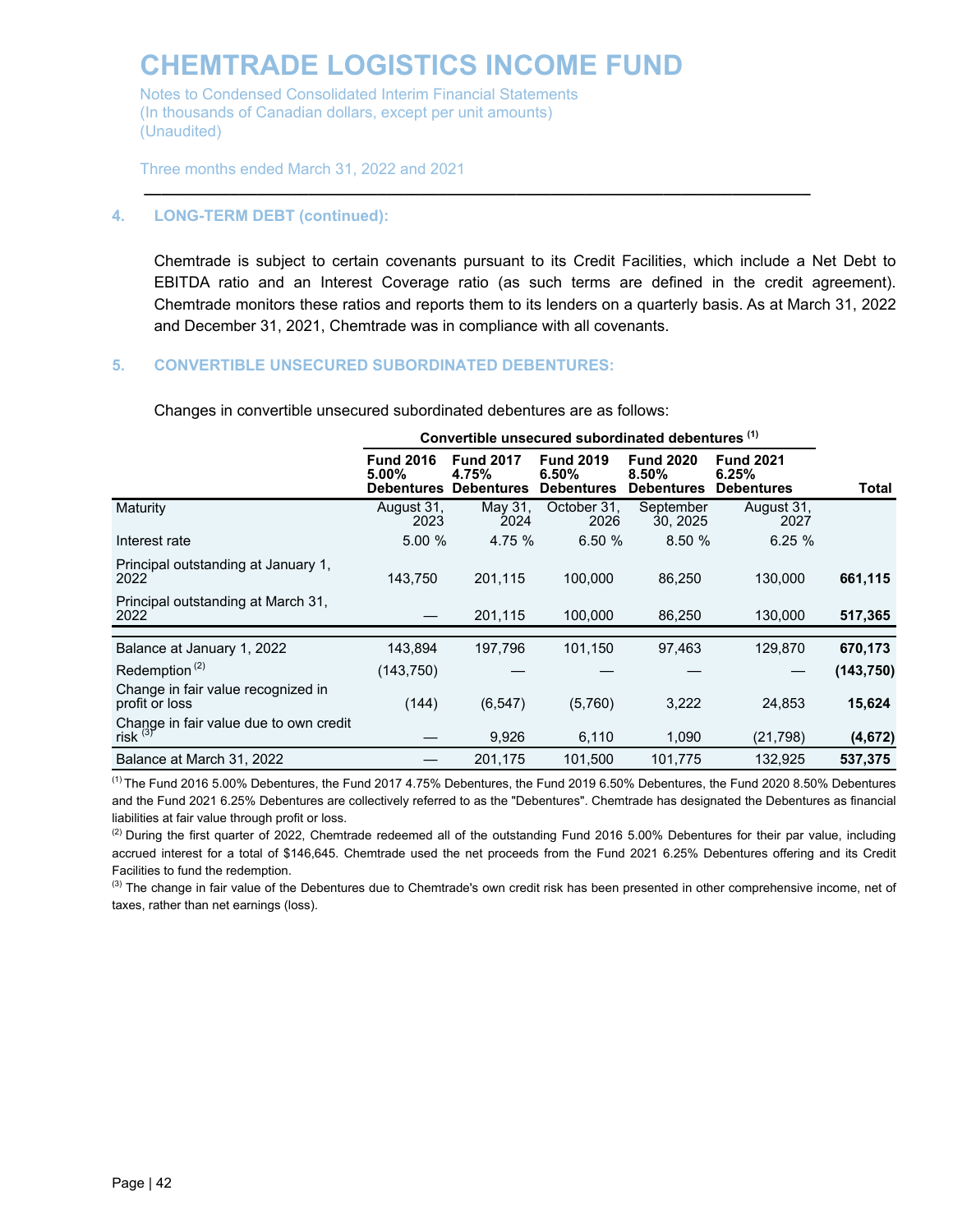Notes to Condensed Consolidated Interim Financial Statements (In thousands of Canadian dollars, except per unit amounts) (Unaudited)

Three months ended March 31, 2022 and 2021

#### **5. CONVERTIBLE UNSECURED SUBORDINATED DEBENTURES (continued):**

|                                                   | Convertible unsecured subordinated debentures |                                                           |                                                |                                                   |         |
|---------------------------------------------------|-----------------------------------------------|-----------------------------------------------------------|------------------------------------------------|---------------------------------------------------|---------|
|                                                   | <b>Fund 2016</b><br>$5.00\%$                  | <b>Fund 2017</b><br>4.75%<br><b>Debentures Debentures</b> | <b>Fund 2019</b><br>6.50%<br><b>Debentures</b> | <b>Fund 2020</b><br>$8.50\%$<br><b>Debentures</b> | Total   |
| Maturity                                          | August 31.<br>2023                            | May 31,<br>2024                                           | October 31.<br>2026                            | September<br>30, 2025                             |         |
| Interest rate                                     | 5.00%                                         | 4.75 %                                                    | 6.50%                                          | 8.50%                                             |         |
| Principal outstanding at January 1, 2021          | 143.750                                       | 201.115                                                   | 100.000                                        | 86.250                                            | 531,115 |
| Principal outstanding at March 31, 2021           | 143.750                                       | 201.115                                                   | 100.000                                        | 86.250                                            | 531,115 |
| Balance at January 1, 2021                        | 126,500                                       | 156.870                                                   | 78,000                                         | 84.525                                            | 445,895 |
| Change in fair value recognized in profit or loss | 2.905                                         | 3.148                                                     | (2,544)                                        | (1,253)                                           | 2,256   |
| Change in fair value due to own credit risk (1)   | 10.032                                        | 24.204                                                    | 18.044                                         | 9,921                                             | 62,201  |
| Balance at March 31, 2021                         | 139.437                                       | 184.222                                                   | 93.500                                         | 93.193                                            | 510.352 |

**\_\_\_\_\_\_\_\_\_\_\_\_\_\_\_\_\_\_\_\_\_\_\_\_\_\_\_\_\_\_\_\_\_\_\_\_\_\_\_\_\_\_\_\_\_\_\_\_\_\_\_\_\_\_\_\_\_\_\_\_\_\_\_\_\_\_\_\_\_\_\_\_\_\_\_\_\_**

<sup>(1)</sup> The change in fair value of the Debentures due to Chemtrade's own credit risk has been presented in other comprehensive income, net of taxes, rather than net earnings.

For the three months ended March 31, 2022, interest expense of \$8,257 (2021 - \$7,562) relating to the Debentures was recognized in net finance costs.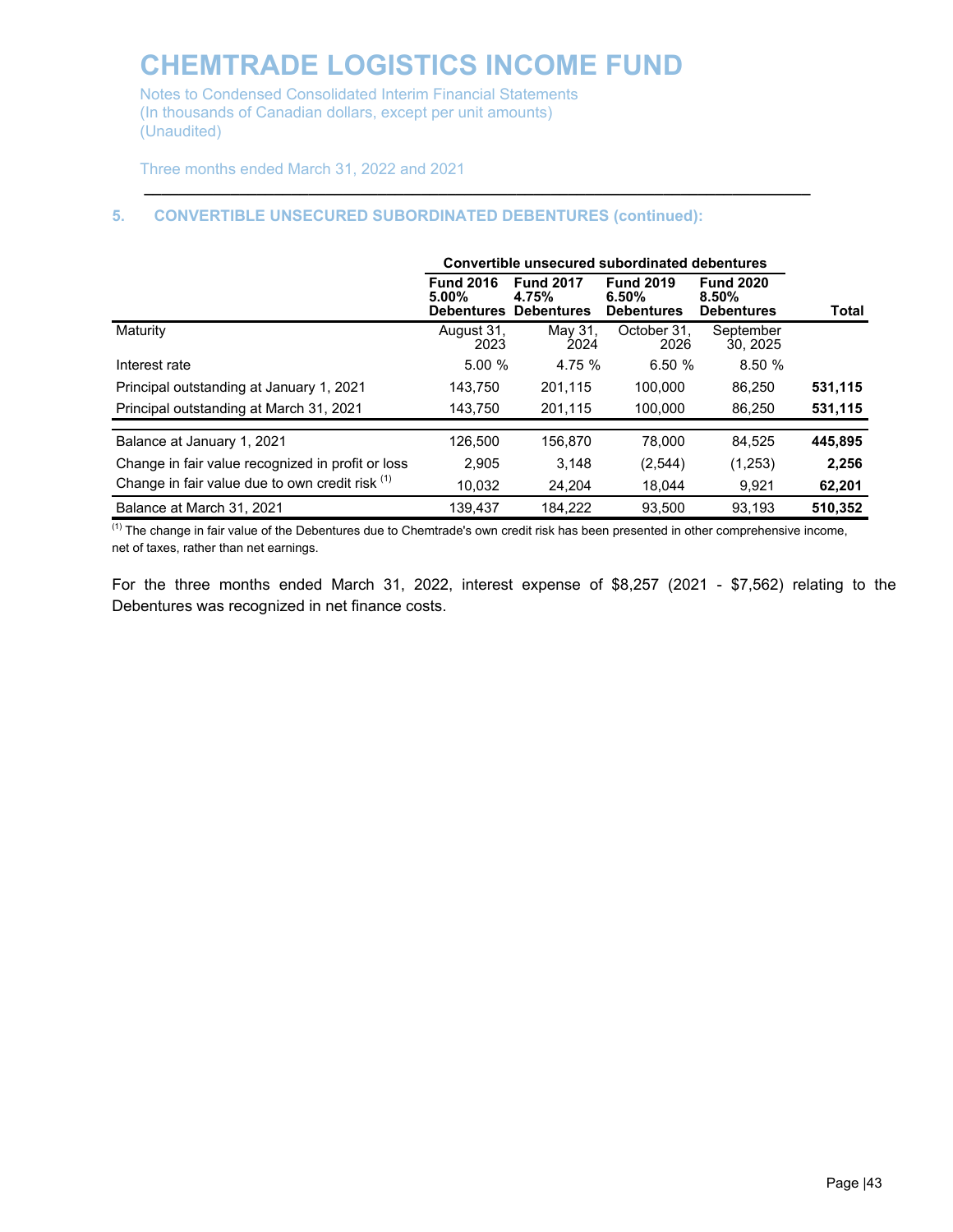Notes to Condensed Consolidated Interim Financial Statements (In thousands of Canadian dollars, except per unit amounts) (Unaudited)

Three months ended March 31, 2022 and 2021

#### **6. UNITS AND OTHER COMPONENTS OF EQUITY:**

**(a) Units:**

Chemtrade has authorized an unlimited number of units. Chemtrade's units have no par value. The following table presents the number of units outstanding:

**\_\_\_\_\_\_\_\_\_\_\_\_\_\_\_\_\_\_\_\_\_\_\_\_\_\_\_\_\_\_\_\_\_\_\_\_\_\_\_\_\_\_\_\_\_\_\_\_\_\_\_\_\_\_\_\_\_\_\_\_\_\_\_\_\_\_\_\_\_\_\_\_\_\_\_\_\_**

|                                                | 2022                      | 2021        |                    |   |           |
|------------------------------------------------|---------------------------|-------------|--------------------|---|-----------|
|                                                | Number of<br><b>Units</b> | Amount      | Number of<br>Units |   | Amount    |
| Balance - January 1                            | 104,222,562 \$ 1,541,583  |             | 93,169,158 \$      |   | 1.465.029 |
| Issuance of units for cash                     |                           |             | 9,800,000          |   | 70.070    |
| Issuance costs, net of tax recovery of \$1,188 |                           |             |                    |   | (2.484)   |
| Issuance of units under the DRIP               | 313,261                   | 2.365       | 267,491            |   | 1,887     |
| Balance - March 31                             | 104,535,823               | \$1,543,948 | 103,236,649        | S | 1,534,502 |

On March 10, 2021, Chemtrade completed an equity offering of 9,800,000 units at a price of \$7.15 per unit, resulting in total gross proceeds of \$70,070. Chemtrade incurred issuance costs of \$2,484, net of tax recovery of \$1,188, which included underwriters' fees and other expenses relating to the offering. Proceeds from the offering were used to repay outstanding indebtedness under the Credit Facilities and for general trust purposes.

#### **(b) Distributions:**

Distributions paid for the three months ended March 31, 2022 were \$15,718 (2021 - \$14,044) or \$0.15 per unit (2021 - \$0.15 per unit). Of the distributions paid for the three months ended March 31, 2022, \$13,353 (2021 - \$12,157) were in cash and \$2,365 (2021 - \$1,887) were reinvested in additional units pursuant to the DRIP. All of Chemtrade's distributions are discretionary and subject to Board approval.

Distributions declared, including the DRIP bonus distributions for the three months ended March 31, 2022 were \$15,735 (2021 - \$14,554) or \$0.15 per unit (2021 - \$0.15 per unit).

As at March 31, 2022, Chemtrade had \$5,249 distributions payable. On April 25, 2022, distributions of \$4,504 were paid in cash and \$745 were reinvested in additional units pursuant to the DRIP. On April 20, 2022, Chemtrade declared a cash distribution of \$0.05 per unit for the month of April 2022 payable on May 26, 2022 to Unitholders of record at the close of business on April 29, 2022.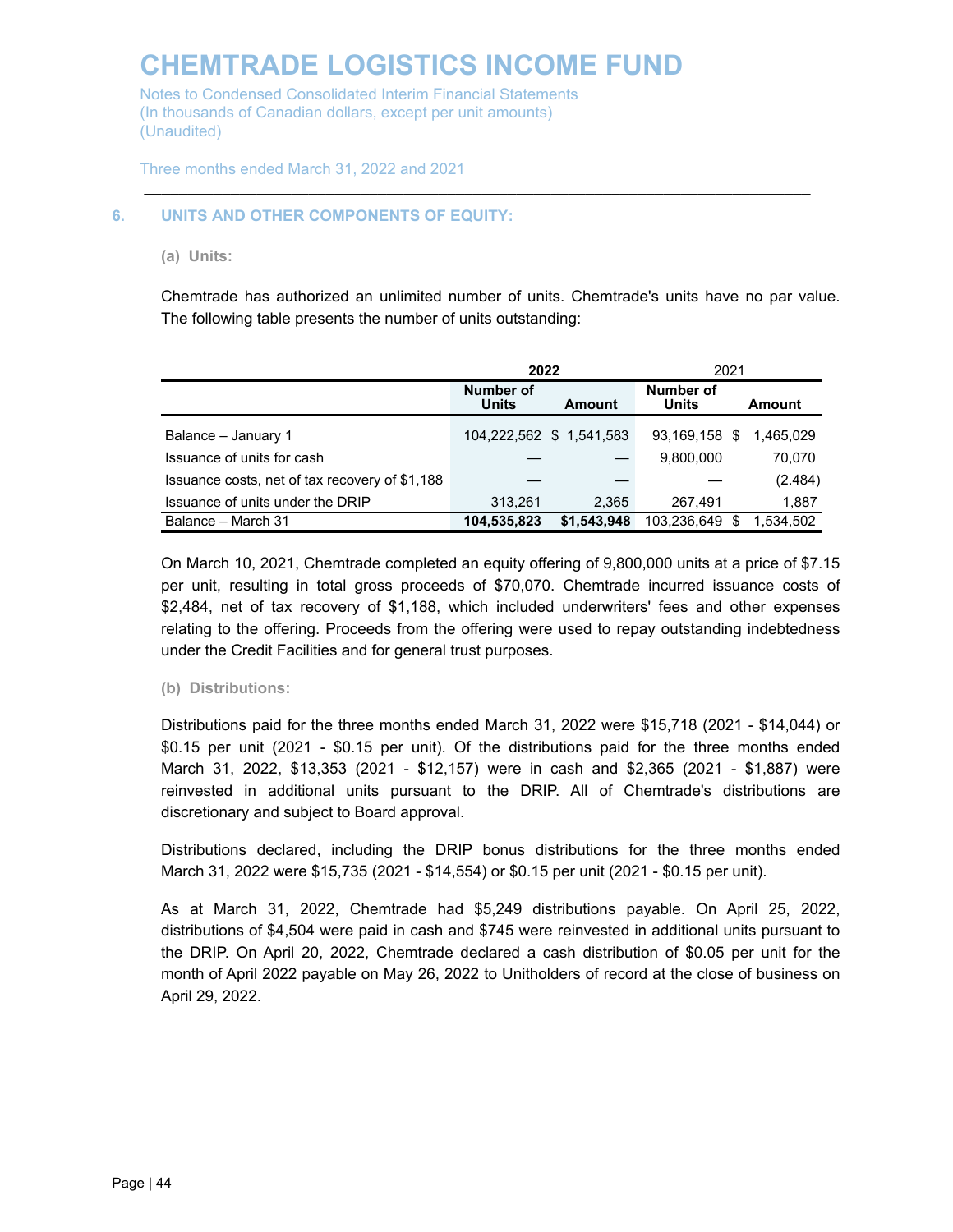Notes to Condensed Consolidated Interim Financial Statements (In thousands of Canadian dollars, except per unit amounts) (Unaudited)

Three months ended March 31, 2022 and 2021

#### **6. UNITS AND OTHER COMPONENTS OF EQUITY (continued):**

**(c) Net earnings (loss) per unit:**

Net earnings (loss) per unit has been calculated on the basis of the weighted average number of units outstanding. The following tables provide a breakdown of the numerator and denominator used in the calculation of net earnings (loss) per unit and diluted net earnings (loss) per unit:

**\_\_\_\_\_\_\_\_\_\_\_\_\_\_\_\_\_\_\_\_\_\_\_\_\_\_\_\_\_\_\_\_\_\_\_\_\_\_\_\_\_\_\_\_\_\_\_\_\_\_\_\_\_\_\_\_\_\_\_\_\_\_\_\_\_\_\_\_\_\_\_\_\_\_\_\_\_**

|                                                                         | Three months ended March 31, |           |  |           |  |
|-------------------------------------------------------------------------|------------------------------|-----------|--|-----------|--|
|                                                                         | 2022                         |           |  | 2021      |  |
| <b>Numerator</b>                                                        |                              |           |  |           |  |
| Net earnings (loss)                                                     | \$                           | 10,686 \$ |  | (20, 448) |  |
| Net interest and fair value adjustment on the Debentures <sup>(1)</sup> |                              |           |  |           |  |
| Net fair value adjustment on deferred unit plan (1)                     |                              |           |  |           |  |
| Diluted net earnings (loss)                                             |                              | 10,686 \$ |  | (20, 448) |  |

 $<sup>(1)</sup>$  For the three months ended March 31, 2022 and 2021, the potential conversion of the Debentures and deferred units</sup> have not been included as the effect on net earnings (loss) per unit would be anti-dilutive.

|                                                        | Three months ended March 31, |            |
|--------------------------------------------------------|------------------------------|------------|
|                                                        | 2022                         | 2021       |
| <b>Denominator</b>                                     |                              |            |
| Weighted average number of units                       | 104,347,274                  | 95.673.137 |
| Weighted average Debentures dilutive units (1)         |                              |            |
| Weighted average deferred unit plan dilutive units (1) |                              |            |
| Weighted average number of diluted units               | 104,347,274                  | 95.673.137 |

 $<sup>(1)</sup>$  For the three months ended March 31, 2022 and 2021, the potential conversion of the Debentures and deferred units</sup> have not been included as the effect on net earnings (loss) per unit would be anti-dilutive.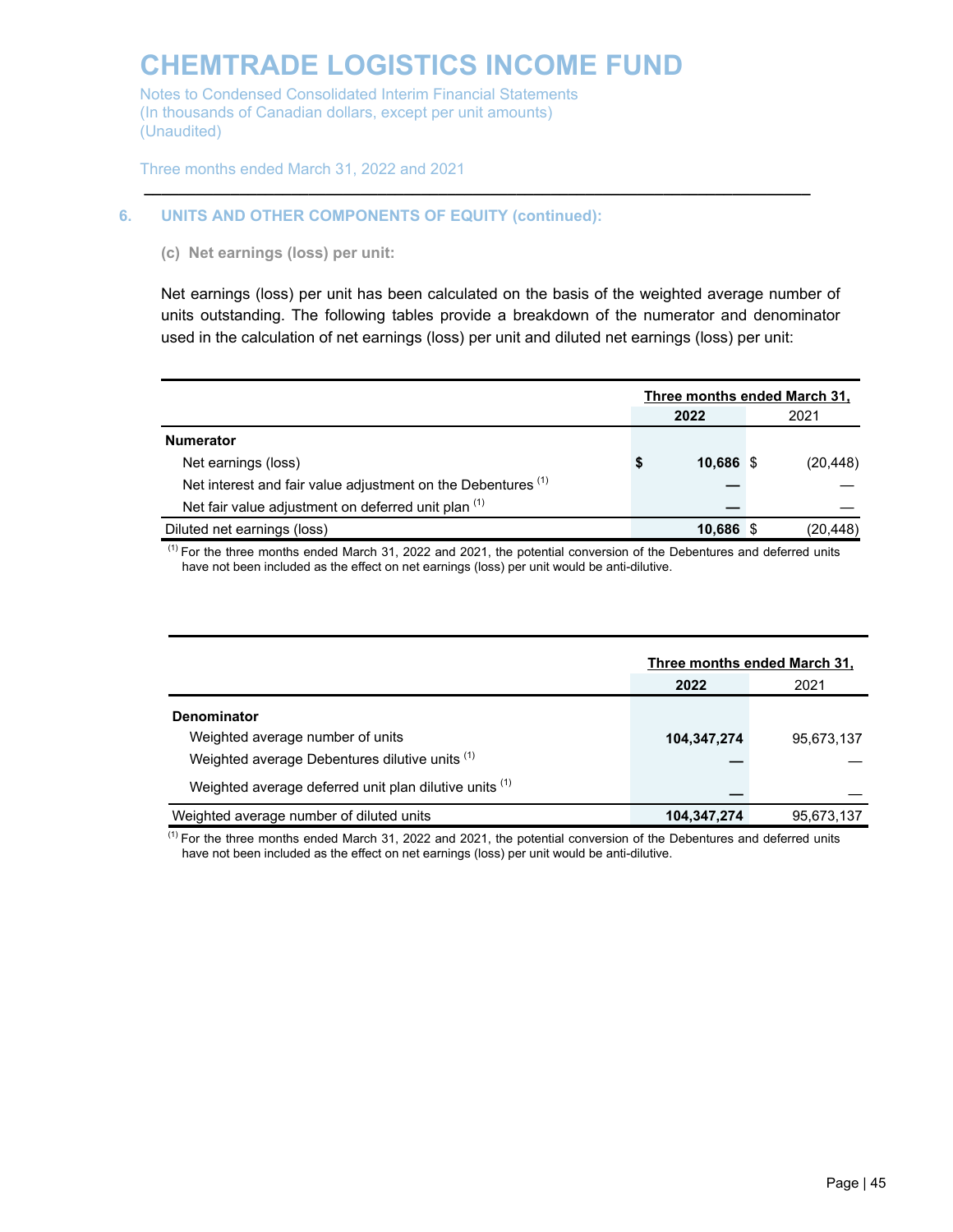Notes to Condensed Consolidated Interim Financial Statements (In thousands of Canadian dollars, except per unit amounts) (Unaudited)

Three months ended March 31, 2022 and 2021

#### **7. SHARE-BASED PAYMENTS:**

Chemtrade operates a Long-term Incentive Plan ("LTIP"), which grants cash awards based on certain criteria. The 2020 - 2022 and 2021 - 2023 LTIP awards have a performance based component and a RSU component. The 2022 - 2024 LTIP awards have a performance based PSU component and a RSU component. The performance based component of the 2020 - 2022 and 2021 - 2023 LTIP awards and performance based PSU component of the 2022-2024 LTIP are based on return on investment capital improvement and total return to Chemtrade's Unitholders relative to the total return of companies comprising the S&P/TSX Dividend Composite Index. Total Unitholder return consists of changes in unit price and distributions paid to Unitholders over the course of the performance periods. The performance based PSU component under 2022 - 2024 LTIP awards is also based on Environmental, Social and Governance goals to be achieved by the end of the performance period. The RSU component of the LTIP awards is a phantom plan which is payable in cash at the end of the performance period.

**\_\_\_\_\_\_\_\_\_\_\_\_\_\_\_\_\_\_\_\_\_\_\_\_\_\_\_\_\_\_\_\_\_\_\_\_\_\_\_\_\_\_\_\_\_\_\_\_\_\_\_\_\_\_\_\_\_\_\_\_\_\_\_\_\_\_\_\_\_\_\_\_\_\_\_\_\_**

As at March 31, 2022, a liability of \$36,664 (December 31, 2021 - \$39,492) has been recorded, of which \$30,138 (December 31, 2021 - \$13,047) is included in trade and other payables and \$6,526 (December 31, 2021 - \$26,445) is included in other long-term liabilities. For the three months ended March 31, 2022, Chemtrade recorded an expense of \$4,236 (2021 - expense of \$5,649) in selling and administrative expenses related to the fair value adjustments on the LTIP.

The following RSUs under these plans are outstanding:

|                            |               | <b>Number of rights</b> |  |  |  |
|----------------------------|---------------|-------------------------|--|--|--|
|                            | 2022          | 2021                    |  |  |  |
| Balance - January 1        | 3,596,918     | 3,700,080               |  |  |  |
| Grants – new grants        | 715,280       | 673,830                 |  |  |  |
| - distribution equivalents | 66,225        | 40,505                  |  |  |  |
| <b>Forfeitures</b>         |               | (4,636)                 |  |  |  |
| Settlements                | (1, 153, 047) | (983, 147)              |  |  |  |
| <b>Balance - March 31</b>  | 3,225,375     | 3,426,635               |  |  |  |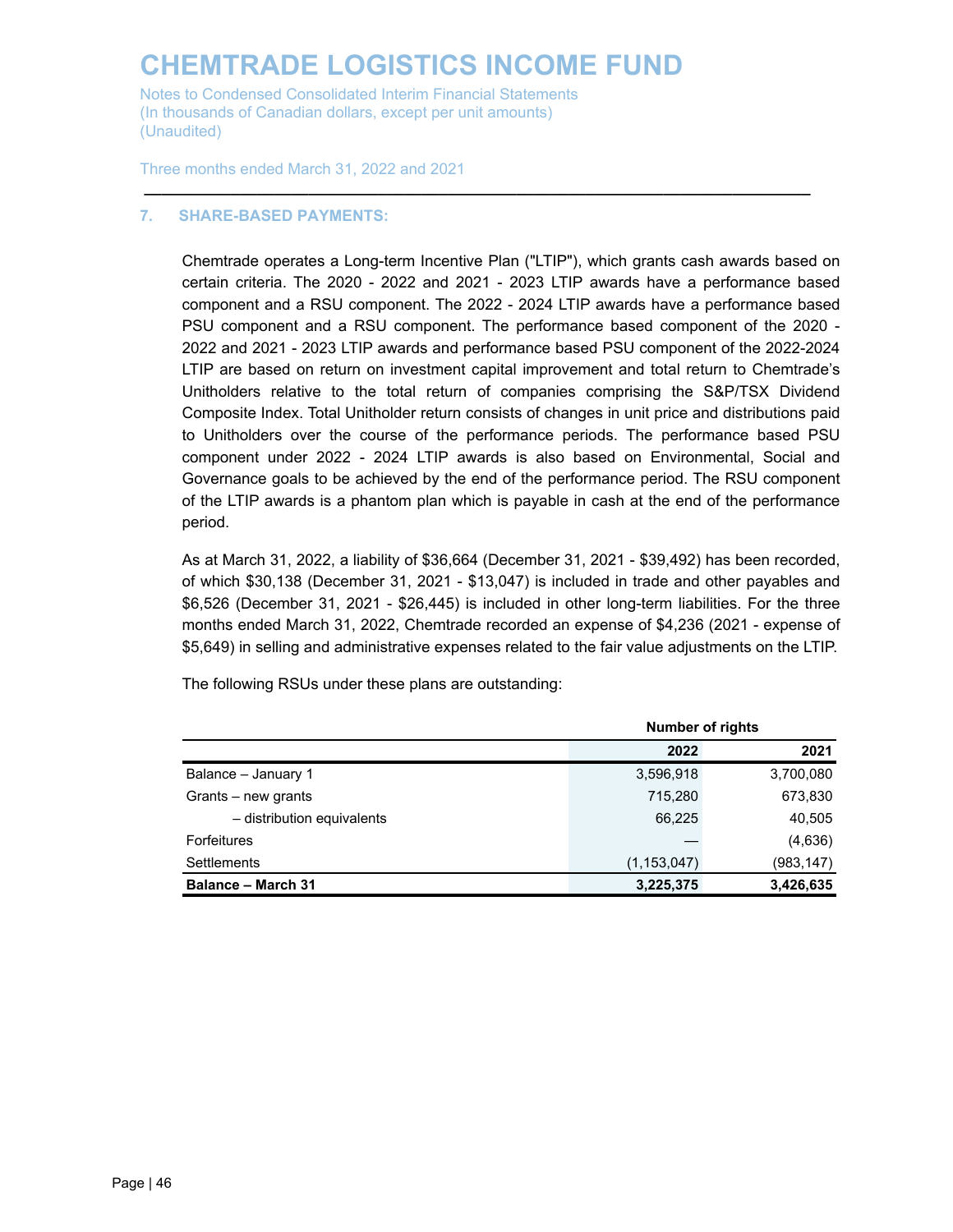Notes to Condensed Consolidated Interim Financial Statements (In thousands of Canadian dollars, except per unit amounts) (Unaudited)

Three months ended March 31, 2022 and 2021

#### **7. SHARE-BASED PAYMENTS (continued):**

The following PSUs under these plans are outstanding:

|                                    | <b>Number of rights</b> |
|------------------------------------|-------------------------|
|                                    | 2022                    |
| Balance - January 1                |                         |
| Grants – new grants                | 675,900                 |
| - estimated performance adjustment | 322.202                 |
| - distribution equivalents         | 6,214                   |
| <b>Balance - March 31</b>          | 1,004,316               |

**\_\_\_\_\_\_\_\_\_\_\_\_\_\_\_\_\_\_\_\_\_\_\_\_\_\_\_\_\_\_\_\_\_\_\_\_\_\_\_\_\_\_\_\_\_\_\_\_\_\_\_\_\_\_\_\_\_\_\_\_\_\_\_\_\_\_\_\_\_\_\_\_\_\_\_\_\_**

Chemtrade has in place a deferred unit plan ("DUP") for non-employee trustees and directors ("Participants"), pursuant to which the Participants can elect to take all or a portion of their compensation in the form of deferred units of Chemtrade, with the remainder as a cash payment. On May 14, 2020, the DUP was amended. Prior to the amendment, deferred units could be redeemed for cash or units of the Fund purchased on the secondary market. Following the amendment, deferred units are settled in units of the Fund issued from treasury or in cash at the Participant's request. Currently, the Participants are required to take a minimum of 50% of their compensation in the form of deferred units of Chemtrade. As at March 31, 2022, 600,906 deferred units at a value of \$4,855 were outstanding (December 31, 2021 - 569,017 deferred units at a value of \$4,239).

The following rights under the DUP are outstanding:

|                            |         | <b>Number of rights</b> |  |  |  |
|----------------------------|---------|-------------------------|--|--|--|
|                            | 2022    | 2021                    |  |  |  |
| Balance - January 1        | 569.017 | 556,948                 |  |  |  |
| Grants – new grants        | 20,505  | 21,594                  |  |  |  |
| - distribution equivalents | 11.384  | 11.425                  |  |  |  |
| Settlements                |         | (70,000)                |  |  |  |
| <b>Balance - March 31</b>  | 600.906 | 519.967                 |  |  |  |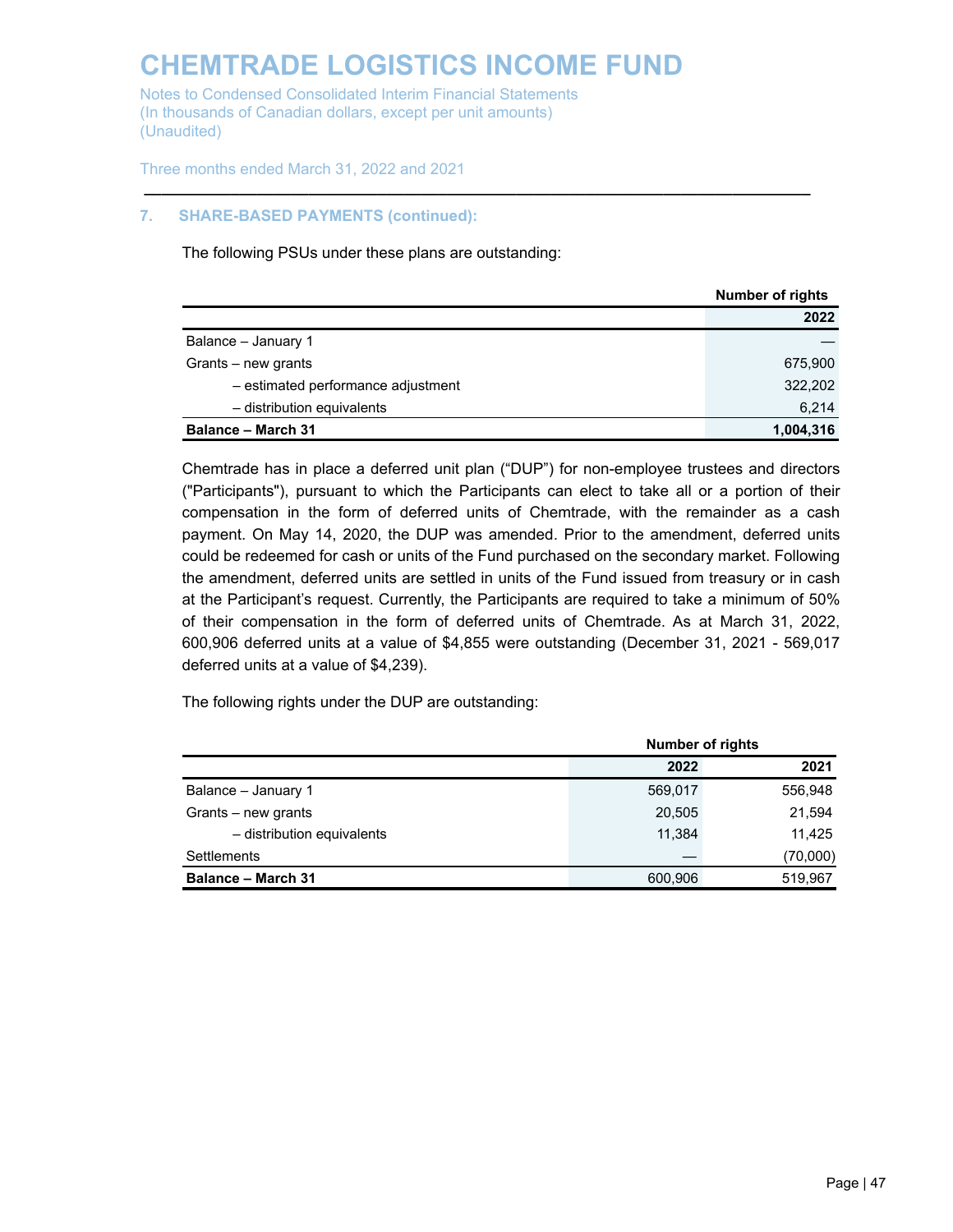Notes to Condensed Consolidated Interim Financial Statements (In thousands of Canadian dollars, except per unit amounts) (Unaudited)

Three months ended March 31, 2022 and 2021

#### **7. SHARE-BASED PAYMENTS (continued):**

#### *Inputs for measurement of fair values*

The inputs used in the measurement of the fair value of the share-based component of LTIP are as follows:

**\_\_\_\_\_\_\_\_\_\_\_\_\_\_\_\_\_\_\_\_\_\_\_\_\_\_\_\_\_\_\_\_\_\_\_\_\_\_\_\_\_\_\_\_\_\_\_\_\_\_\_\_\_\_\_\_\_\_\_\_\_\_\_\_\_\_\_\_\_\_\_\_\_\_\_\_\_**

|                                 | March 31, 2022 | December 31, 2021 |
|---------------------------------|----------------|-------------------|
| Chemtrade units:                |                |                   |
| Average base price              | \$6.35         | \$7.37            |
| Period-end unit price           | \$8.03         | \$7.40            |
| Average expected volatility     | 43.80%         | 48.61%            |
| Average risk free interest rate | 2.19%          | 0.89%             |
| Average expected remaining term | 1.75 years     | $1.50$ years      |

#### **8. REVENUE:**

The components of revenue are as follows:

|                     | Three months ended March 31, |            |  |         |
|---------------------|------------------------------|------------|--|---------|
|                     |                              | 2022       |  | 2021    |
|                     |                              |            |  |         |
| Sales of products   | S                            | 347,038 \$ |  | 279,044 |
| Processing services |                              | 43,307     |  | 33,396  |
| <b>Revenue</b>      |                              | 390,345    |  | 312,440 |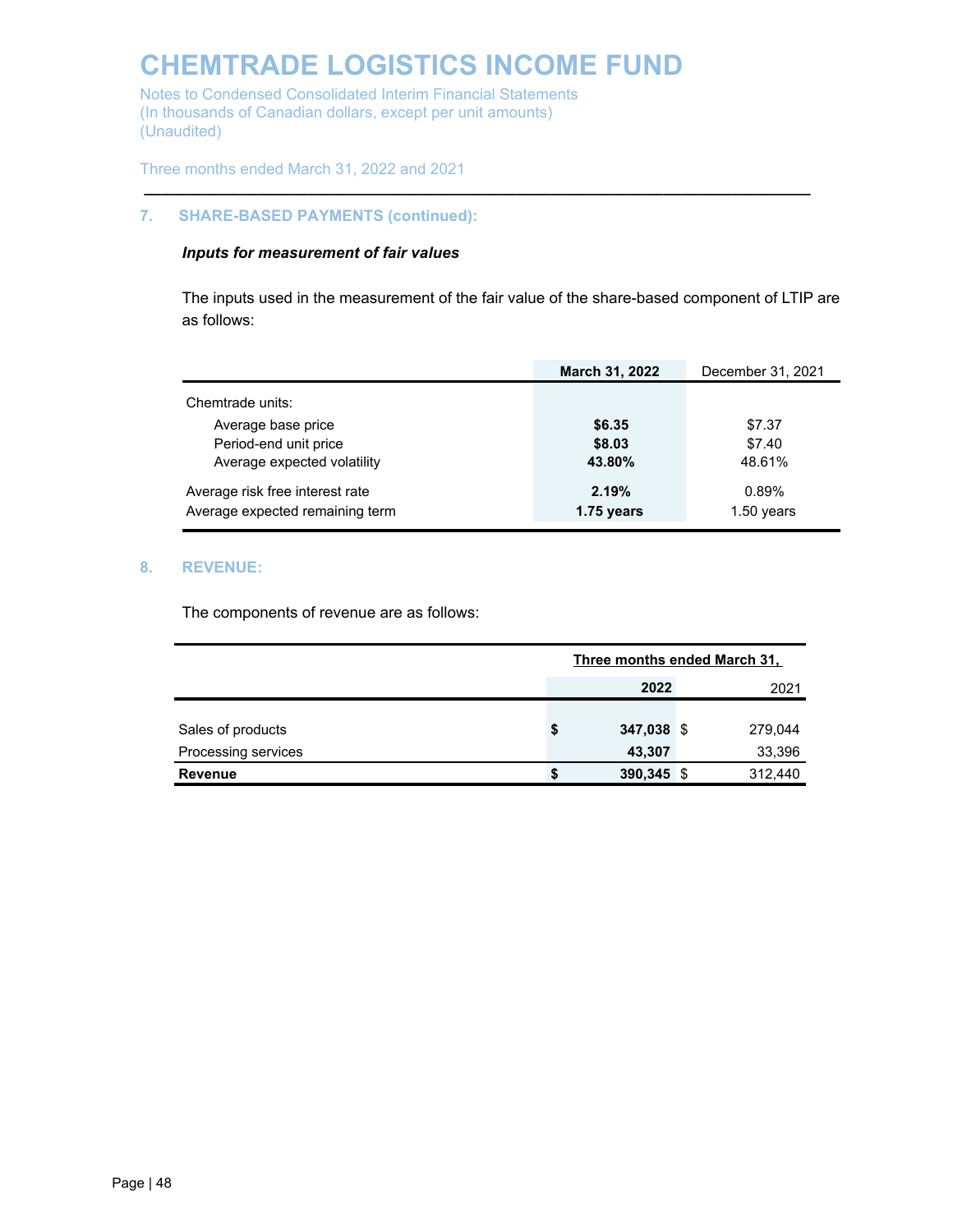#### **9. SELLING AND ADMINISTRATIVE EXPENSES:**

The components of selling and administrative expenses are as follows:

**\_\_\_\_\_\_\_\_\_\_\_\_\_\_\_\_\_\_\_\_\_\_\_\_\_\_\_\_\_\_\_\_\_\_\_\_\_\_\_\_\_\_\_\_\_\_\_\_\_\_\_\_\_\_\_\_\_\_\_\_\_\_\_\_\_\_\_\_\_\_\_\_\_\_\_\_\_**

|                                                              | Three months ended March 31, |         |
|--------------------------------------------------------------|------------------------------|---------|
|                                                              | 2022                         | 2021    |
|                                                              |                              |         |
| Wages, salaries and benefits, including bonuses and other \$ | 27,974 \$                    | 29,772  |
| Realized foreign exchange (gain) loss                        | (5, 542)                     | 780     |
| Unrealized foreign exchange (gain) loss                      | (2, 429)                     | 430     |
| Reserve for legal proceedings                                | 781                          | 1,091   |
| Depreciation (note 11)                                       | 688                          | 1,053   |
| Government grants                                            |                              | (4,651) |
|                                                              | 21,472 \$                    | 28.475  |

#### **Government grants**

The Canada Emergency Wage Subsidy ("CEWS") was announced on March 27, 2020. Under this program, qualifying businesses can receive up to 75% of their employees' wages, with employers being encouraged to provide the remaining 25%.

The Canada Emergency Rent Subsidy ("CERS") provides rent and mortgage support to businesses affected by COVID-19. Under this program, businesses can claim a subsidy on eligible expenses (with a maximum amount of 65%) if they can demonstrate a revenue loss during the eligible claim periods.

During the three months ended March 31, 2022, Chemtrade did not claim CEWS and CERS and there were no outstanding receivables as of March 31, 2022 (December 31, 2021 - nil). During the three months ended March 31, 2021, Chemtrade received CEWS and CERS of \$5,296 and nil, respectively.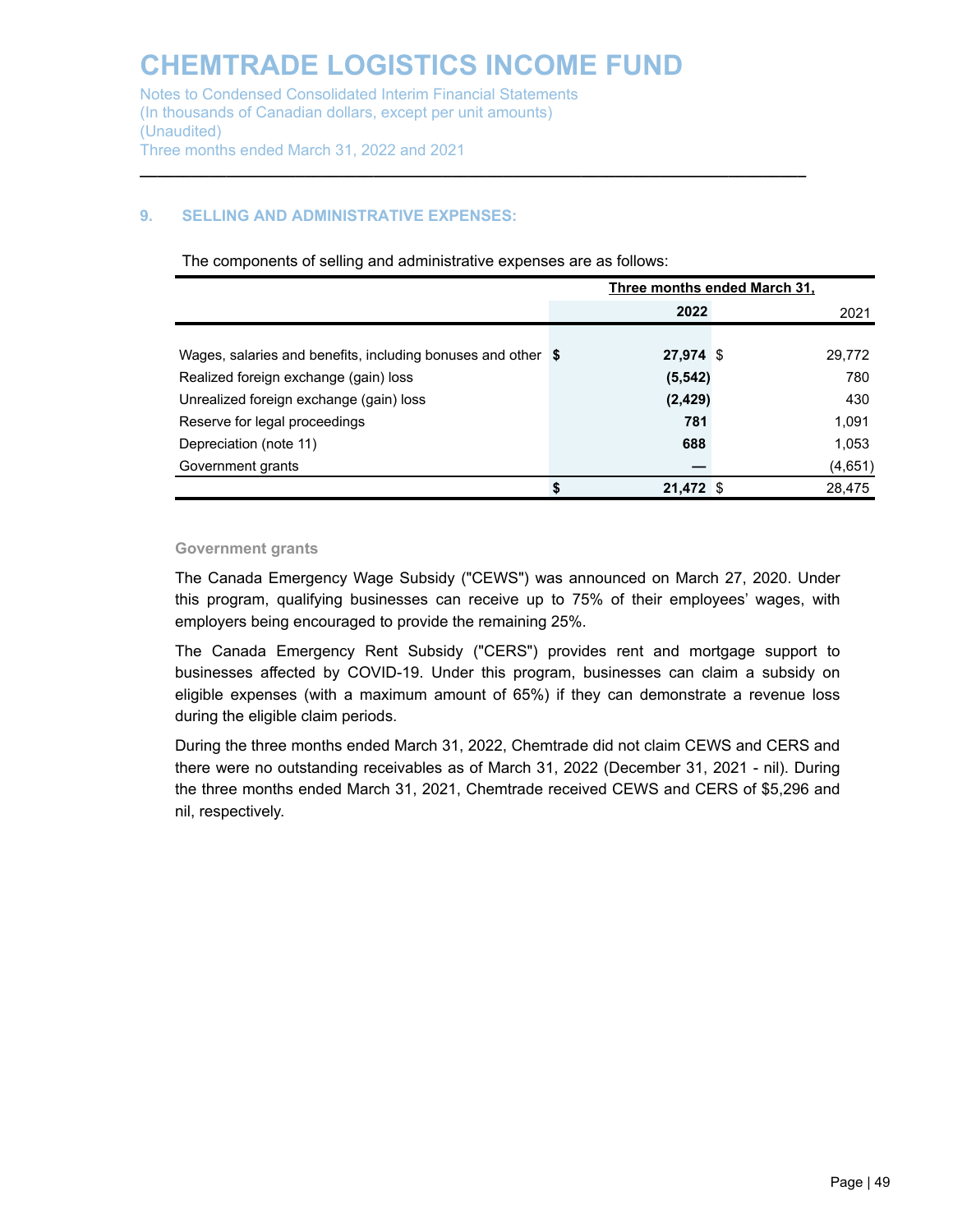#### **10. NET FINANCE COSTS:**

The components of net finance costs are as follows:

|                                                                                                                | Three months ended March 31, |        |  |  |
|----------------------------------------------------------------------------------------------------------------|------------------------------|--------|--|--|
|                                                                                                                | 2022                         | 2021   |  |  |
|                                                                                                                |                              |        |  |  |
| Interest expense on long-term debt                                                                             | \$<br>$5,754$ \$             | 9,265  |  |  |
| Interest expense on convertible debentures (note 5)                                                            | 8,257                        | 7,562  |  |  |
| Change in the fair value of convertible debentures (note 5)                                                    | 15,624                       | 2,256  |  |  |
| Interest expense on lease liabilities                                                                          | 1,536                        | 1,719  |  |  |
| Change in the fair value of interest rate swaps prior to their re-designation as<br>cash flow hedges (note 13) | (1,901)                      |        |  |  |
| Ineffective portion of change in the fair value of cash flow hedges                                            | (529)                        |        |  |  |
| Accretion expense on financing transaction costs (note 4)                                                      |                              | 282    |  |  |
| Accretion of provisions                                                                                        | 327                          | 400    |  |  |
| Pension interest                                                                                               | 173                          | 239    |  |  |
| Interest income                                                                                                | (396)                        | (225)  |  |  |
| Net finance costs                                                                                              | 28,845 \$                    | 21,498 |  |  |

**\_\_\_\_\_\_\_\_\_\_\_\_\_\_\_\_\_\_\_\_\_\_\_\_\_\_\_\_\_\_\_\_\_\_\_\_\_\_\_\_\_\_\_\_\_\_\_\_\_\_\_\_\_\_\_\_\_\_\_\_\_\_\_\_\_\_\_\_\_\_\_\_\_\_\_\_\_**

#### **11. DEPRECIATION AND AMORTIZATION:**

The components of depreciation expense of PPE and Right-of-use ("ROU") assets and amortization expense of intangible assets are as follows:

|                                               | Three months ended March 31, |           |  |        |
|-----------------------------------------------|------------------------------|-----------|--|--------|
|                                               |                              | 2022      |  | 2021   |
| Cost of sales and services:                   |                              |           |  |        |
| Depreciation expense on PPE                   | \$                           | 29,975 \$ |  | 33.805 |
| Depreciation expense on ROU assets            |                              | 11.311    |  | 11.814 |
| Amortization expense                          |                              | 10.227    |  | 15.721 |
| Selling and administrative expenses (note 9): |                              |           |  |        |
| Depreciation expense on PPE                   |                              | 300       |  | 603    |
| Depreciation expense on ROU assets            |                              | 388       |  | 450    |
| Total depreciation and amortization expense   | \$                           | 52.201 \$ |  | 62.393 |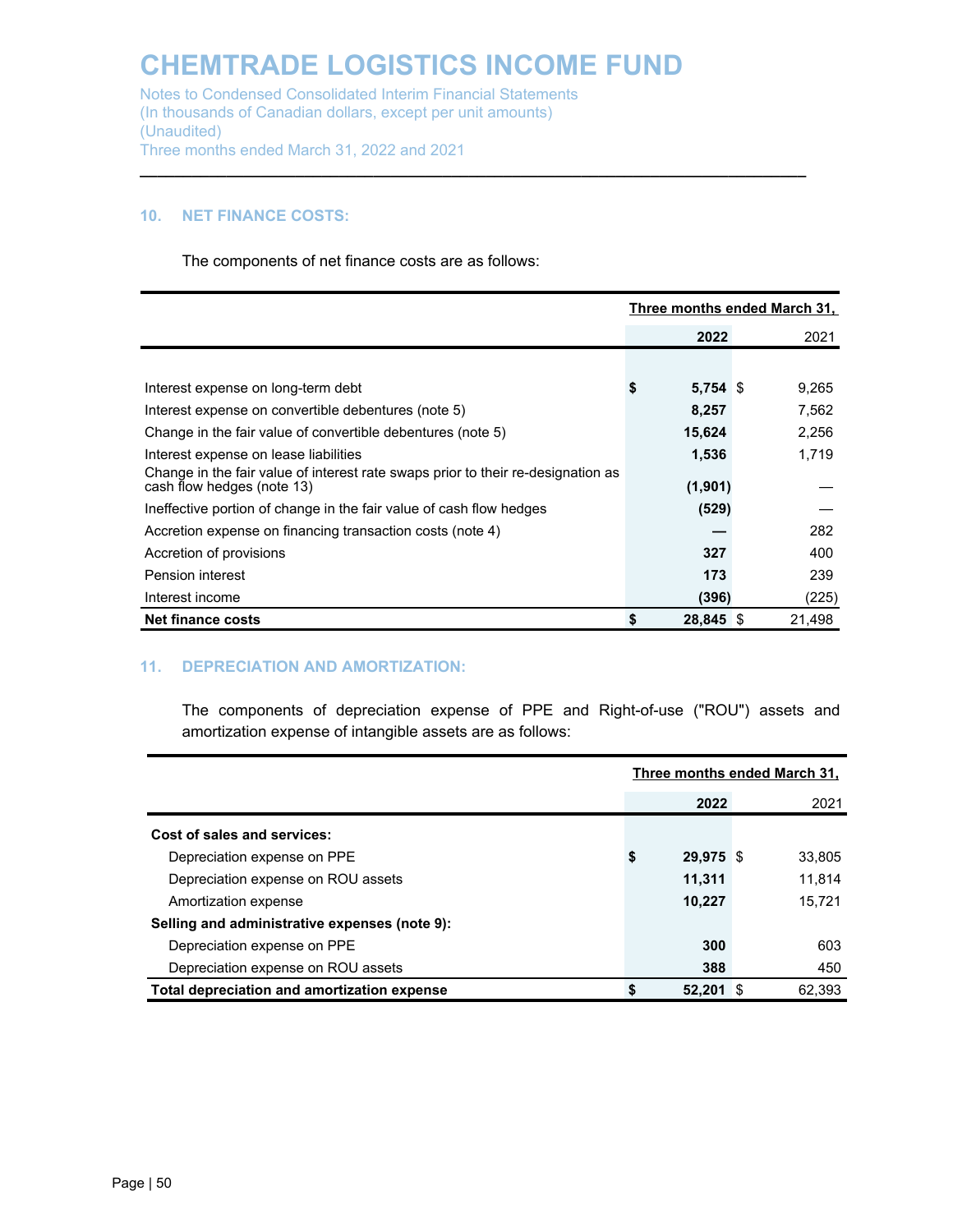#### **12. INCOME TAXES:**

Chemtrade is a mutual fund trust and a specified investment flow-through trust ("SIFT") for income tax purposes. Chemtrade is subject to current income taxes at the top marginal tax rate applicable to individuals of approximately 53.5% on all taxable income not distributed to **Unitholders** 

**\_\_\_\_\_\_\_\_\_\_\_\_\_\_\_\_\_\_\_\_\_\_\_\_\_\_\_\_\_\_\_\_\_\_\_\_\_\_\_\_\_\_\_\_\_\_\_\_\_\_\_\_\_\_\_\_\_\_\_\_\_\_\_\_\_\_\_\_\_\_\_\_\_\_\_\_\_**

Chemtrade is also subject to current income taxes on all taxable income, other than dividends, earned from Canadian corporate and flow-through subsidiaries (other than Canadian subsidiaries that earn certain investment income) at a tax rate similar to the corporate tax rate.

Chemtrade will not be subject to tax on income received from non-Canadian subsidiaries, provided that the income is distributed to Unitholders during the year. Based on the current organization of Chemtrade and its subsidiaries, Chemtrade expects that its income distributed to Unitholders will not be subject to SIFT tax.

Income tax expense is recognized based on management's best estimate of the weighted average annual income tax rate expected for the full financial year applied to the pre-tax income of the interim period. Chemtrade calculates the consolidated estimated effective annual tax rate by determining the amount of current and deferred income taxes as a percentage of income before tax. Chemtrade's consolidated estimated effective tax rate for the three months ended March 31, 2022 was 62.5% (2021 - 29.6%), compared to a statutory rate of 25.6% (2021 - 26.0%).

The effective tax rate for the first quarter of 2022 differs from the statutory tax rate primarily due to the deduction of taxable income distributed to Unitholders, differences in domestic corporate and trust tax rates, valuation allowance for deferred tax assets associated with the unrealized fair value losses on the Debentures, and certain permanent differences.

Chemtrade is subject to tax audits from various tax authorities on an ongoing basis. As a result, from time to time, tax authorities may disagree with the positions and conclusions taken by Chemtrade in its tax filings or legislation could be amended or interpretations of current legislation could change, any of which events could lead to reassessments.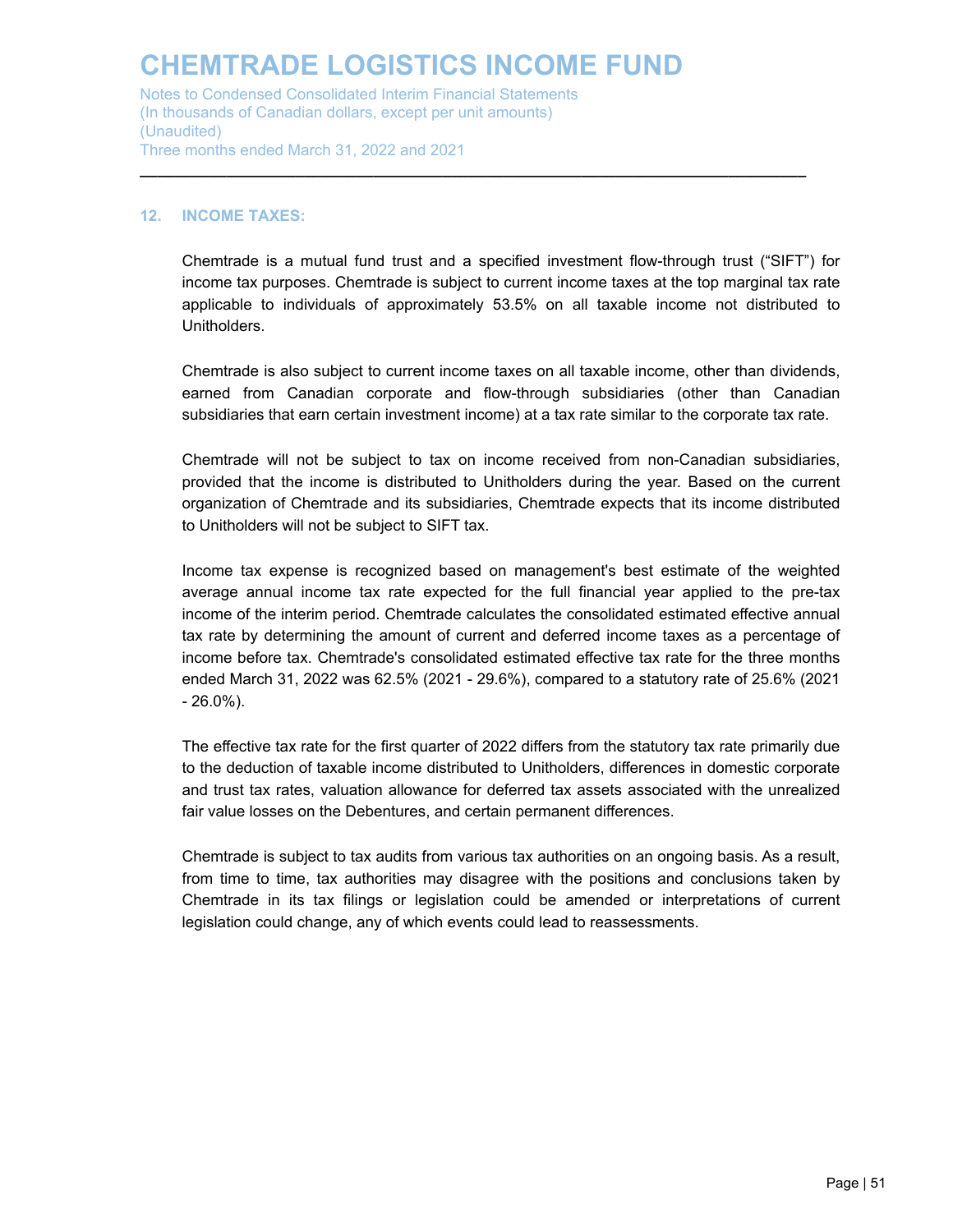#### **13. FINANCIAL INSTRUMENTS:**

**(a) Derivatives and hedging:**

|                                                                |                     |                                         |        | March 31, 2022 |              |    | December 31, 2021 |    |        |  |       |
|----------------------------------------------------------------|---------------------|-----------------------------------------|--------|----------------|--------------|----|-------------------|----|--------|--|-------|
|                                                                | <b>Notional</b>     | <b>Fair Value</b><br>Liability<br>Asset |        | Notional       |              |    | Fair Value        |    |        |  |       |
|                                                                | Amount              |                                         |        |                |              |    |                   |    | Amount |  | Asset |
| Derivatives designated in a<br>formal hedging relationship     |                     |                                         |        |                |              |    |                   |    |        |  |       |
| Interest rate swaps                                            | <b>US\$ 325,000</b> | S                                       | 5,444  |                |              |    |                   |    |        |  |       |
| Cash-settled unit swaps                                        |                     | \$                                      | 3,509  |                |              | \$ | 1.508             |    |        |  |       |
| Derivatives not designated in a<br>formal hedging relationship |                     |                                         |        |                |              |    |                   |    |        |  |       |
| Interest rate swaps                                            |                     |                                         |        |                | US\$ 325,000 |    |                   | \$ | 9,616  |  |       |
| Foreign exchange contracts <sup>(1)</sup>                      |                     | S                                       | 1.527  |                |              | S  | 1.070             |    |        |  |       |
| <b>Total</b>                                                   |                     | S.                                      | 10,480 |                |              |    | 2.578             | S  | 9.616  |  |       |

**\_\_\_\_\_\_\_\_\_\_\_\_\_\_\_\_\_\_\_\_\_\_\_\_\_\_\_\_\_\_\_\_\_\_\_\_\_\_\_\_\_\_\_\_\_\_\_\_\_\_\_\_\_\_\_\_\_\_\_\_\_\_\_\_\_\_\_\_\_\_\_\_\_\_\_\_\_**

 $(1)$  See below for notional amounts.

On January 24, 2019, Chemtrade entered into swap arrangements which fixed the LIBOR components of its interest rates on US\$175,000 of its outstanding term bank debt until December 2023. Chemtrade entered into additional swap arrangements which were effective August 24, 2019 and which fixed the LIBOR components of its interest rates on US\$150,000 of its outstanding term bank debt until December 2023. On April 24, 2020, Chemtrade entered into a swap arrangement which fixed the LIBOR components of its interest rates on up to US\$250,000 of its outstanding revolving credit under its long term debt until it expired on April 24, 2021. These swaps were formally designated as cash flow hedges at the date of inception and any changes in the fair value of the effective portion of the swaps were recognized in other comprehensive income.

During the first quarter of 2021, Chemtrade blended and extended its existing US\$175,000 and US\$150,000 interest rate swaps on its outstanding term bank debt. Effective March 24, 2021, the terms of these swaps were extended until October 2024 to align with the maturity date of the term bank debt. Chemtrade recognized the blend and extend as a termination of the original swaps and execution of new swaps. As a result, hedge accounting on the original swaps were discontinued prospectively. To continue the benefits of hedge accounting, Chemtrade designated the new blend and extend swaps in new hedge relationships. Since the interest payments that were being hedged are still expected to occur, the fair values of the original swaps as of the termination date will remain in accumulated other comprehensive income and reclassified into net earnings over the term of original swaps.

On December 24, 2021, Chemtrade amended its credit agreement by converting the entire facility into a revolving credit facility. This resulted in the de-recognition of the term bank debt which had been designated as the hedged item for the purpose of hedge accounting. As a result of the amendment and de-designation of the hedged item, Chemtrade reclassified \$8,105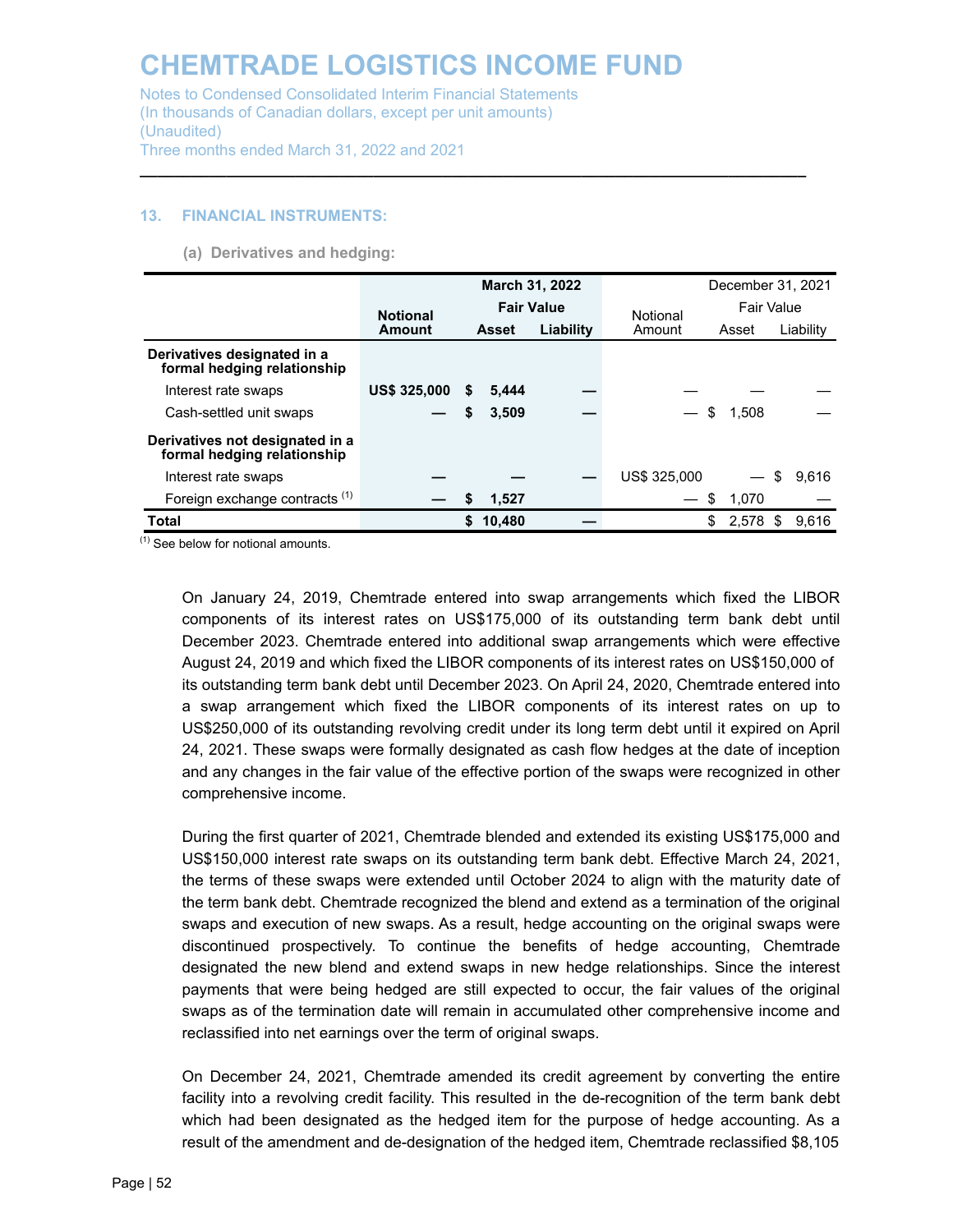Notes to Condensed Consolidated Interim Financial Statements (In thousands of Canadian dollars, except per unit amounts) (Unaudited) Three months ended March 31, 2022 and 2021

#### **13. FINANCIAL INSTRUMENTS (continued):**

relating to the fair value of the effective portion of the swaps which were previously recorded in other comprehensive income to net earnings.

**\_\_\_\_\_\_\_\_\_\_\_\_\_\_\_\_\_\_\_\_\_\_\_\_\_\_\_\_\_\_\_\_\_\_\_\_\_\_\_\_\_\_\_\_\_\_\_\_\_\_\_\_\_\_\_\_\_\_\_\_\_\_\_\_\_\_\_\_\_\_\_\_\_\_\_\_\_**

During the first quarter of 2022, Chemtrade re-designated its US\$175,000 and US\$150,000 interest rate swaps on its outstanding revolving credit facility to continue the benefits of hedge accounting. Effective January 1 and January 25, 2022, respectively, these swaps were formally designated as cash flow hedges and any changes in the fair value of the effective portion of the swaps are recognized in other comprehensive income.

Chemtrade hedges its investment in foreign operations that use the U.S. dollar as their functional currency by Chemtrade's U.S. dollar-denominated bank debt. Any foreign currency gains and losses arising from the U.S. dollar-denominated debt will be offset by the foreign currency gain or loss arising from the investment in the foreign operations. The gains and losses on the foreign currency translation of the designated amount of U.S. dollar-denominated debt and investment in foreign operations are recognized in other comprehensive income.

For the three months ended March 31, 2022, a foreign exchange gain of \$4,197 (2021 - gain of \$8,586) on the revaluation of the U.S. dollar-denominated debt related to this hedging strategy was recognized in other comprehensive income, net of tax.

During the third quarter of 2021, Chemtrade entered into cash-settled unit swap arrangements which fixed the unit price on a portion of the RSU component of its LTIP awards. During the first quarter of 2022, Chemtrade rolled over the hedged units maturing on March 31, 2022, into 2023, 2024 and 2025. In addition to a portion of the RSU component of its LTIP awards, these arrangements fixed the unit price of the PSU component of its 2022 - 2024 LTIP awards. The RSU component of the LTIP awards is a phantom plan which is payable in cash at the end of the performance period. The PSU component of the LTIP awards gives a right to the participants to receive cash payments upon the achievement of performance goals during the performance periods. The arrangements are based on a portion of RSUs and PSUs outstanding for all its existing LTIP awards. As at March 31, 2022, the notional number of units hedged was 2,629,373 with maturity dates ranging between March 2023 and March 2025. Distributions on the hedged units are reinvested in these swap arrangements. These swaps are formally designated as cash flow hedges at the date of inception and any changes in the fair value of the unvested portion of the RSUs and PSUs are recognized in other comprehensive income.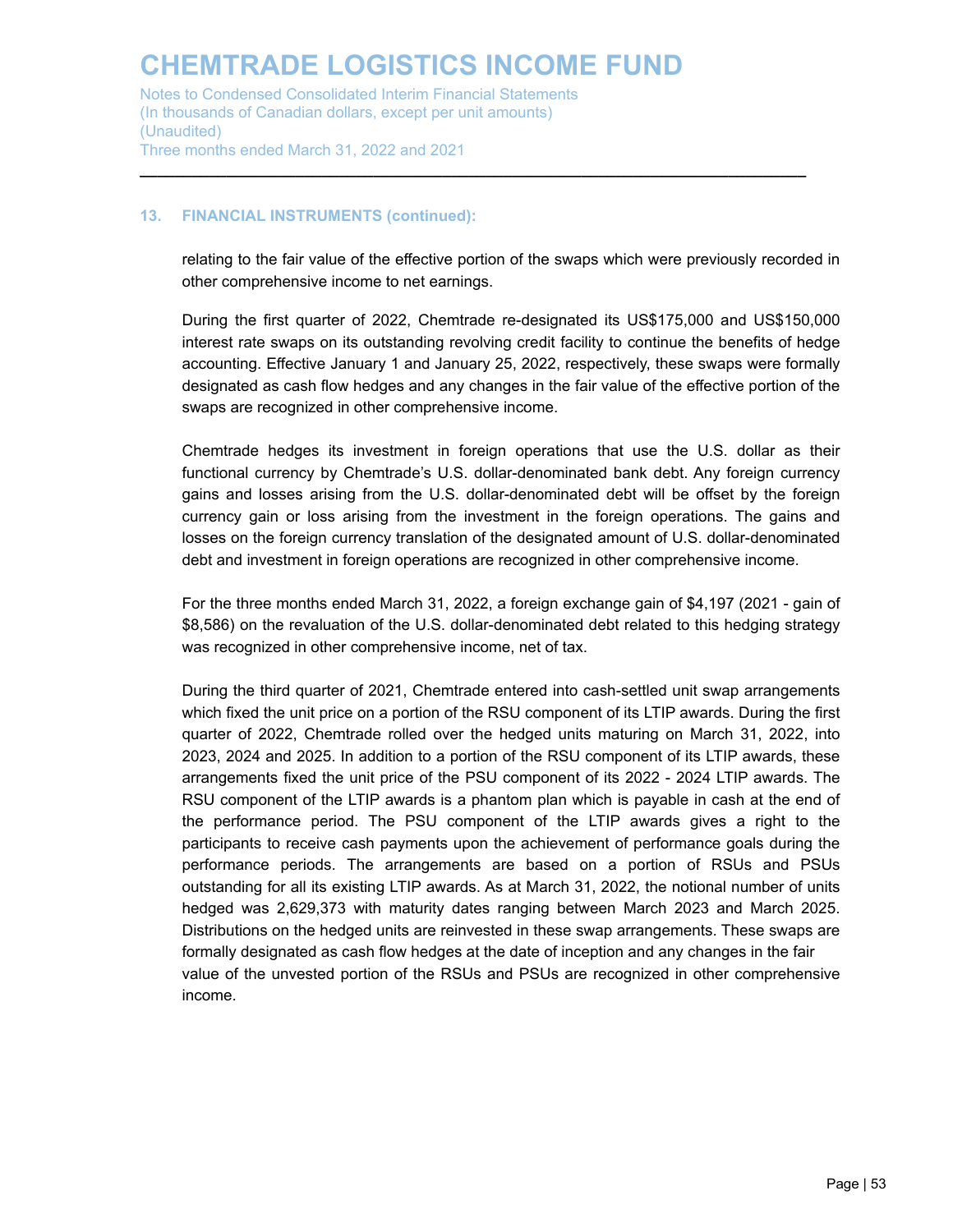#### **13. FINANCIAL INSTRUMENTS (continued):**

Chemtrade has entered into foreign exchange contracts to manage some of its exposure to foreign currencies. Chemtrade buys and sells specific amounts of currencies at pre-determined dates and exchange rates, which are matched with the anticipated operational cash flows. Contracts in place at March 31, 2022 include future contracts to sell the following amounts for periods through to July 2023:

**\_\_\_\_\_\_\_\_\_\_\_\_\_\_\_\_\_\_\_\_\_\_\_\_\_\_\_\_\_\_\_\_\_\_\_\_\_\_\_\_\_\_\_\_\_\_\_\_\_\_\_\_\_\_\_\_\_\_\_\_\_\_\_\_\_\_\_\_\_\_\_\_\_\_\_\_\_**

| <b>Amount</b> | <b>Maturity</b> | <b>Exchange rate</b><br>range |
|---------------|-----------------|-------------------------------|
| US\$24,147    | Q2 2022         | $$1.26 - $1.28$               |
| US\$20,247    | Q3 2022         | $$1.25 - $1.28$               |
| US\$16,131    | Q4 2022         | $$1.27 - $1.29$               |
| US\$10,046    | Q1 2023         | $$1.27 - $1.29$               |
| US\$5,015     | Q2 2023         | $$1.28 - $1.29$               |
| US\$2,000     | Q3 2023         | $$1.28 - $1.29$               |

**(b) Fair values of financial instruments:**

Fair value is the value that would be agreed upon in an arm's length transaction between willing and knowledgeable counter-parties. The carrying amounts of cash and cash equivalents, trade and other receivables, trade and other payables and distributions payable approximate their fair values because of the short-term maturity of these financial instruments. The carrying amount of long-term debt, excluding transaction costs, approximates fair value as the debt accrues interest at variable interest rates.

For fair value estimates relating to the Debentures and derivatives, Chemtrade classifies fair value measurements using a fair value hierarchy that reflects the significance of the inputs used in making the measurements. The fair value hierarchy has the following levels:

*Level 1* - Unadjusted quoted prices at the measurement date for identical assets or liabilities in active markets.

*Level 2* - Observable inputs other than quoted prices included in Level 1, such as quoted prices for similar assets and liabilities in active markets; quoted prices for identical or similar assets and liabilities in markets that are not active; or other inputs that are observable or can be corroborated by observable market data.

*Level 3* - Significant unobservable inputs which are supported by little or no market activity.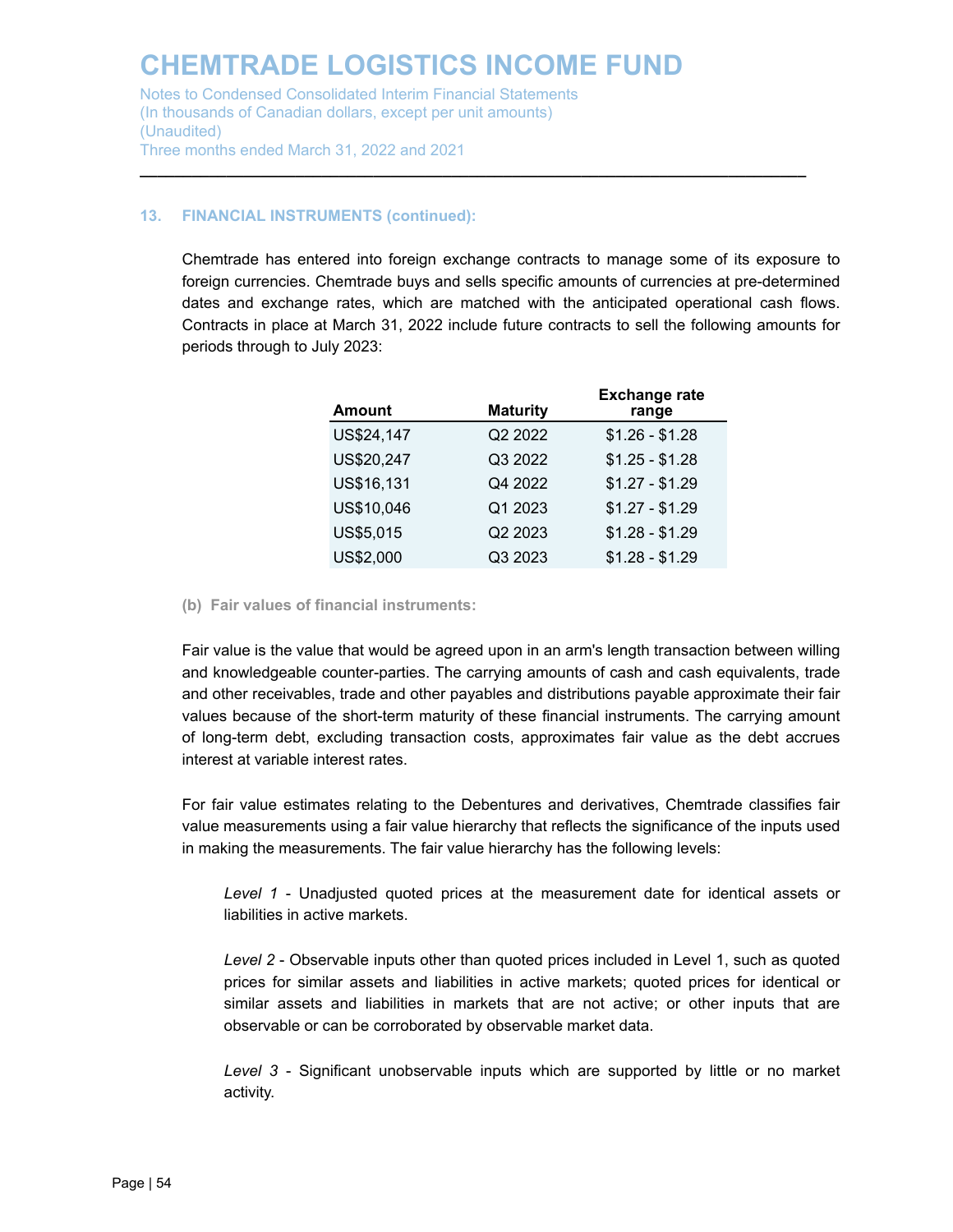#### **13. FINANCIAL INSTRUMENTS (continued):**

The fair value hierarchy also requires an entity to maximize the use of observable inputs and minimize the use of unobservable inputs when measuring fair value.

**\_\_\_\_\_\_\_\_\_\_\_\_\_\_\_\_\_\_\_\_\_\_\_\_\_\_\_\_\_\_\_\_\_\_\_\_\_\_\_\_\_\_\_\_\_\_\_\_\_\_\_\_\_\_\_\_\_\_\_\_\_\_\_\_\_\_\_\_\_\_\_\_\_\_\_\_\_**

The Debentures are classified within Level 1 because they are actively traded on the TSX and the fair value is based on the quoted prices on the TSX. Any changes in the fair value of the Debentures are recognized in net earnings except for changes due to the Fund's own credit risk which are recorded in other comprehensive income.

All of Chemtrade's derivative financial instruments are classified within Level 2 because they are based on rates quoted by banks and other public data sources. These derivatives are recorded in prepaid expenses and other assets, trade and other payables, and other long-term liabilities on the statements of financial position.

The fair value of the foreign exchange contracts is the difference between the forward exchange rate and the contract rate. Any changes in the fair value of these contracts are recognized in net earnings.

The fair value of the interest rate swap arrangements is the difference between the forward interest rates and the contract rates discounted. The liability is recorded in other long-term liabilities in the statements of financial position. Any changes in the effective portion of fair value of these arrangements are recognized in other comprehensive income.

The fair value of the cash-settled unit swap arrangements is the difference between the forward unit price and the contract unit price. These swaps are recorded in prepaid expenses and other assets on the statements of financial position. Any changes in the fair value of the unvested portion of the RSUs and PSUs are recognized in other comprehensive income.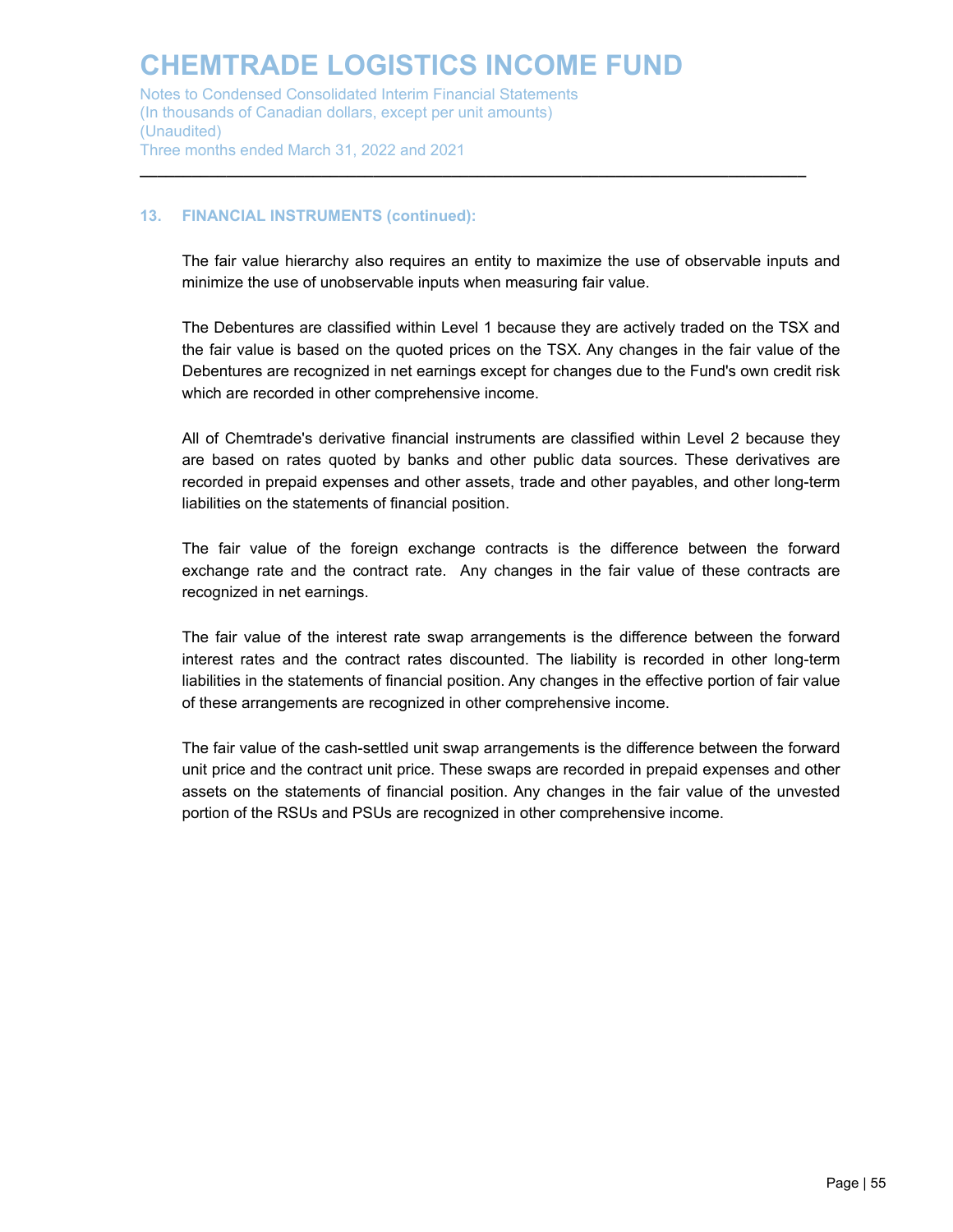Notes to Condensed Consolidated Interim Financial Statements (In thousands of Canadian dollars, except per unit amounts) (Unaudited) Three months ended March 31, 2022 and 2021

#### **14. REPORTABLE SEGMENTS:**

During 2021, Chemtrade had operated in three reportable segments: Sulphur Products & Performance Chemicals ("SPPC"), Water Solutions & Specialty Chemicals ("WSSC") and Electrochemicals ("EC"). However, as a result of changes in the organization, Chemtrade reconfigured its operating segments during the first quarter of 2022 by aggregating the operating segments in the SPPC reportable segment with the remaining operating segments in the WSSC reportable segment to form a new reportable segment called Sulphur and Water Chemicals ("SWC") and the EC segment remained unchanged.

**\_\_\_\_\_\_\_\_\_\_\_\_\_\_\_\_\_\_\_\_\_\_\_\_\_\_\_\_\_\_\_\_\_\_\_\_\_\_\_\_\_\_\_\_\_\_\_\_\_\_\_\_\_\_\_\_\_\_\_\_\_\_\_\_\_\_\_\_\_\_\_\_\_\_\_\_\_**

The reportable segments of Chemtrade are strategic business groups that offer products and services to target markets, as described below.

SWC markets, removes and/or produces merchant, regenerated and ultra pure sulphuric acid, sodium hydrosulphite, elemental sulphur, liquid sulphur dioxide, hydrogen sulphide, sodium bisulphite, and sulphides, and provides other processing services. SWC also manufactures and markets a variety of inorganic coagulants used in water treatment, including aluminum sulphate, aluminum chlorohydrate, polyaluminum chloride, and ferric sulphate; and a number of specialty chemicals, including sodium nitrite and phosphorus pentasulphide. SWC products are marketed primarily to North American customers. SWC is comprised of several operating segments which are aggregated into a single reportable segment as they have similar economic characteristics, the products and services are similar in nature, employ similar production processes and use similar distribution methods to deliver products to customers.

EC manufactures and markets sodium chlorate and chlor-alkali products including caustic soda, chlorine and hydrochloric acid (HCl), largely for the pulp and paper, oil and gas and water treatment industries. These products are marketed primarily to North American and South American customers. EC is comprised of several operating segments which are aggregated into a single reportable segment as they have similar economic characteristics, the products and services are similar in nature, employ similar production processes and use similar distribution methods to deliver products to customers.

Corporate items and eliminations include centralized services, such as treasury, finance, information technology, human resources, legal and risk management, and environmental, health and safety support, and eliminations of inter-segment revenues and costs.

Chemtrade's chief operating decision maker ("CODM") is the Chief Executive Officer ("CEO"). The CODM regularly reviews the operations and performance by segment and considers Adjusted EBITDA as an indirect measure of operating cash flow for the purpose of assessing performance of each segment and to make decisions about the allocation of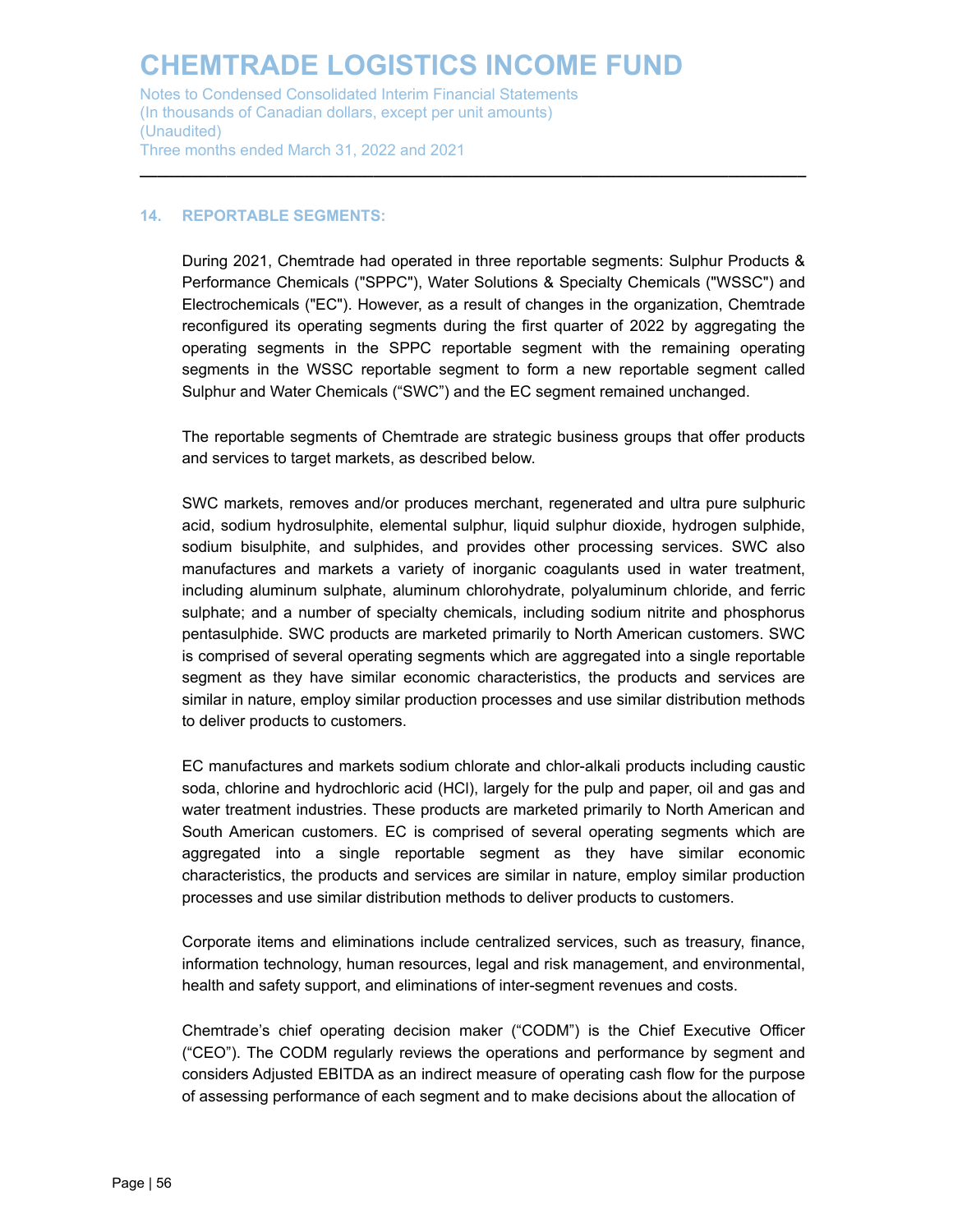Notes to Condensed Consolidated Interim Financial Statements (In thousands of Canadian dollars, except per unit amounts) (Unaudited) Three months ended March 31, 2022 and 2021

#### **14. REPORTABLE SEGMENTS (continued):**

resources. Adjusted EBITDA is defined as net earnings before any deduction for net finance costs, income taxes, depreciation, amortization and other non-cash charges such as impairment, change in environmental liability, net gains and losses on the disposal and write-down of PPE, and unrealized foreign exchange gains and losses. Adjusted EBITDA is not intended to be representative of cash flow from operations or results of operations determined in accordance with IFRS or cash available for distribution. The remaining net earnings (loss) items and the balance sheet are reviewed on a consolidated basis by the CODM and therefore are not included in the segmented information below.

**\_\_\_\_\_\_\_\_\_\_\_\_\_\_\_\_\_\_\_\_\_\_\_\_\_\_\_\_\_\_\_\_\_\_\_\_\_\_\_\_\_\_\_\_\_\_\_\_\_\_\_\_\_\_\_\_\_\_\_\_\_\_\_\_\_\_\_\_\_\_\_\_\_\_\_\_\_**

|                                                   |    | <b>SWC</b> | EC         | Corporate<br>items and<br>eliminations | Total      |
|---------------------------------------------------|----|------------|------------|----------------------------------------|------------|
|                                                   |    |            |            |                                        |            |
| Revenue - third party                             | £. | 228,988 \$ | 161.357 \$ | \$                                     | 390,345    |
| - inter-segment                                   |    | 93         | 1,145      | (1,238)                                |            |
| Revenue - total                                   |    | 229,081    | 162,502    | (1,238)                                | 390,345    |
| Cost of sales and services                        |    | (189,779)  | (122, 985) | 1,238                                  | (311, 526) |
| Gross profit                                      |    | 39,302     | 39,517     |                                        | 78,819     |
| Selling and administrative (expenses) recoveries  |    | (4,806)    | 1,133      | (17, 799)                              | (21,472)   |
| Operating income (loss)                           |    | 34,496     | 40,650     | (17, 799)                              | 57,347     |
| Depreciation and amortization                     |    | 27,355     | 24,846     |                                        | 52,201     |
| Net (gain) loss on disposal and write-down of PPE |    | (169)      | 100        |                                        | (69)       |
| Adjustment to net proceeds from assets sold (1)   |    | 716        |            |                                        | 716        |
| Change in environmental liability                 |    | 66         |            |                                        | 66         |
| Unrealized foreign exchange gain                  |    |            |            | (2, 429)                               | (2, 429)   |
| <b>Adjusted EBITDA</b>                            |    | 62,464     | 65,596     | (20,228)                               | 107,832    |
|                                                   |    |            |            |                                        |            |

#### **Three months ended March 31, 2022**

 $<sup>(1)</sup>$  Net earnings for the three months ended March 31, 2022 includes a loss of \$716 (US\$574) relating to an</sup> adjustment to the proceeds from the sale of KCl and vaccine adjuvants businesses which was completed during the fourth quarter of 2021. The final proceeds remain subject to finalization.

Capital expenditures 9,586 6,350 232 **16,168**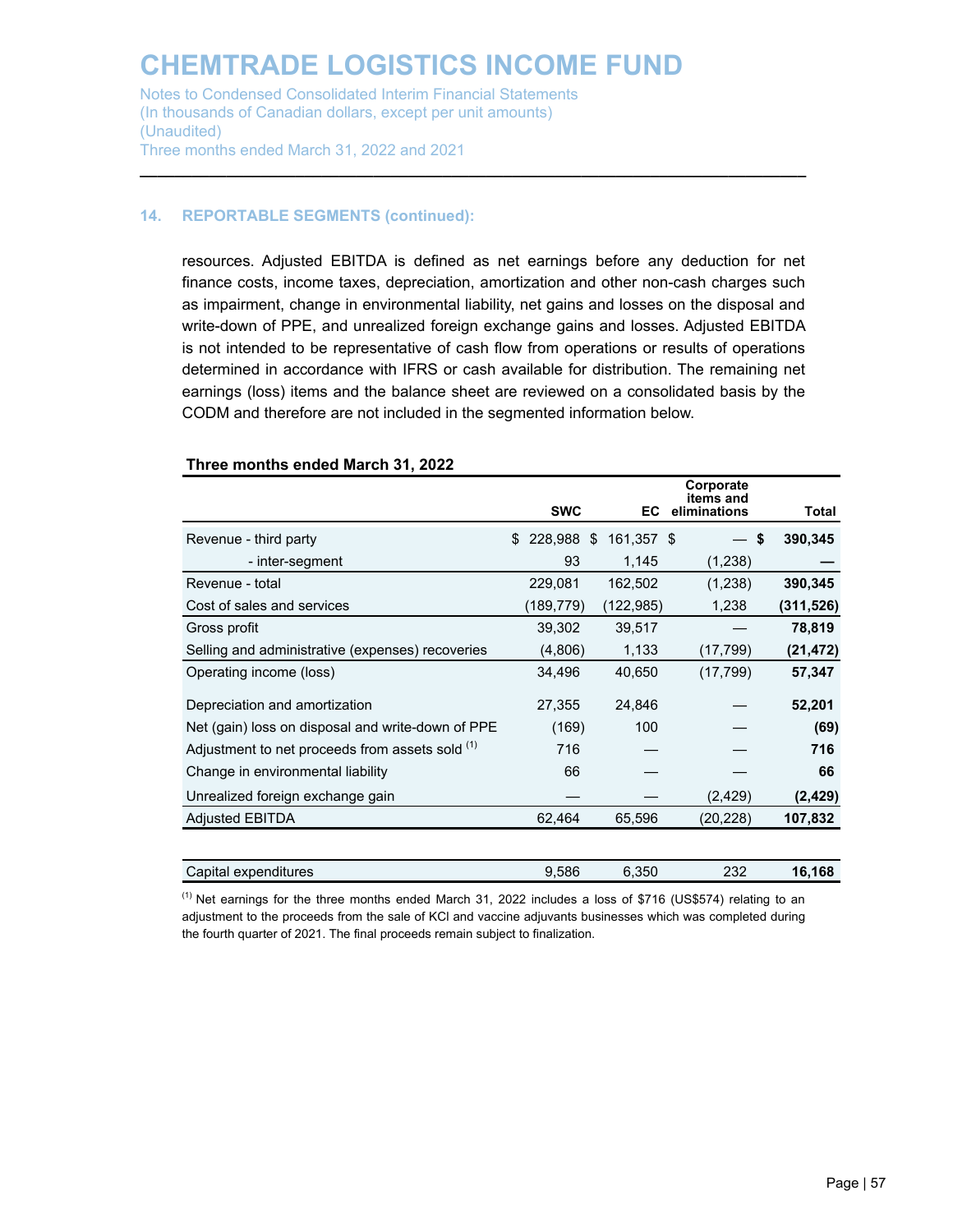**\_\_\_\_\_\_\_\_\_\_\_\_\_\_\_\_\_\_\_\_\_\_\_\_\_\_\_\_\_\_\_\_\_\_\_\_\_\_\_\_\_\_\_\_\_\_\_\_\_\_\_\_\_\_\_\_\_\_\_\_\_\_\_\_\_\_\_\_\_\_\_\_\_\_\_\_\_**

Notes to Condensed Consolidated Interim Financial Statements (In thousands of Canadian dollars, except per unit amounts) (Unaudited) Three months ended March 31, 2022 and 2021

#### **14. REPORTABLE SEGMENTS (continued):**

|                                            |               |                  | Corporate<br><b>items</b> and |           |
|--------------------------------------------|---------------|------------------|-------------------------------|-----------|
|                                            | <b>SWC</b>    | EC.              | eliminations                  | Total     |
| Revenue - third party                      | \$<br>190,753 | 121,687 \$<br>S. | \$                            | 312,440   |
| - inter-segment                            | 9             | 921              | (930)                         |           |
| Revenue - total                            | 190,762       | 122,608          | (930)                         | 312,440   |
| Cost of sales and services                 | (169,728)     | (122,713)        | 930                           | (291,511) |
| Gross profit (loss)                        | 21,034        | (105)            |                               | 20,929    |
| Selling and administrative expenses        | (4,356)       | (2, 166)         | (21,953)                      | (28,475)  |
| Operating income (loss)                    | 16,678        | (2,271)          | (21, 953)                     | (7, 546)  |
| Depreciation and amortization              | 33,002        | 29.391           |                               | 62.393    |
| Net loss on disposal and write-down of PPE | 94            | 57               |                               | 151       |
| Unrealized foreign exchange loss           |               |                  | 430                           | 430       |
| <b>Adjusted EBITDA</b>                     | 49,774        | 27,177           | (21, 523)                     | 55,428    |
|                                            |               |                  |                               |           |
| Capital expenditures                       | 3,575         | 5,073            | 121                           | 8,769     |

#### **Three months ended March 31, 2021**

**Geographic segments:**

Chemtrade operates primarily in Canada, the United States and South America. Revenue is attributed to customers based on location of sale.

#### **Revenue**

|                      | Three months ended March 31, |              |  |         |
|----------------------|------------------------------|--------------|--|---------|
|                      |                              | 2022         |  | 2021    |
| Canada               | \$                           | 127,967 \$   |  | 105,103 |
| <b>United States</b> |                              | 238,757      |  | 190,704 |
| South America        |                              | 23,621       |  | 16,633  |
|                      | S                            | $390,345$ \$ |  | 312,440 |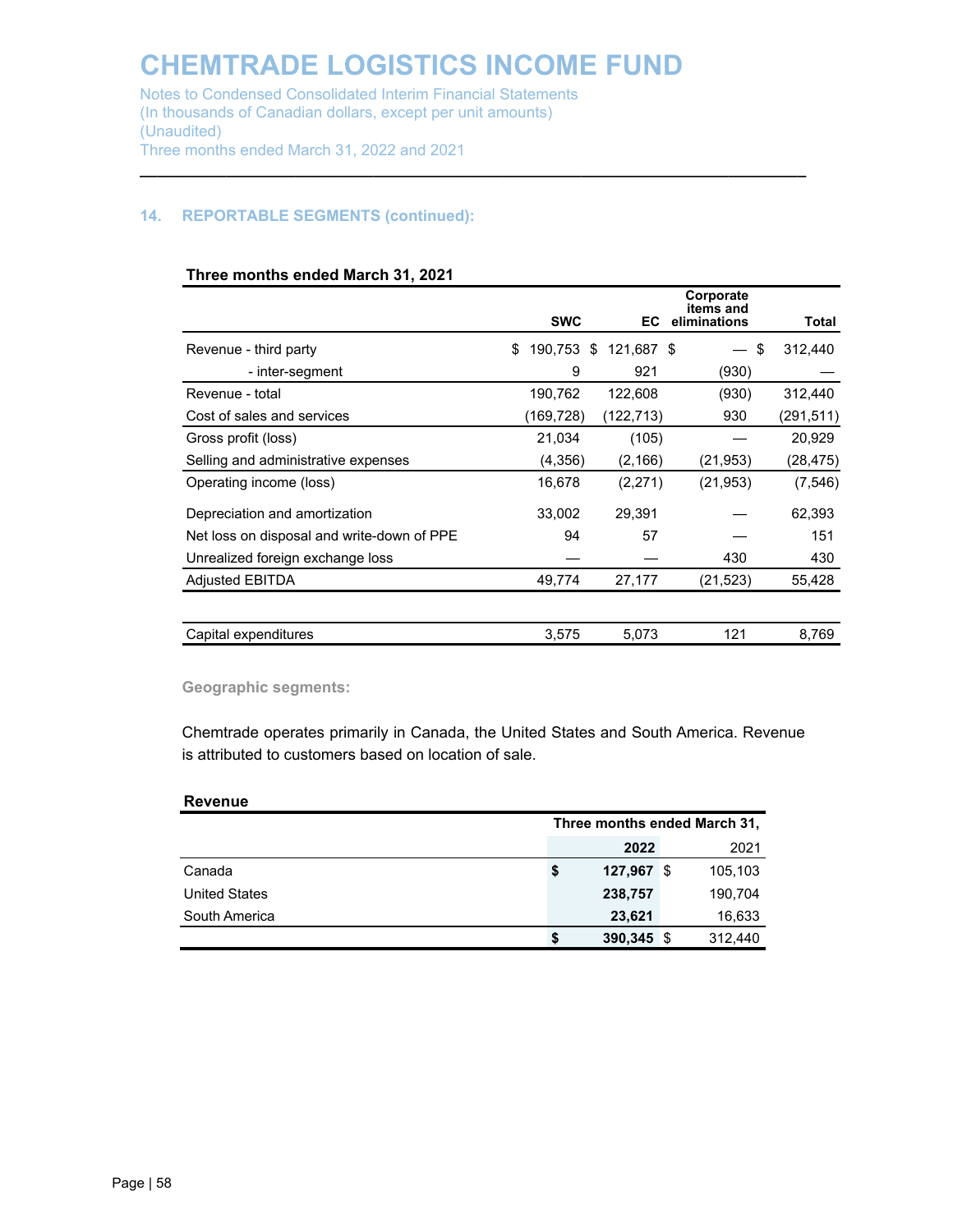Notes to Condensed Consolidated Interim Financial Statements (In thousands of Canadian dollars, except per unit amounts) (Unaudited) Three months ended March 31, 2022 and 2021

#### **14. REPORTABLE SEGMENTS (continued):**

| PPE, ROU assets and intangible assets |  |
|---------------------------------------|--|
|---------------------------------------|--|

|                      |    | March 31,<br>2022 |      | December 31,<br>2021 |
|----------------------|----|-------------------|------|----------------------|
| Canada               | \$ | 765,281           | - \$ | 795,084              |
| <b>United States</b> |    | 766,511           |      | 786,304              |
| South America        |    | 99.977            |      | 104.194              |
|                      | S  | 1,631,769         | 8    | 1,685,582            |

**\_\_\_\_\_\_\_\_\_\_\_\_\_\_\_\_\_\_\_\_\_\_\_\_\_\_\_\_\_\_\_\_\_\_\_\_\_\_\_\_\_\_\_\_\_\_\_\_\_\_\_\_\_\_\_\_\_\_\_\_\_\_\_\_\_\_\_\_\_\_\_\_\_\_\_\_\_**

#### **15. SUBSEQUENT EVENTS:**

#### *Sale of Augusta Plant*

On April 4, 2022, Chemtrade completed the sale of an idled acid plant in Augusta, Georgia for net proceeds of \$12,512 (US\$10,000).

#### *Sale-and-leaseback transaction*

On April 19, 2022, Chemtrade announced it was launching a process to sell the land at its North Vancouver, BC site through a sale-and-leaseback structure. Chemtrade plans to continue operating its North Vancouver chlor-alkali facility following the completion of the proposed sale-leaseback arrangement. There is no assurance that this process will be successful.

#### *Beauharnois Closure*

Sodium chlorate markets remain under pressure from ongoing softness in demand for office paper. As a result of the continued decline in sodium chlorate demand, Chemtrade decided to close its sodium chlorate facility in Beauharnois, QC (annual capacity of 40,000 tonnes), which it expects will be completed by the end of 2022. The volumes from the facility will be absorbed by Chemtrade's Brandon, MB and Prince George, BC facilities.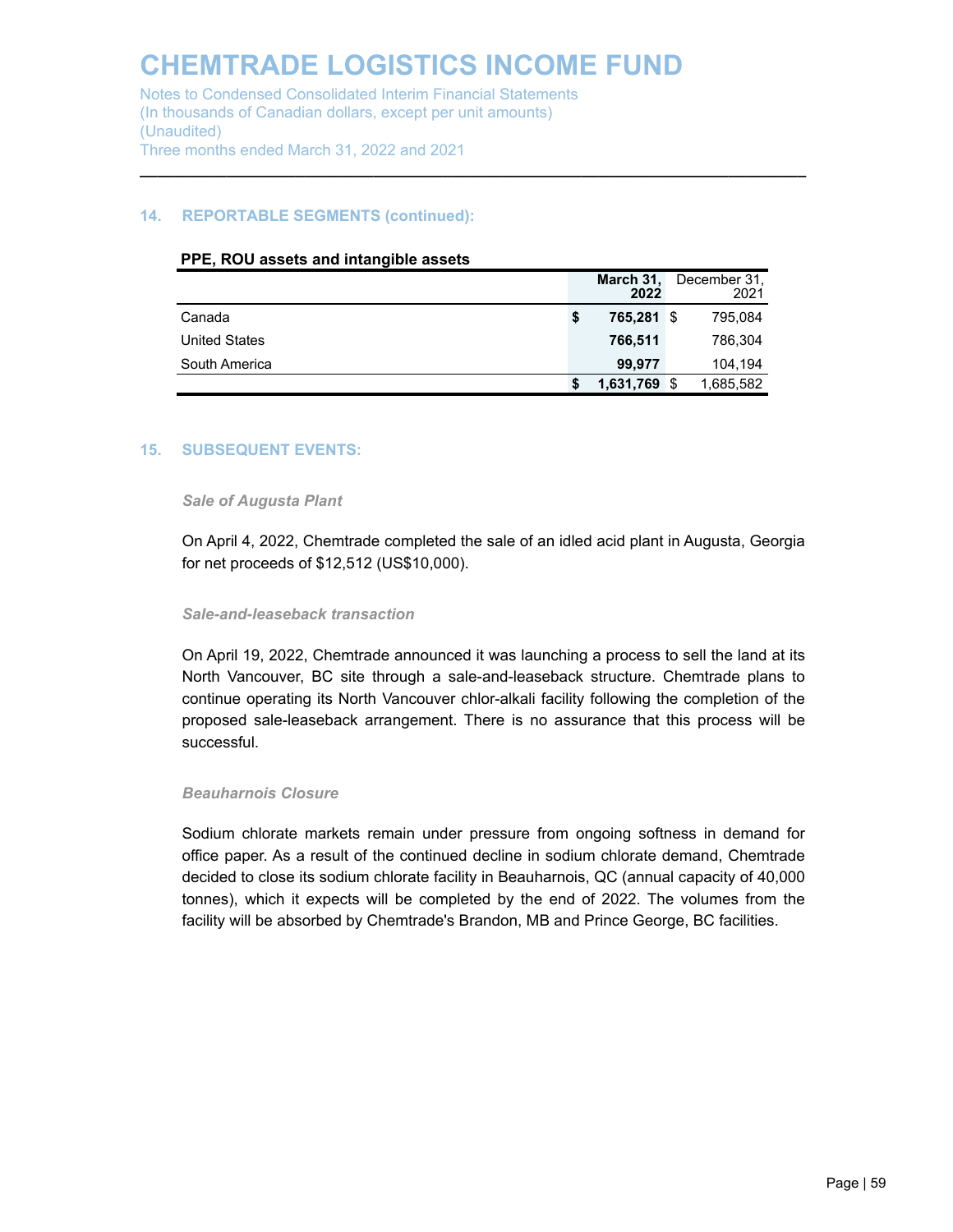#### **Information for Unitholders**

#### **Trustees**

Lorie Waisberg (Chair) Toronto, Ontario

Scott Rook Toronto, Ontario

Lucio Di Clemente Toronto, Ontario

Daniella Dimitrov Toronto, Ontario

**Emily Moore** Toronto, Ontario

Douglas Muzyka Philadelphia, Pennsylvania

Katherine Rethy Huntsville, Ontario

#### **Management**

Scott Rook President & CEO

Rohit Bhardwaj Chief Financial Officer

**Tejinder Kaushik** Vice-President, Information Technology

Timothy Montgomery Group Vice-President, Manufacturing & Engineering

Susan Paré Corporate Secretary General Counsel

**Emily Powers** Group Vice-President, Human Resources and Responsible Care

**Head Office** 155 Gordon Baker Road, Suite 300 Toronto, Ontario, Canada M2H 3N5

**Stock Exchange Listing** Toronto Stock Exchange Stock symbol: CHE.UN

 **Transfer Agent and Registrar** Computershare Trust Company of Canada 100 University Avenue, 8th Floor Toronto, Ontario M5J 2Y1

**Telephone** Toll free 1-800-564-6253

**Email** service@computershare.com

**Website** computershare.com

#### **Investor information**

Unitholders or other interested parties seeking financial information about the Fund are invited to call:

**Rohit Bhardwaj Chief Financial Officer** 416) 496-5856

**Ryan Paull**  Business Development Manager (973) 515-1831

 $chemtradelogistics.com$